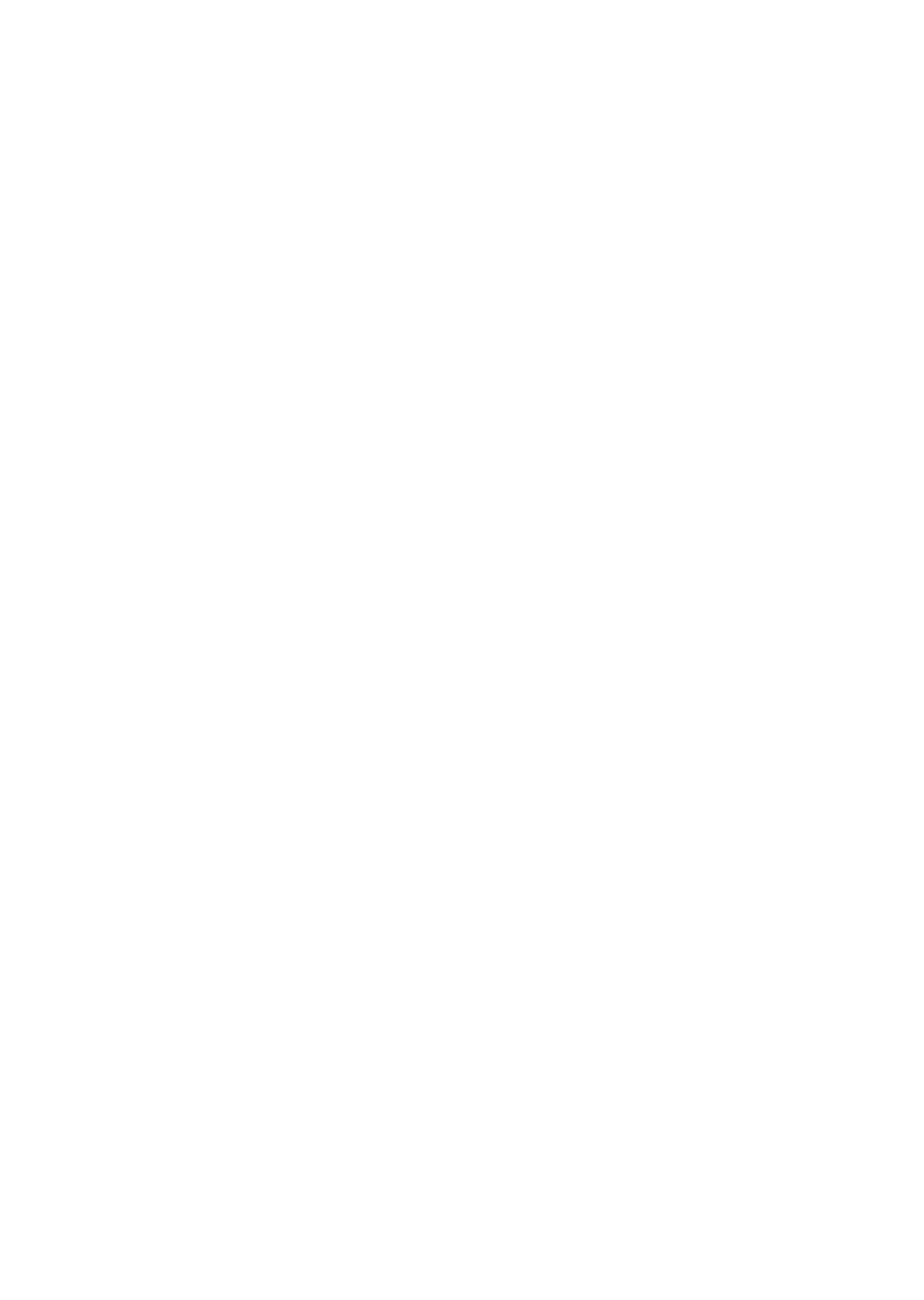## DOCTORAL STUDIES AT HEIDELBERG UNIVERSITY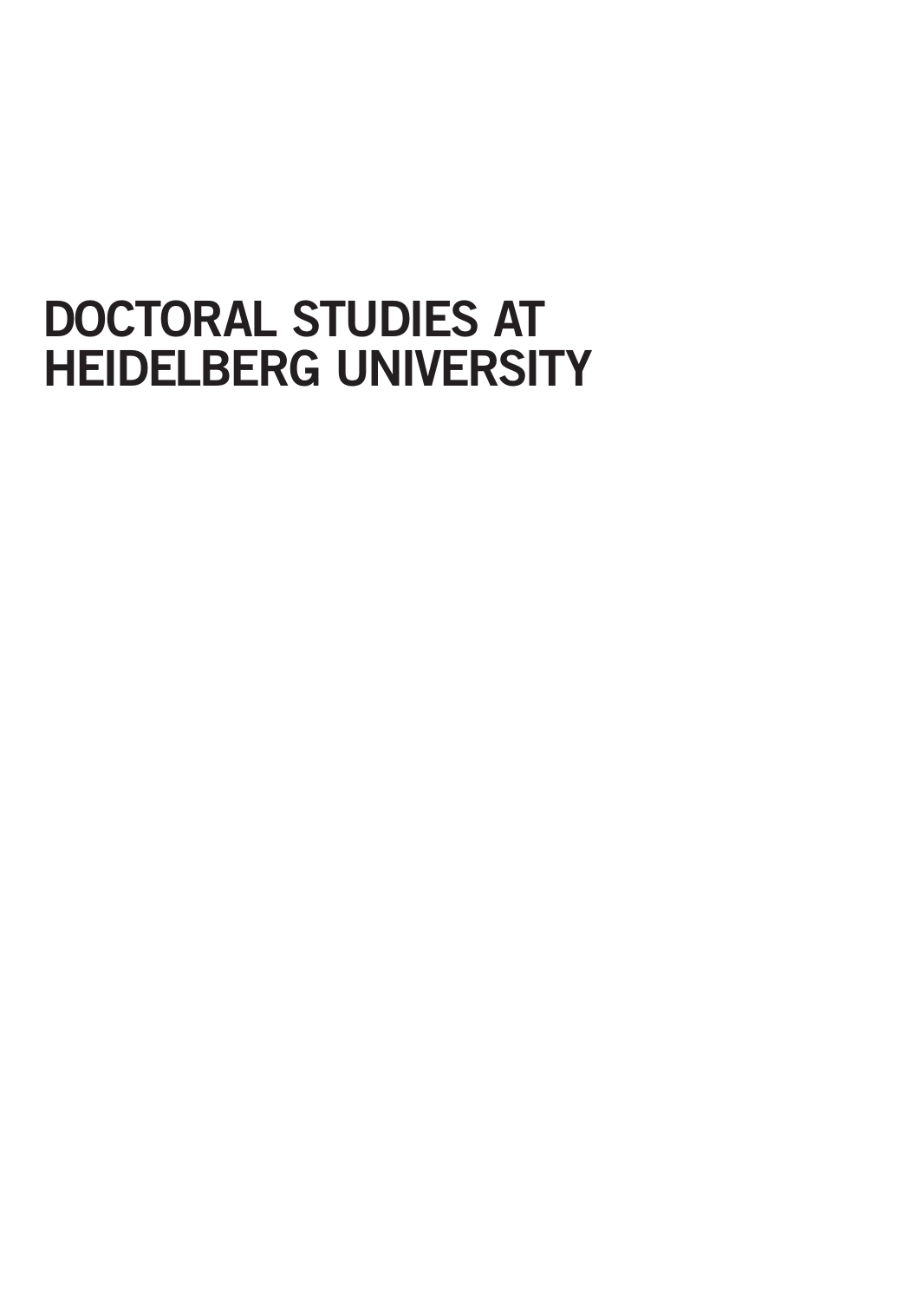#### IMPRINT

| Editor           | Graduiertenakademie der Universität Heidelberg<br>Seminarstraße 2<br>69117 Heidelberg                                                                                                                                                                                                                                                                                                                                                                                                                                                              |
|------------------|----------------------------------------------------------------------------------------------------------------------------------------------------------------------------------------------------------------------------------------------------------------------------------------------------------------------------------------------------------------------------------------------------------------------------------------------------------------------------------------------------------------------------------------------------|
|                  | Phone: +49(0)6221 54 - 19765<br>Email: graduiertenakademie@zuv.uni-heidelberg.de<br>www.graduateacademy.uni-heidelberg.de                                                                                                                                                                                                                                                                                                                                                                                                                          |
| Layout           | © Corporate Design Universität Heidelberg<br>Kommunikation und Marketing<br>Implementation: Dr Claudia Falk, assisted by André Hofmann                                                                                                                                                                                                                                                                                                                                                                                                             |
| Latest update    | revised edition 2017                                                                                                                                                                                                                                                                                                                                                                                                                                                                                                                               |
| Legal disclaimer | Every reasonable effort has been made to ensure that the<br>information in this brochure was correct at the time of public-<br>ation. However, the contents are continuously subject to legal<br>changes and revisions that cannot be incorporated into the<br>brochure. The Graduate Academy does not assume any legal<br>liability or responsibility for the accuracy or completeness of<br>the information contained in this brochure. The onus is on<br>the user to ensure that he/she has obtained all relevant and<br>necessary information. |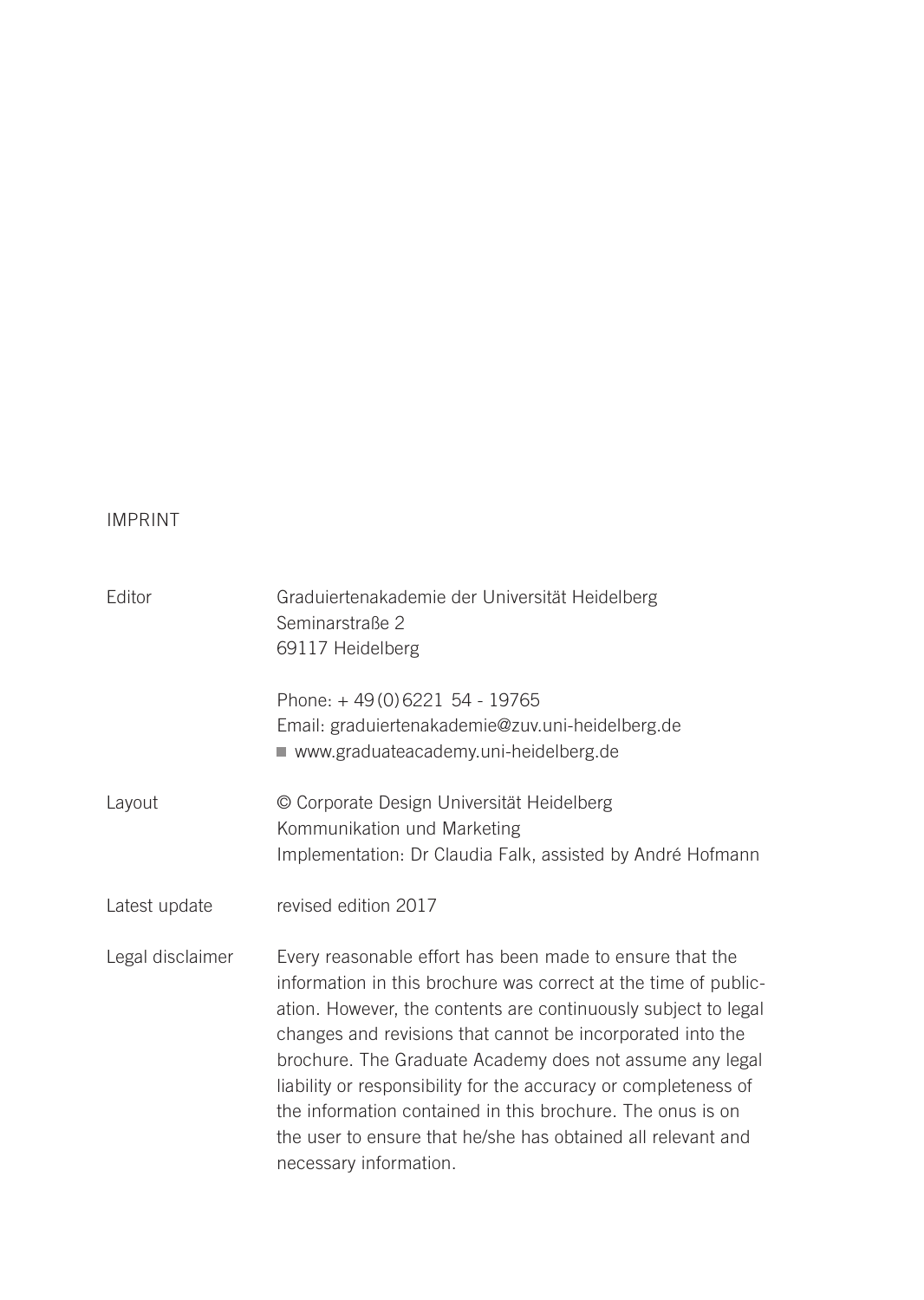## **CONTENTS**

#### Preface

Contact us

| <b>Checklist</b>                                              | 9  |
|---------------------------------------------------------------|----|
| Overview<br>Doctoral studies in Heidelberg                    | 15 |
| Chapter 1<br>Finding a doctoral supervisor                    | 20 |
| <b>Chapter 2</b><br>Language requirements and courses         | 24 |
| Chapter 3<br>Regulations for entering and living in Germany   | 27 |
| Chapter 4<br>Admission to the faculty                         | 35 |
| <b>Chapter 5</b><br>Admission and enrolment at the university | 37 |
| Chapter 6<br>Research visits                                  | 43 |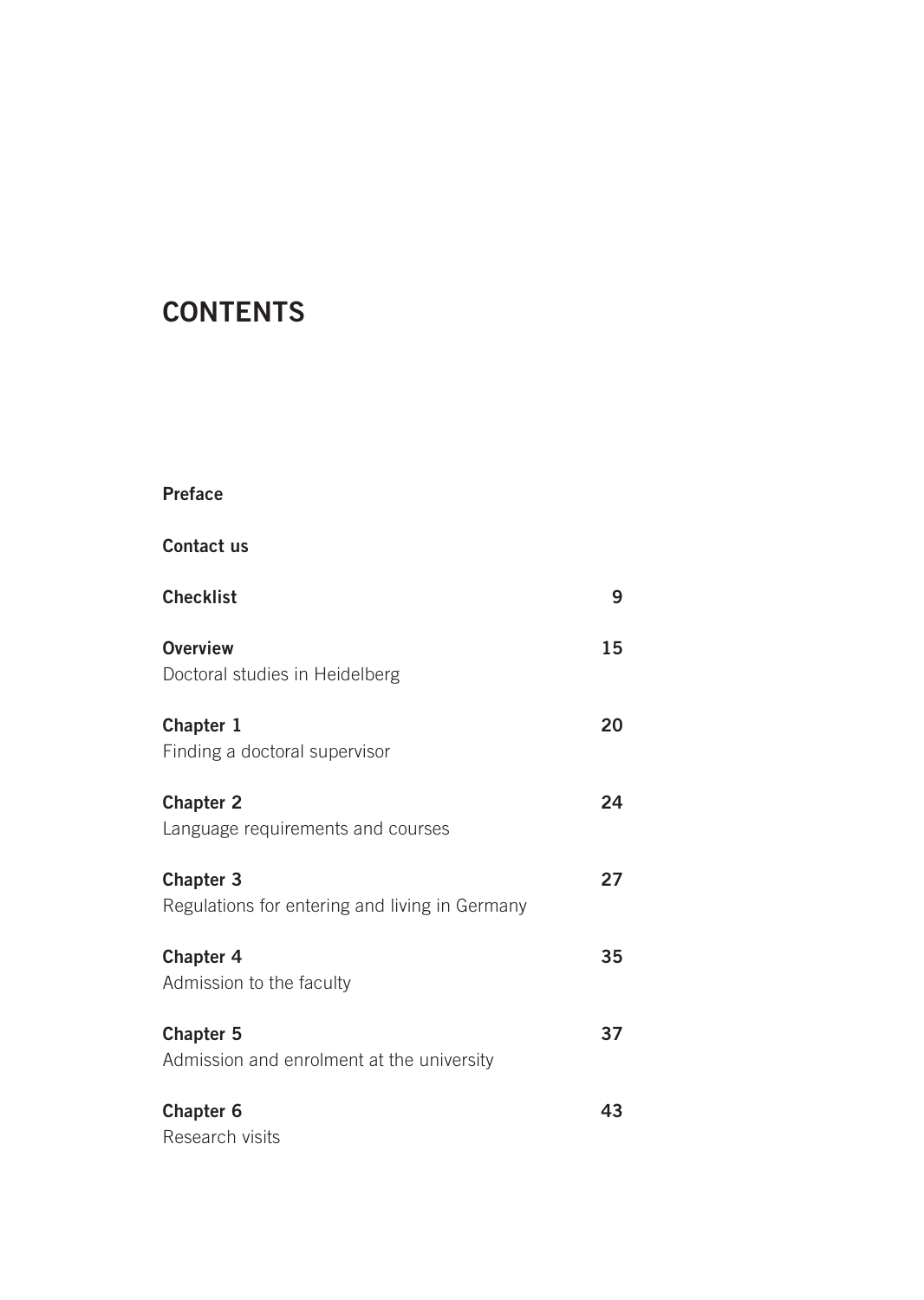| Chapter 7<br>Insurance for international doctoral students | 48 |
|------------------------------------------------------------|----|
| Chapter 8<br>Financing your doctoral studies               | 52 |
| <b>Chapter 9</b><br>Living and working in Heidelberg       | 56 |
| Chapter 10<br>Networks and partnerships                    | 69 |
| Chapter 11<br>Services provided by the Graduate Academy    | 72 |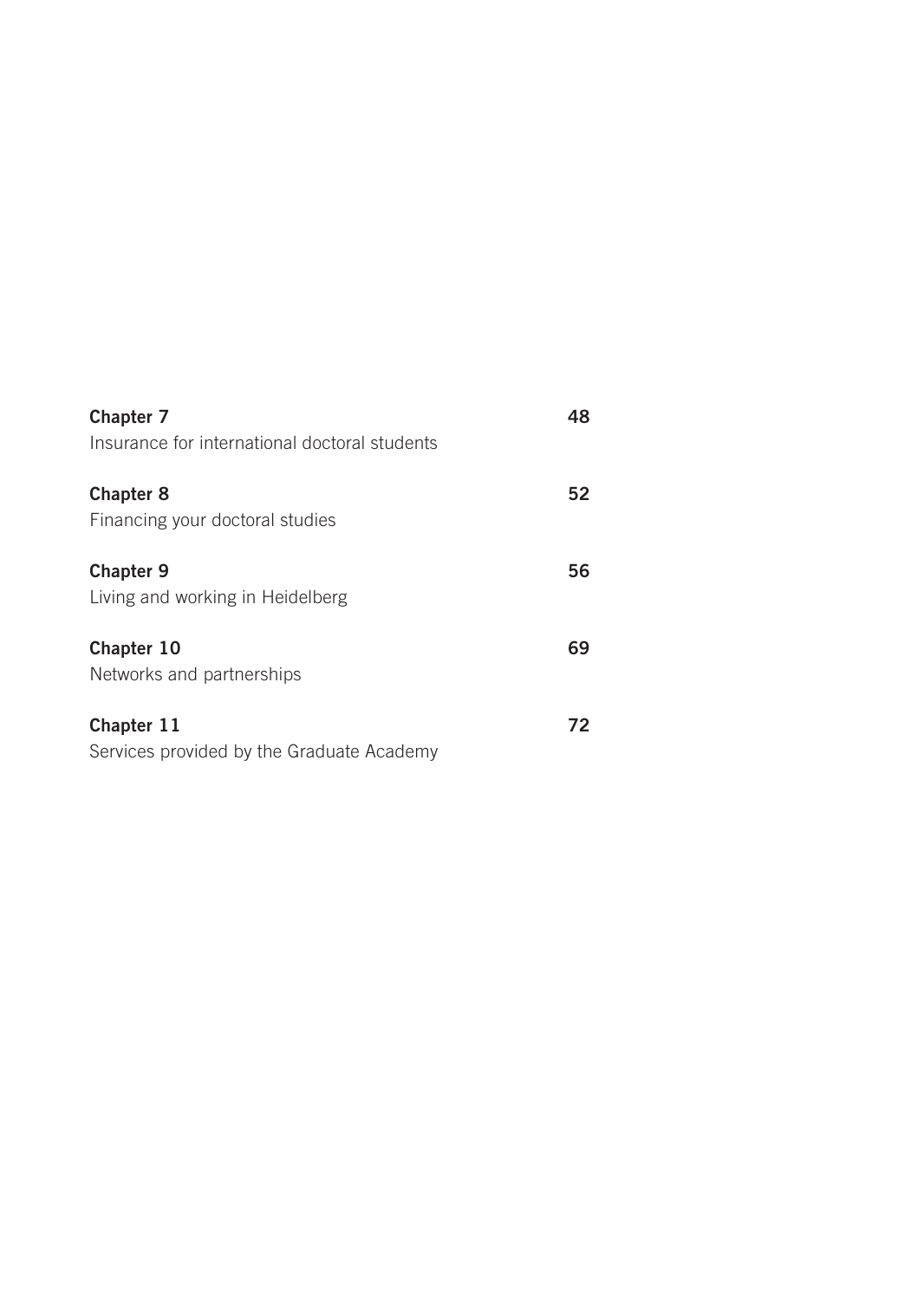### PREFACE

Dear doctoral students,

Thank you for your interest in doctoral studies at Heidelberg University. We have put together this brochure to help you understand the issues surrounding doctoral studies and to get you off to a good start on the path to your doctorate. The brochure outlines the necessary administrative procedures (chapters 1, 4 and 5), provides information about language requirements (chapter 2), visas and residence permits (chapter 3) and about short research visits to the University (chapter 6). You will also find information in the brochure about insurance and funding (chapters 7–8) and about life in Heidelberg (chapter 9). In chapters 10 and 11, we provide information about the services of the Graduate Academy and other facilities for doctoral candidates.

There is a checklist at the beginning of the brochure that gives an overview of the administrative steps necessary to begin your doctoral training in Heidelberg. You can use the list to check off the tasks you have already completed and to keep track of which steps and deadlines are still outstanding.

At the end of each chapter we have listed the relevant contact information and addresses for that topic. Of course, we are also happy to assist you personally in the Service Centre. Our contact information and office hours are found in the box to the left.

We would like to encourage you to take full advantage of the services offered by the Graduate Academy. Feel free to come to us for general advising, for information about fellowships and grants or for assistance in writing your research proposal. Make use of our academic writing support service and take part in our seminar programme for doctoral students. In Chapter 11 of the brochure you will find detailed information about all of these services.

We hope that this information brochure is helpful to you in planning and organising your doctoral training and we wish you every success in the future!

The Graduate Academy Service Centre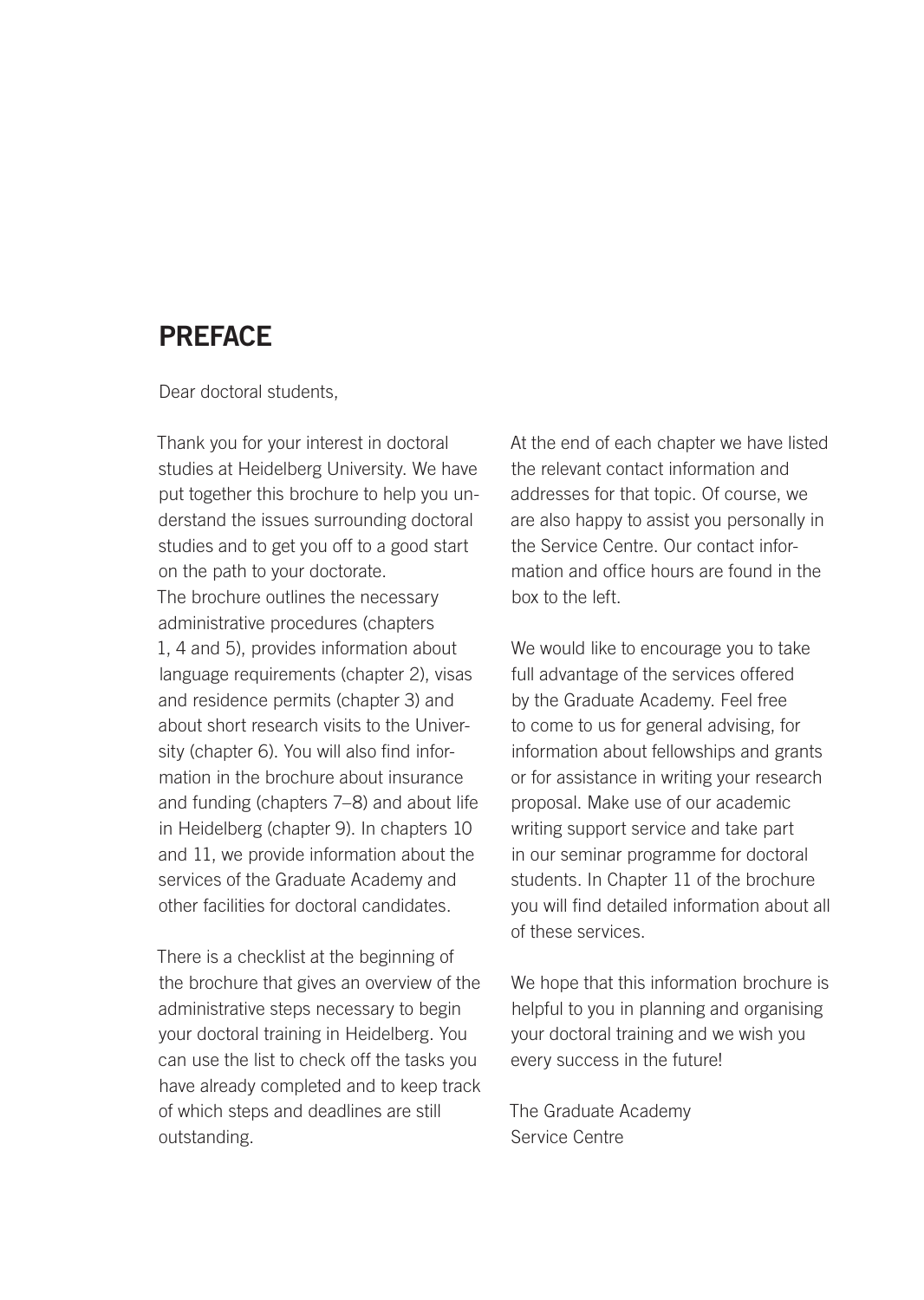## CONTACT US

#### Graduate Academy Service Centre

We are happy to help you with any of the topics covered in this brochure as well as with other general questions about doctoral studies in Heidelberg. You can reach us by email or telephone or you can come by the Service Centre during our office hours to speak to us in person.

For further information about the services provided by the Graduate Academy, please see chapter 11.

We look forward to hearing from you!

#### Heidelberg University Graduate Academy

Phone: +49 (0) 6221 54 -19765 Email: graduiertenakademie@zuv.uni-heidelberg.de www.graduateacademy.uni-heidelberg.de

#### Service Centre Altstadt

Seminarstr. 2 1st floor, room 135 69117 Heidelberg

Office hours: Mon to Thurs 10 am–12 pm Mon and Wed 1 pm–3 pm and by appointment

#### Service Centre INF

Im Neuenheimer Feld 304 Ground floor of the central cafeteria 69120 Heidelberg

Office hours: Wed 10 am–12 pm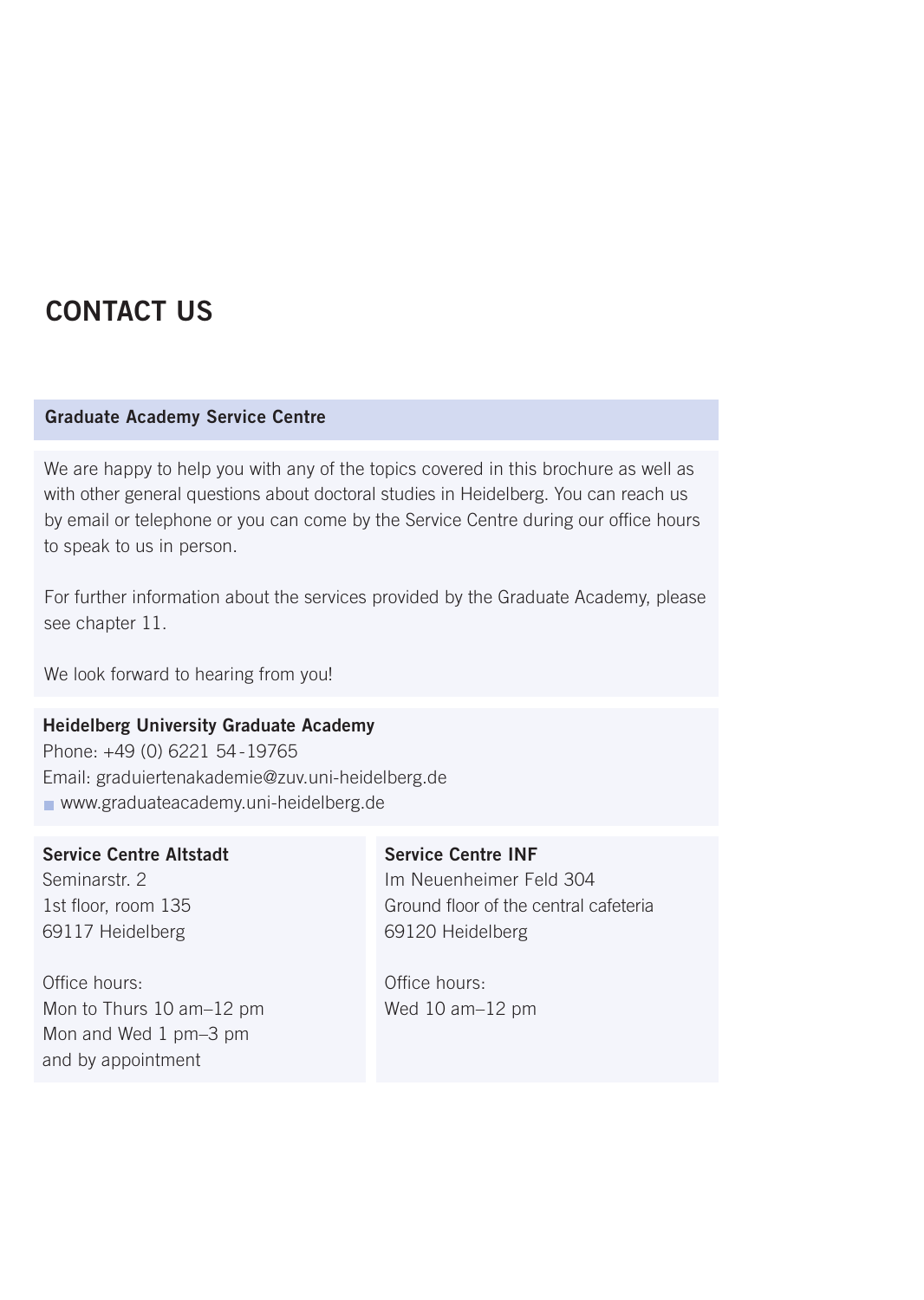## CHECKLIST BEFORE COMING TO GERMANY

| <b>STEP</b>    |                                 | <b>TASK</b>                                                                                                                                                                                                                                                                                                                                                                                                                                                                                                      | nfo       |
|----------------|---------------------------------|------------------------------------------------------------------------------------------------------------------------------------------------------------------------------------------------------------------------------------------------------------------------------------------------------------------------------------------------------------------------------------------------------------------------------------------------------------------------------------------------------------------|-----------|
| $\mathbf{1}$   | п                               | <b>FINDING A DOCTORAL SUPERVISOR</b>                                                                                                                                                                                                                                                                                                                                                                                                                                                                             | Chapter 1 |
| $\overline{2}$ |                                 | <b>REGULATIONS FOR ENTERING AND LIVING IN GERMANY</b><br>Documents for a student application visa<br>The documents required differ depending on the applicant's<br>country of origin. Please consult the German foreign mission<br>in your home country about the procedures applicable in your<br>case.                                                                                                                                                                                                         | Chapter 3 |
|                | $\Box$<br>$\Box$<br>о<br>о<br>п | Documents for applying for a student visa<br>application form for a visa (available at the German foreign<br>mission in your home country),<br>letter of admission to the University (Zulassungsbescheid) (or a<br>document stating that you will receive your letter of admission soon)<br>proof of health insurance.<br>proof of financial resources for the duration of the stay,<br>if applicable, further documents, depending on the require-<br>ments of the German foreign mission in your home country. |           |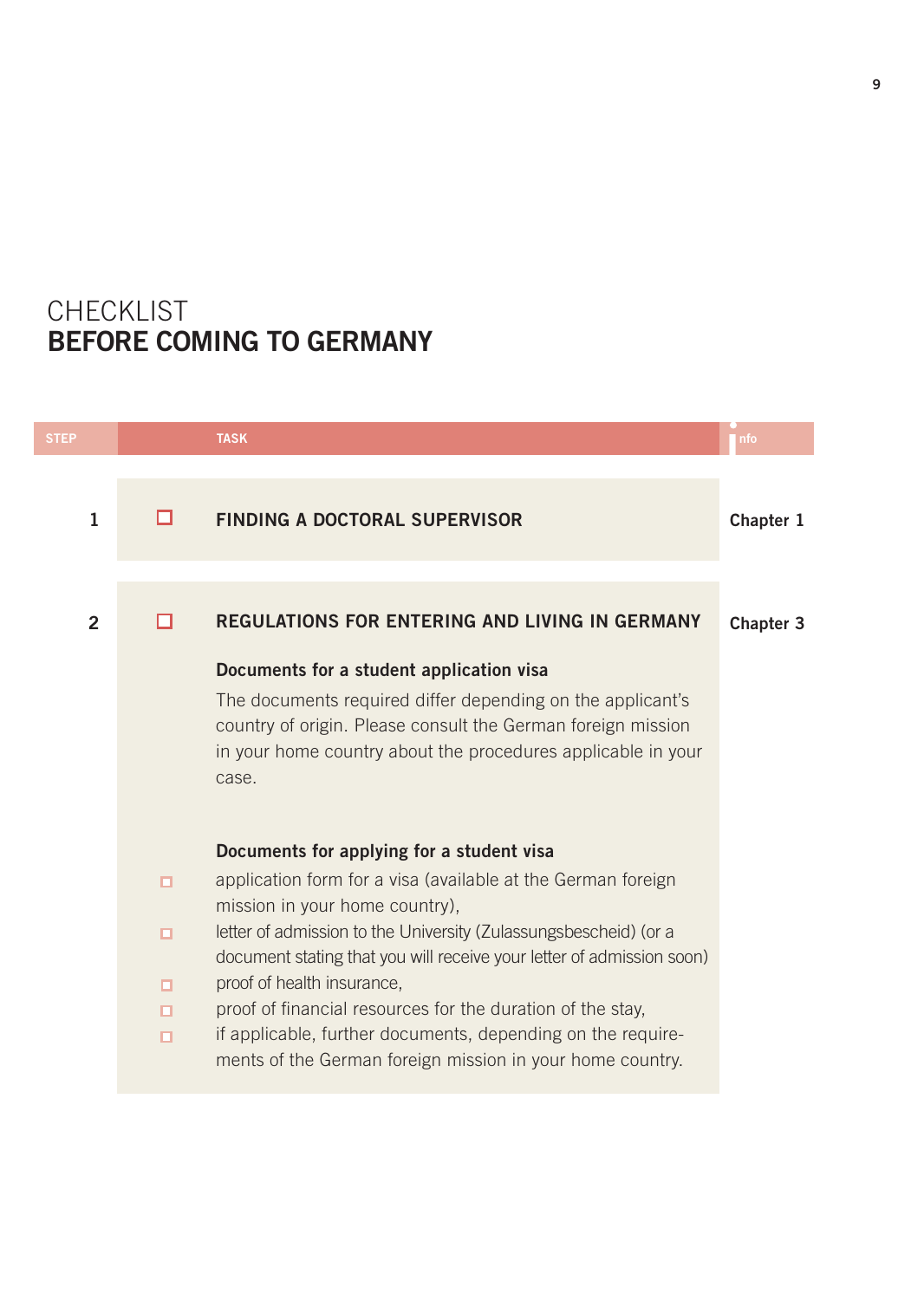## CHECKLIST AFTER ARRIVING IN GERMANY

| <b>STEP</b> |                  | <b>TASK</b>                                                                                                                                                                                                                                                                                                                                                                                                           | I nfo     |
|-------------|------------------|-----------------------------------------------------------------------------------------------------------------------------------------------------------------------------------------------------------------------------------------------------------------------------------------------------------------------------------------------------------------------------------------------------------------------|-----------|
| 3           |                  | AFTER ARRIVING IN GERMANY                                                                                                                                                                                                                                                                                                                                                                                             | Chapter 3 |
|             | о<br>о<br>о<br>о | Documents for registering your place of residence<br>registration form (available at the Bürgeramt - Local Administra-<br>tion Office).<br>passport or personal identification card,<br>confirmation form signed by your landlord (available at the Bür-<br>geramt – Local Administration Office).<br>if required, proof of your affiliation with the University, of financial<br>support and/or of health insurance. |           |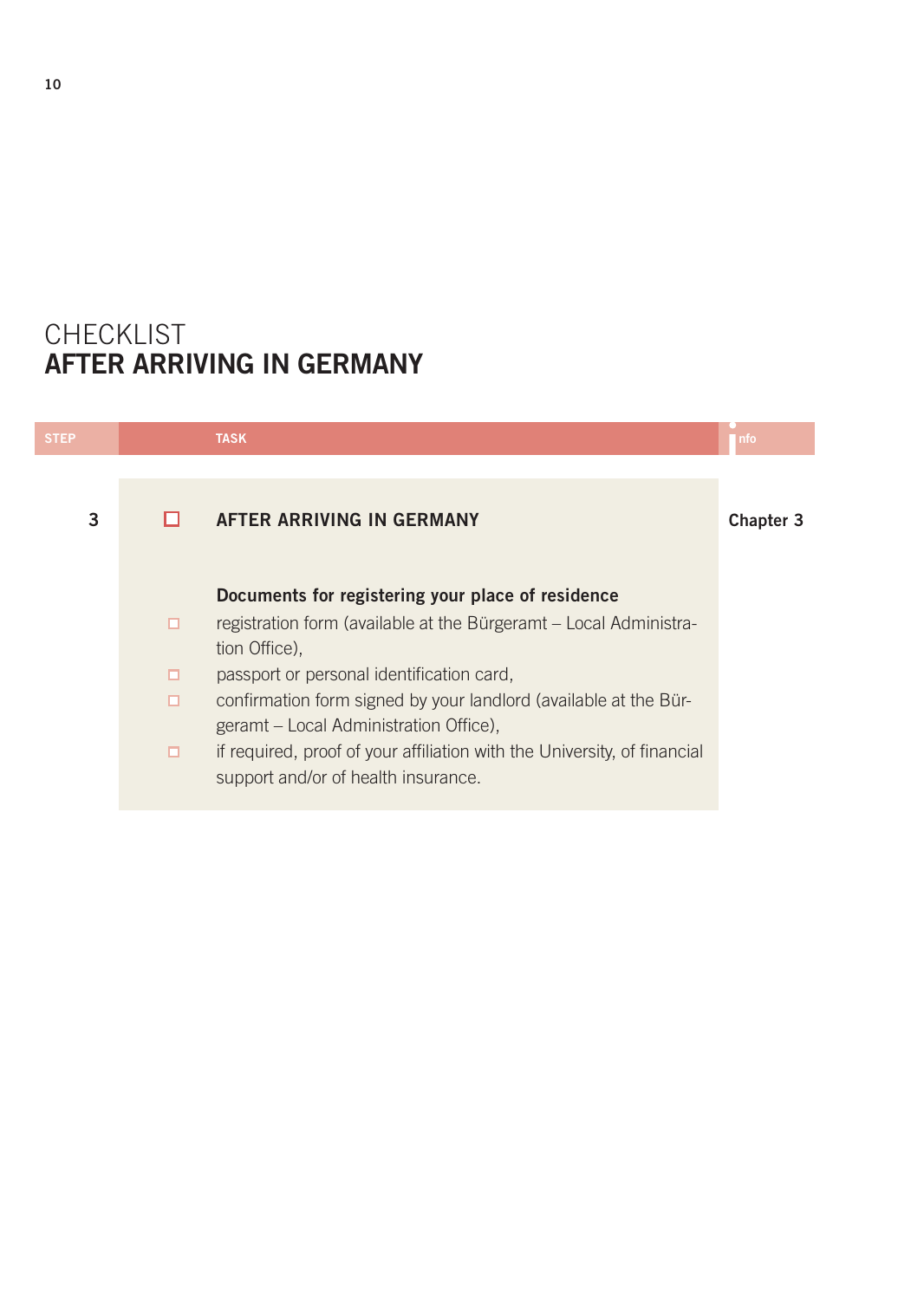| <b>STEP</b> |        | <b>TASK</b>                                                                                                                                                                                                                            | nfo       |
|-------------|--------|----------------------------------------------------------------------------------------------------------------------------------------------------------------------------------------------------------------------------------------|-----------|
|             |        |                                                                                                                                                                                                                                        |           |
| 4           |        | Documents for applying for a residence permit                                                                                                                                                                                          | Chapter 3 |
|             | $\Box$ | application form for a residence permit (this form is available<br>from the Ausländerbehörde - Foreigners' Registration Office),                                                                                                       |           |
|             | ▫      | registration certificate from the Bürgeramt (Local Administration<br>Office),                                                                                                                                                          |           |
|             | □      | proof of health insurance,                                                                                                                                                                                                             |           |
|             | □      | proof of financial resources for the duration of the stay,                                                                                                                                                                             |           |
|             | о      | passport,                                                                                                                                                                                                                              |           |
|             | о      | 2 biometric passport photos,                                                                                                                                                                                                           |           |
|             | о      | a fee of ca. 100 Euro.                                                                                                                                                                                                                 |           |
|             | $\Box$ | For a residence permit according to §16 AufenthG: letter of<br>admission (Zulassungsbescheid) from Heidelberg University. The<br>letter of admission from the faculty (Annahme als Doktorand) is<br>not sufficient.                    |           |
|             | $\Box$ | For a residence permit according to §18 AufenthG: proof of<br>employment (employment contract) or offer of employment<br>(invitation letter or written confirmation of employment offer from<br>the host institute at the University). |           |
|             | □      | If applicable, further documents (depending on the requirements<br>of the Foreigners' Registration Office).                                                                                                                            |           |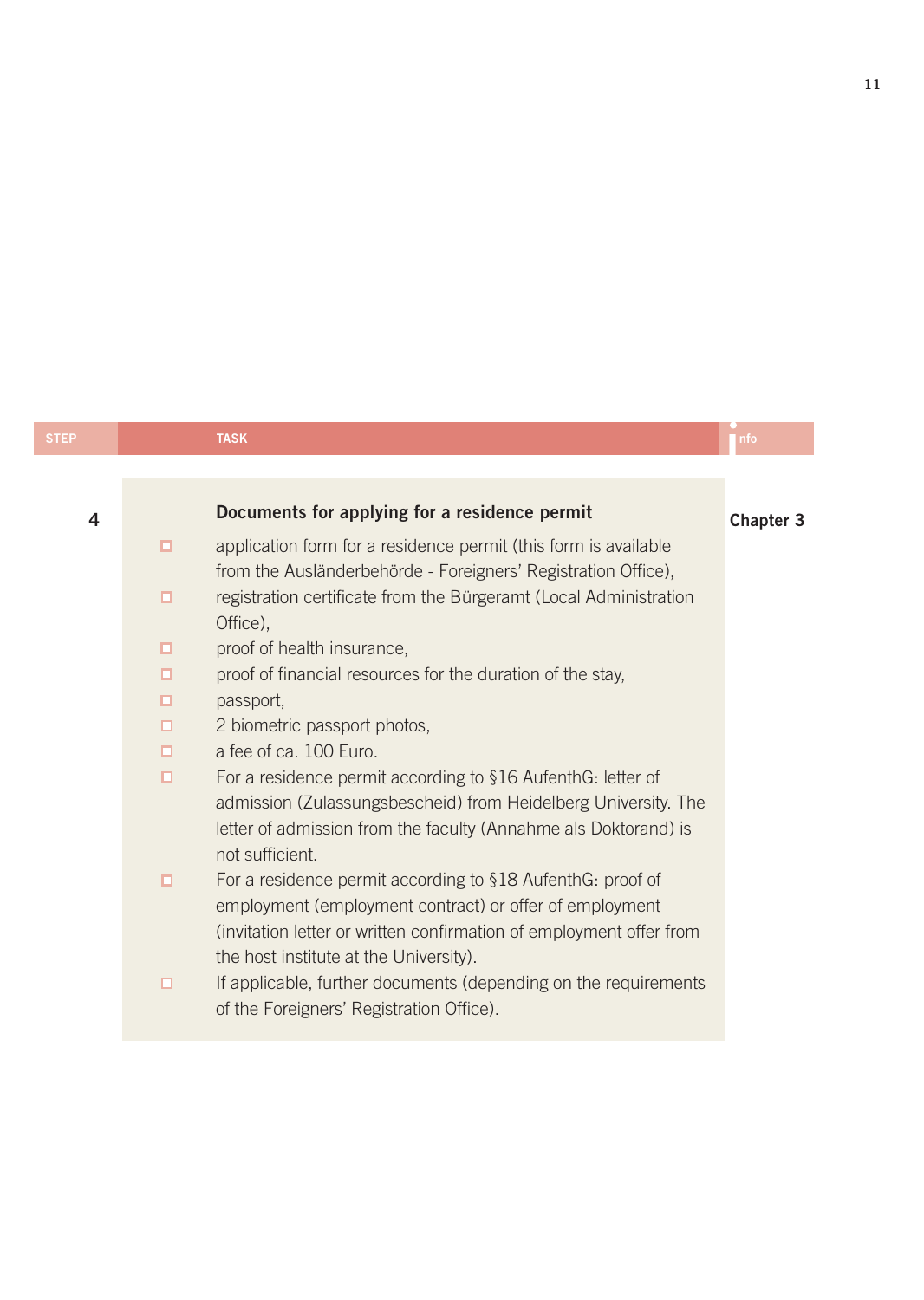## CHECKLIST IMPORTANT FORMAL STEPS

| <b>STEP</b> |        | <b>TASK</b>                                                                                                     | nfo       |
|-------------|--------|-----------------------------------------------------------------------------------------------------------------|-----------|
|             |        |                                                                                                                 |           |
| 5           |        | <b>ADMISSION TO THE FACULTY</b>                                                                                 | Chapter 4 |
|             |        | heiDOCS registration                                                                                            |           |
|             | о      | Creating your online doctoral file                                                                              |           |
|             |        | Application documents for individual doctoral students                                                          |           |
|             | $\Box$ | application form "Antrag auf Annahme als Doktorand",                                                            |           |
|             | $\Box$ | letter of acceptance and/or doctoral agreement,<br>proof of a completed university degree (as a rule, certified |           |
|             |        | copies of the university diploma),                                                                              |           |
|             | о      | topic and short summary of the doctoral project.<br>curriculum vitae.                                           |           |
|             | $\Box$ | declaration regarding past or current doctoral studies,                                                         |           |
|             | $\Box$ | if applicable, proof of language proficiency.                                                                   |           |
|             |        | Application documents for doctoral students in a structured                                                     |           |
|             | $\Box$ | doctoral programme<br>Please ask your programme coordinator ahead of time about                                 |           |
|             |        | the procedures applicable to your programme.                                                                    |           |
|             |        |                                                                                                                 |           |
|             |        |                                                                                                                 |           |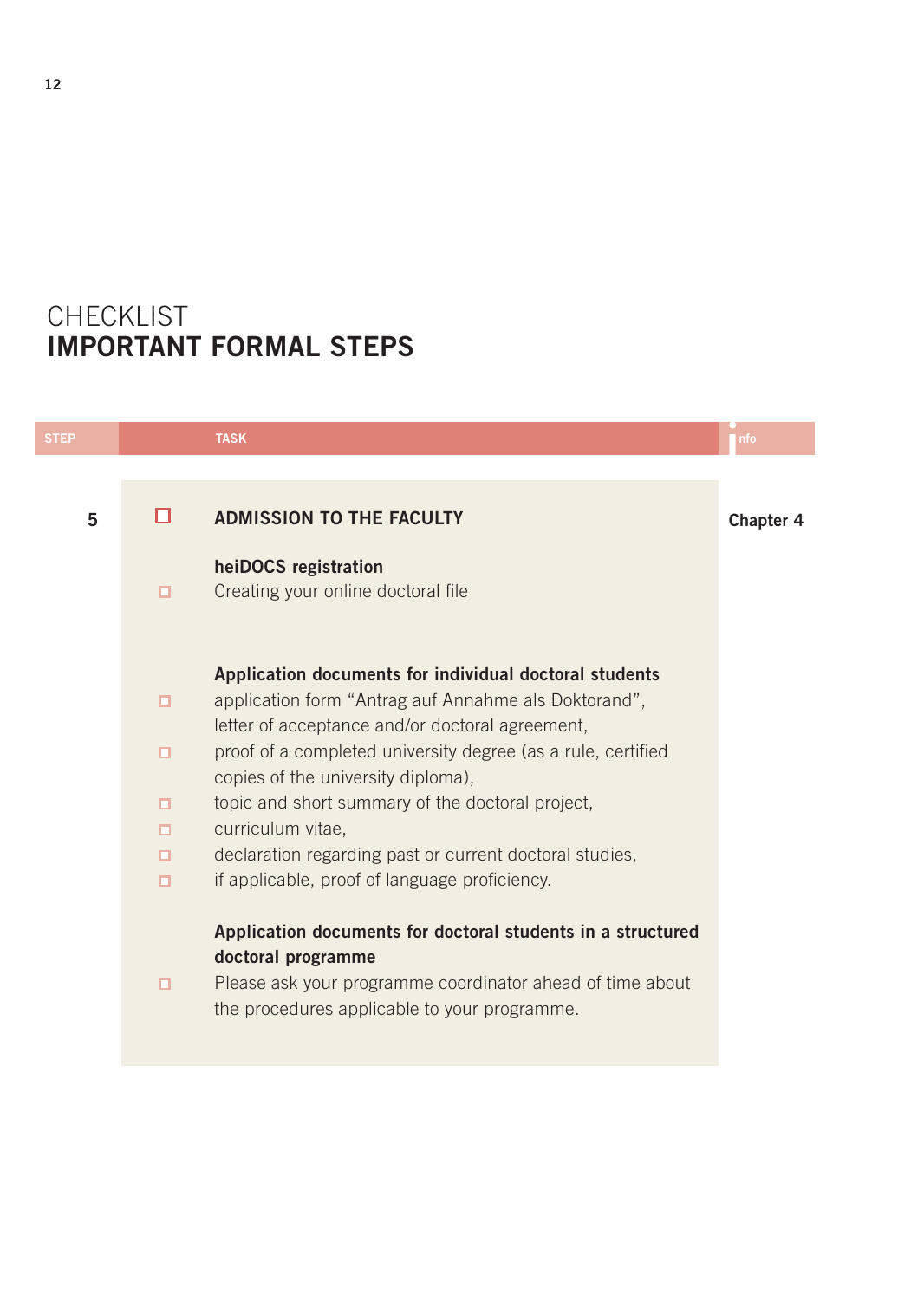#### 6 Chapter 5 Chapter 5 Chapter 5 Chapter 5 Chapter 5 Application documents form "Application form for admission as a PhD student",  $\Box$  $\Box$ letter of admission issued by your faculty (Annahme als Doktorand), certified copies of your secondary school leaving certificate  $\Box$ (e.g. Abitur, high school diploma, Attestat, Matura etc.) including transcripts of records, (a certified translation of these documents into German or English is also required if the originals are not in German), certified copies of all of your university diplomas (Bachelor,  $\Box$ Master), including transcripts of records for each semester or year of study, (a certified translation of these documents into German or English is also required if the originals are not in German),  $\Box$ proof of sufficient financial resources,  $\Box$ passport photo (4 cm x 5 cm), copy of your passport (if applicable with study visa),  $\Box$  $\Box$ proof of German language proficiency or confirmation from your faculty that proficiency in German is not required, if applicable, proof of any time spent at a German university as  $\Box$ well as proof that you are no longer registered at that university

(Exmatrikulationsbescheinigung).

e<br>|<br>| nfo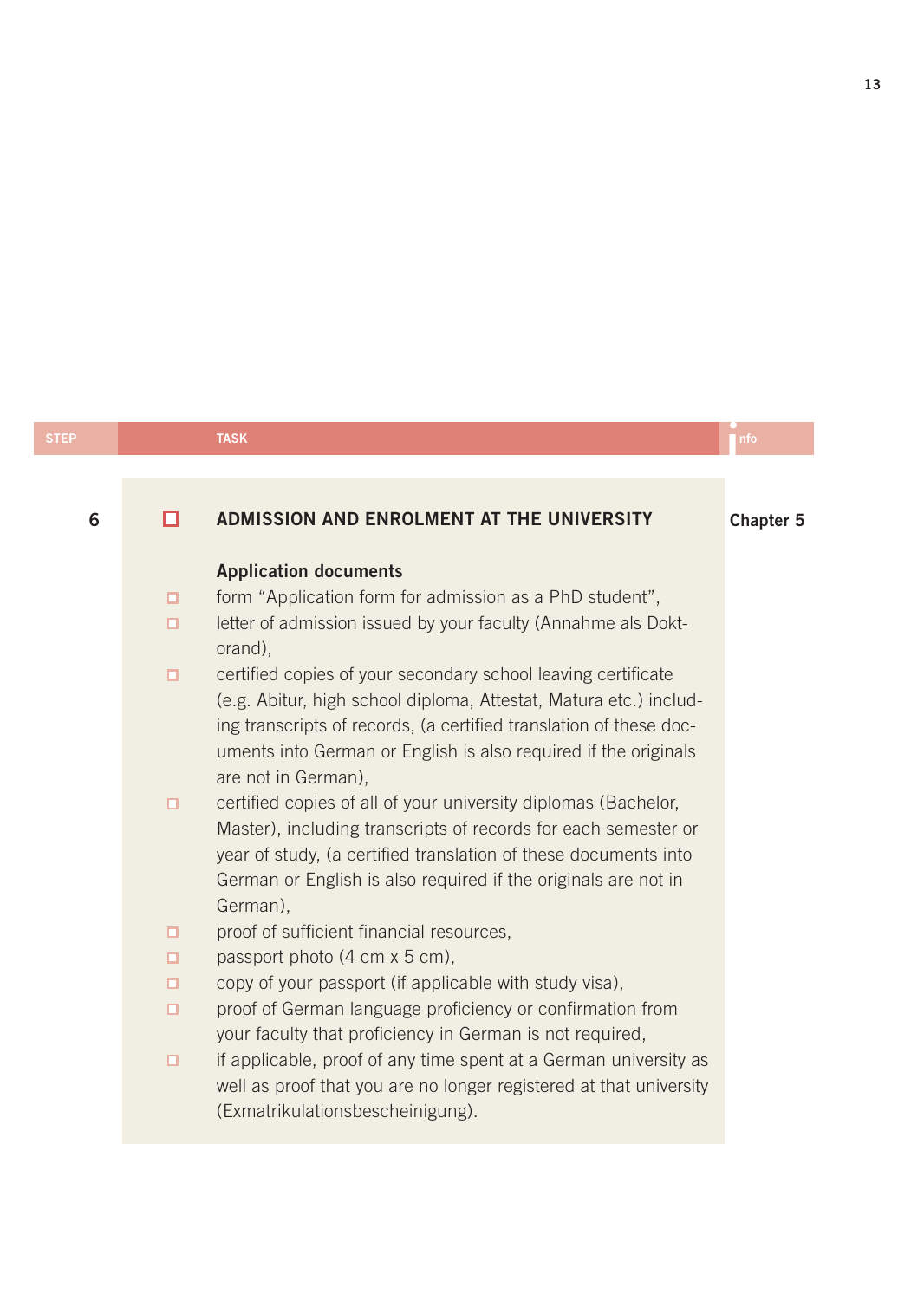| <b>STEP</b> | <b>TASK</b>                                                                                                                                                                                                                                                                                                                                                                                                                  | nfo       |
|-------------|------------------------------------------------------------------------------------------------------------------------------------------------------------------------------------------------------------------------------------------------------------------------------------------------------------------------------------------------------------------------------------------------------------------------------|-----------|
|             |                                                                                                                                                                                                                                                                                                                                                                                                                              |           |
| 7           | <b>Enrolment documents</b><br>letter of admission to the University (Zulassungsbescheid).<br>enrolment form "Application for immatriculation at Heidelberg<br>о<br>University".<br>proof of health insurance with a state health insurance company<br>◻<br>or proof of exemption from state health insurance,<br>passport photo (4 cm x 5 cm),<br>о<br>personal identification card or passport containing a residence,<br>о | Chapter 5 |

14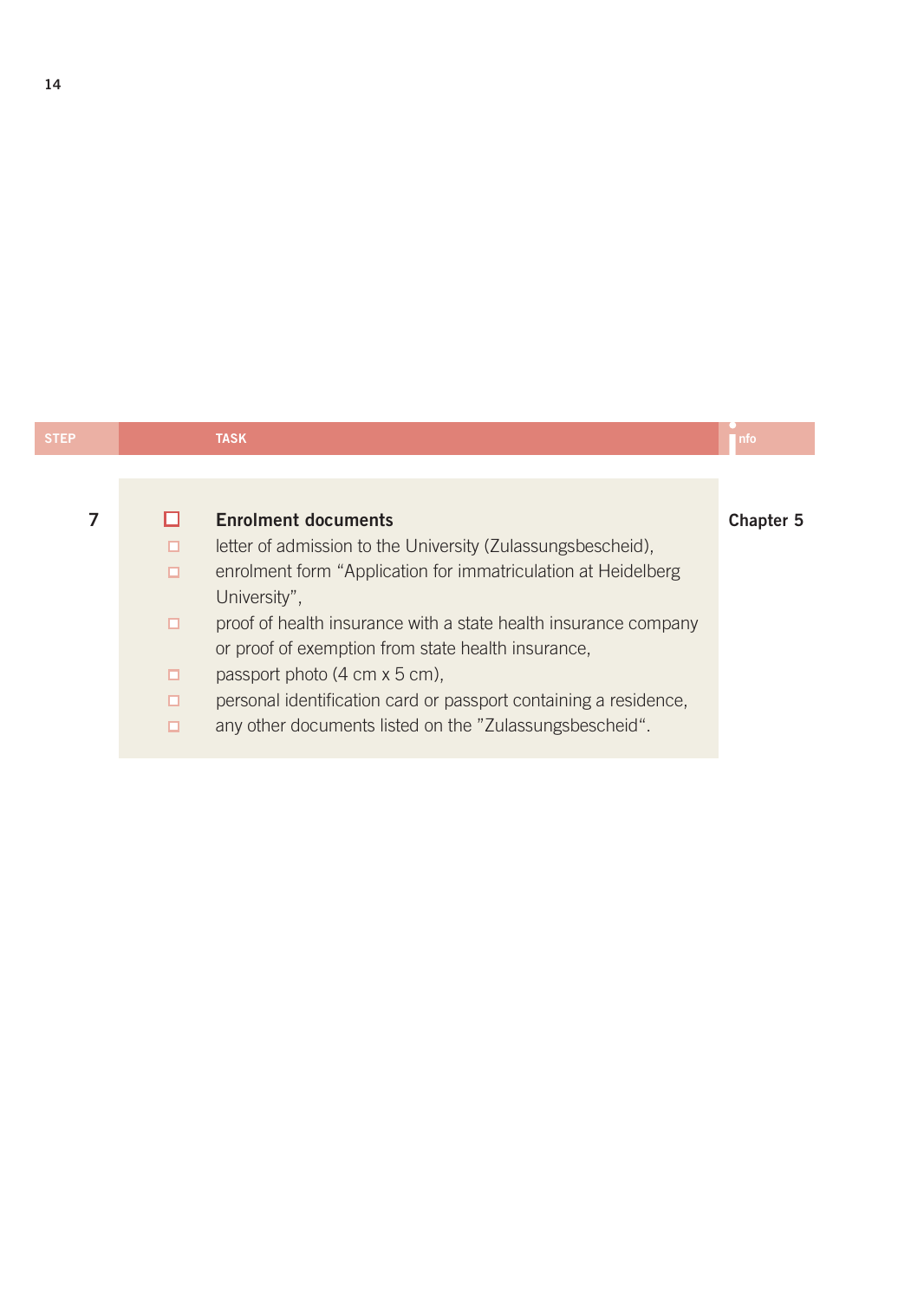### **OVERVIEW** DOCTORAL STUDIES IN HEIDELBERG

In the following chapters, we will deal in detail with the individual steps that must be completed in order to begin a doctoral project (chapters 1–5), we will talk about important aspects of financing your doctoral studies (chapters 7–8) and we will provide information about support services for doctoral students (chapters 9–11). First, however, we would like to give an overview of the issues to be considered when planning your doctoral studies.

#### **Prerequisites**

In order to pursue doctoral studies at Heidelberg University you must fulfill the following requirements:

#### 1.The completion of a university degree with very good or good results

Information about the concrete requirements can be obtained from the Dean's Office of the appropriate faculty. In general, one of the following degrees is required:

- Master,
- Magister,
- Diplom,
- Staatsexamen,
- an equivalent university degree from, a German or foreign university.

There is a list of the Dean's Offices of all faculties with addresses and contact information at the end of this chapter.

#### 2.The ability to independently pursue academic research and to sustain interest and work on a particular topic over an extended period

A doctorate consists of a written academic thesis (dissertation) and an oral examination, either in the form of a disputation or a rigorosum (viva voce). Doctoral candidates who successfully complete the dissertation and the oral examination are granted the academic degree of doctor for independent academic achievement.

#### Duration of doctoral training

In general it takes three to five years to complete a doctorate. In the recommendations for young researchers made in 2005, Heidelberg University set the goal of shortening the duration of doctoral studies: "The efforts at improvement must include the goal of creating conditions in which doctoral training can generally be concluded within three years at the most."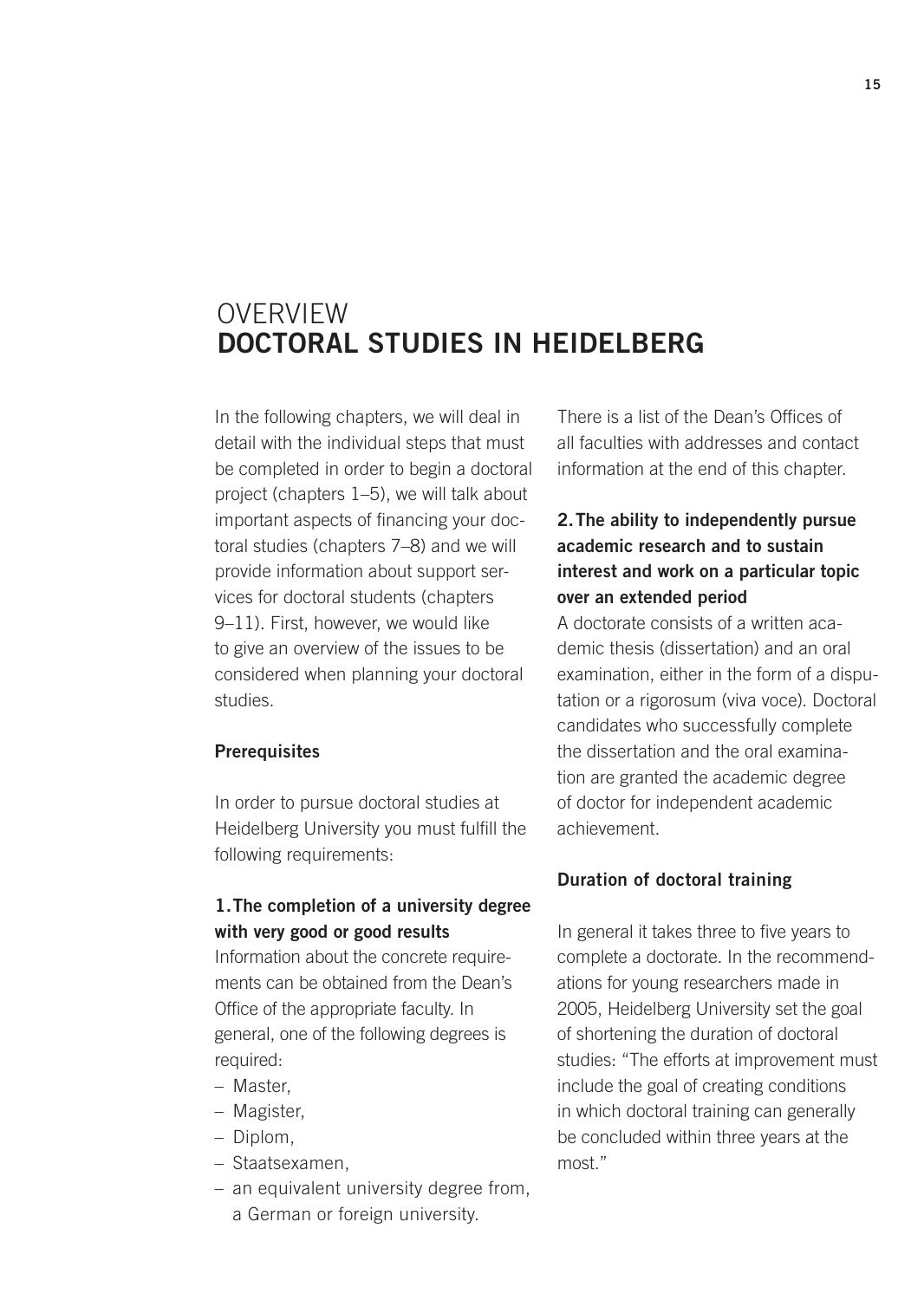#### Doctoral disciplines

You can pursue doctoral studies in any of the subjects offered at Heidelberg University. The following websites offer information about these subjects:

- [www.uni-heidelberg.de/courses/](http://www.uni-heidelberg.de/courses/prospective/index.html) prospective/index.html
- [www.uni-heidelberg.de/facul](http://www.uni-heidelberg.de/faculties/) ties/

Helpful information about finding a supervisor in your research field can be found in chapter 1 "Finding a doctoral supervisor".

#### Doctoral regulations

The specific regulations and admission requirements pertaining to doctoral studies are set down by the faculties in their doctoral regulations. These also outline the language requirements that doctoral candidates must fulfil and determine in which languages the doctoral dissertation may be written. All of the doctoral regulations can be found on the Graduate Academy website at: www.graduateacademy.

[uni-heidelberg.de/promotion/fakultae](http//:www.graduateacademy.uni-heidelberg.de/promotion/fakultaeten_en.html) ten\_en.html

#### Letter of acceptance from a supervisor and admission to a faculty

In order to begin working on your doctoral project, you must first obtain a letter of acceptance from your doctoral supervisor (chapter 1) and you must be awarded admission as a doctoral student to the appropriate University faculty (chapter 2). With these two documents, your supervisor and your faculty pledge to supervise your doctoral project until its completion. Additionally, you gain access to various services provided by the University (e.g. the library) only after you have been admitted by a faculty.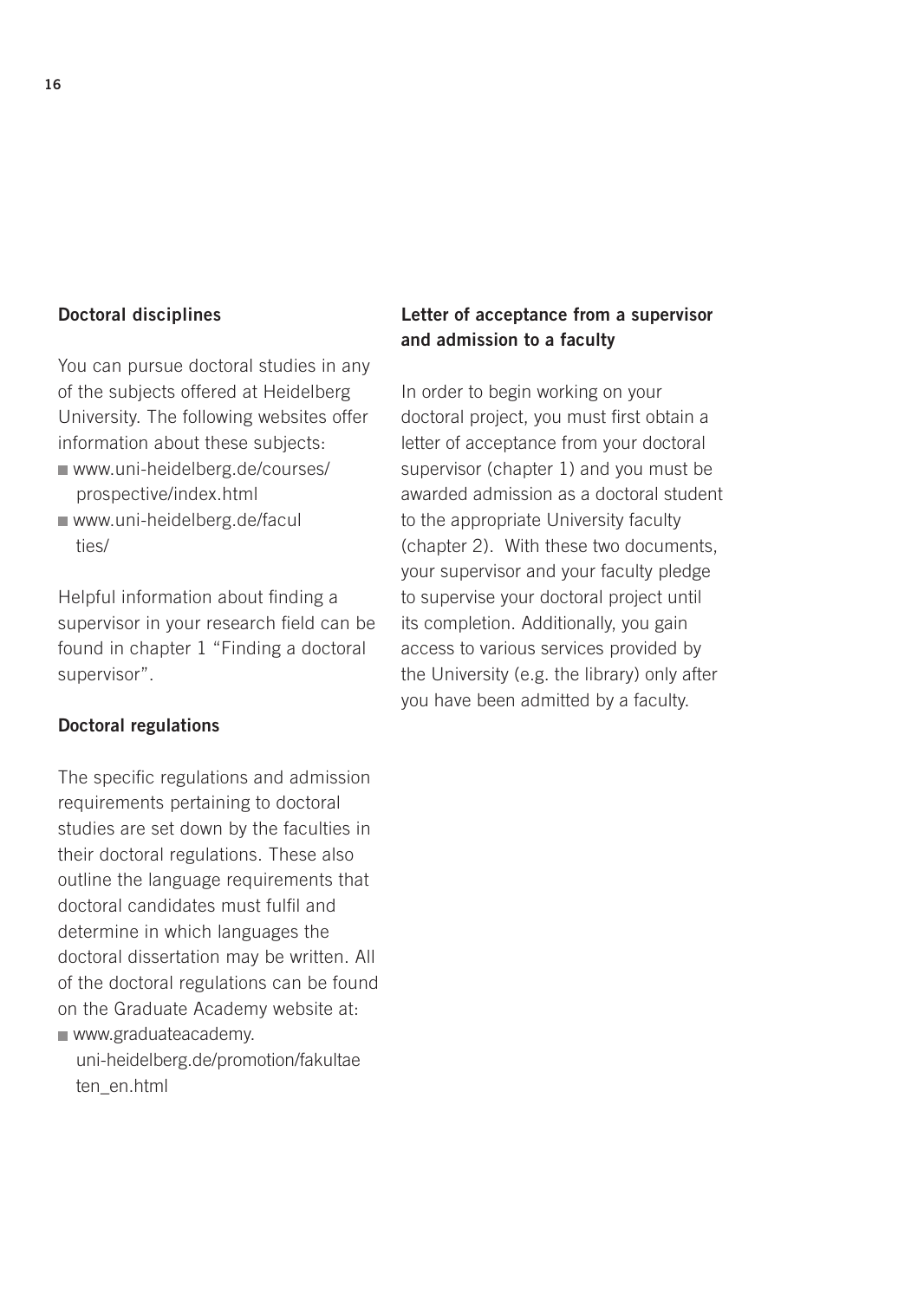#### Individual doctoral studies vs. a structured doctoral programme

Individual doctoral training is the traditional model for obtaining a doctorate in Germany. Pursuing doctoral training through a structured doctoral programmme is an alternative route that was introduced in Germany in the early 1990s. Such programmes are offered through graduate schools, research schools and research training groups of various sizes in which doctoral students work in groups with professors and other researchers. There is an overview of the structured doctoral programmes at Heidelberg University here:

www.graduateacademy.uni[heidelberg.de/schulen/index\\_en.html](http://www.graduateacademy.uni-heidelberg.de/schulen/index_en.html) 

Individual doctoral studies offer a large amount of freedom in the planning and carrying out of the doctorate and thus demand a great deal of independence and organisational ability. Structured programmes, on the other hand, involve a greater degree of supervision and structured support provided through such measures as second supervisors or TACs (thesis advisory committees), supervisory agreements, regular progress and feedback meetings as well as specific methods courses or seminars for acquiring additional professional qualifications.

#### Good Academic Practice

A doctoral project must adhere to all of the rules of good academic practice, for example in dealing with intellectual property or citation practices. The rules of good academic practice can be found in the doctoral regulations as well as here:

www.uni-heidelberg.de/uni [versity/profile/academic\\_practice/](http://www.uni-heidelberg.de/university/profile/academic_practice/)

#### Contacts in the faculties

The Dean's Office of each faculty has an office or a staff member responsible for the administration and regulation of doctoral training in that faculty. The following pages contain a list of the Dean's Offices and their addresses.

#### **Important**

The current contact person for doctoral studies in the faculties can be found at:

www.graduateacademy.uni[heidelberg.de/promotion/fakultae](http://www.graduateacademy.uni-heidelberg.de/promotion/fakultaeten_en.html) ten\_en.html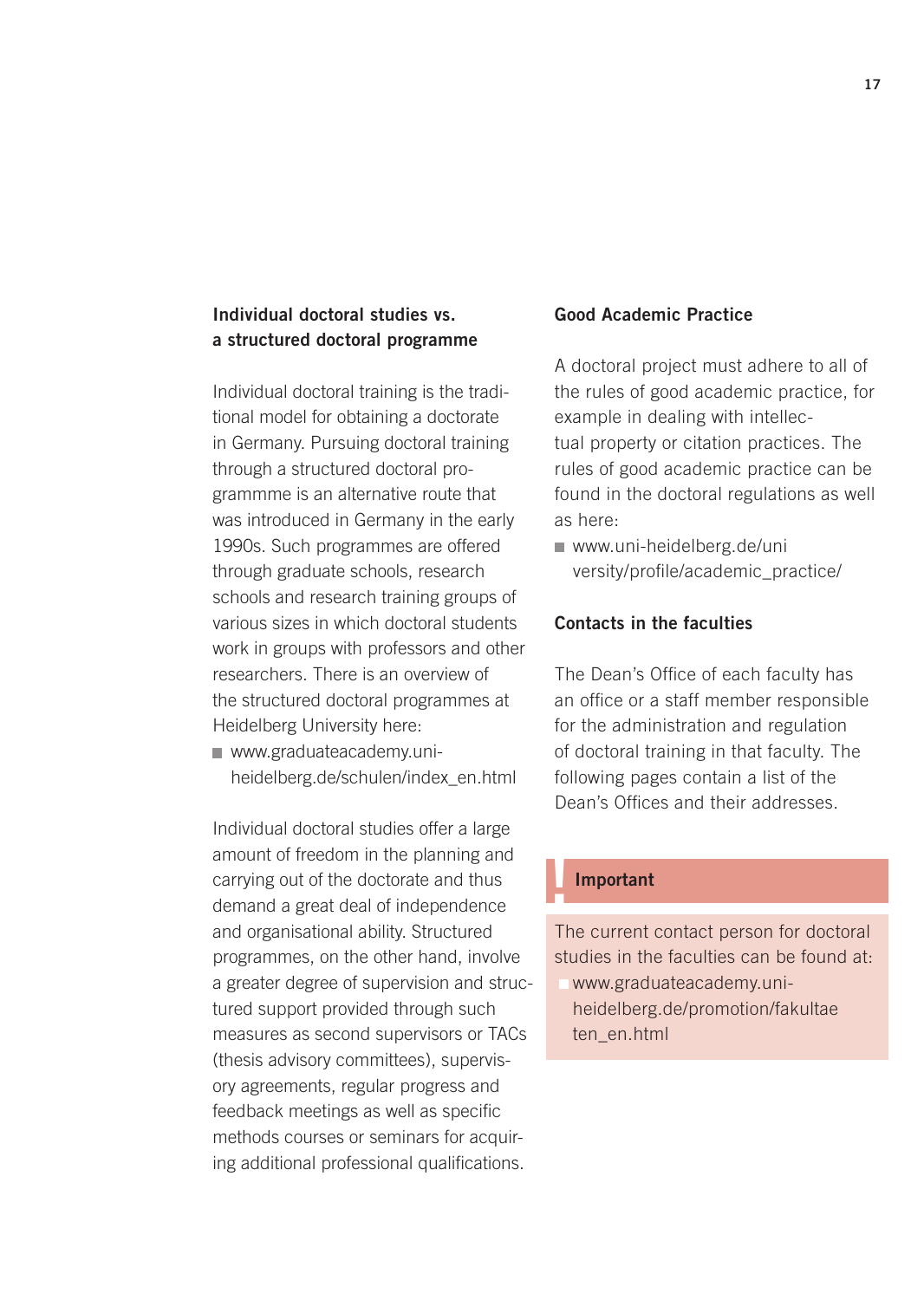#### Dean's Office of the Faculty of **Biosciences**

Im Neuenheimer Feld 234 69120 Heidelberg Phone: +49 (0) 6221 54 -5648 Email: dekanat-bio@urz.uni-heidelberg.de [www.uni-heidelberg.de/fakultaeten/](http://www.uni-heidelberg.de/fakultaeten/biowissenschaften) biowissenschaften

#### Dean's Office of the Faculty of Chemistry and Geosciences

Im Neuenheimer Feld 234 69120 Heidelberg Phone: +49 (0) 6221 54 -4844 Email: dcg@urz.uni-heidelberg.de www.chemgeo.uni-hd.de

#### Dean's Office of the Faculty of Law

Friedrich-Ebert-Anlage 6 –10 69117 Heidelberg Phone: +49 (0) 6221 54 -7631, -7630 Email: dekanat@jurs.uni-heidelberg.de www.jura.uni-heidelberg.de

#### Dean's Office of the Faculty of Mathematics and Computer Sciences

Im Neuenheimer Feld 205 69120 Heidelberg Phone: +49 (0) 6221 54 -5758 Email: dekanat@mathi.uni-heidelberg.de www.mathinf.uni-heidelberg.de

### Dean's Office of the Faculty of Medicine, Heidelberg

Im Neuenheimer Feld 672 69120 Heidelberg Phone: +49 (0) 6221 56 -22707 Email: dekanat@med.uni-heidelberg.de www.medizinische-fakultaet-hd.uniheidelberg.de

Office for Doctoral Affairs Phone: +49 (0) 6221 / 56- 22709/6865/22712 Fax: +49 (0) 6221 / 56-33 657 Email: med.promotion@med.uni-heidelberg.de www.medizinischefakultaet-hd.uni-heidelberg.de/

[Promotionsbuero.111446.0.html](http://www.medizinische-fakultaet-hd.uni-heidelberg.de/Promotionsbuero.111446.0.html)

#### Dean's Office of the Faculty of Medicine, Mannheim

Theodor-Kutzer-Ufer 1– 3 68167 Mannheim Phone: +49 (0) 621 383 -9770 Email: beate.schmitt@medma.uniheidelberg.de www.umm.uni-heidelberg.de

#### Dean's Office of the Faculty of Modern Languages

Voßstraße 2, Gebäude 37 69115 Heidelberg Phone: +49 (0) 6221 54 -2891 Email: neuphil-fak@uni-hd.de [www.uni-heidelberg.de/fakultaeten/](http://www.uni-heidelberg.de/fakultaeten/neuphil) neuphil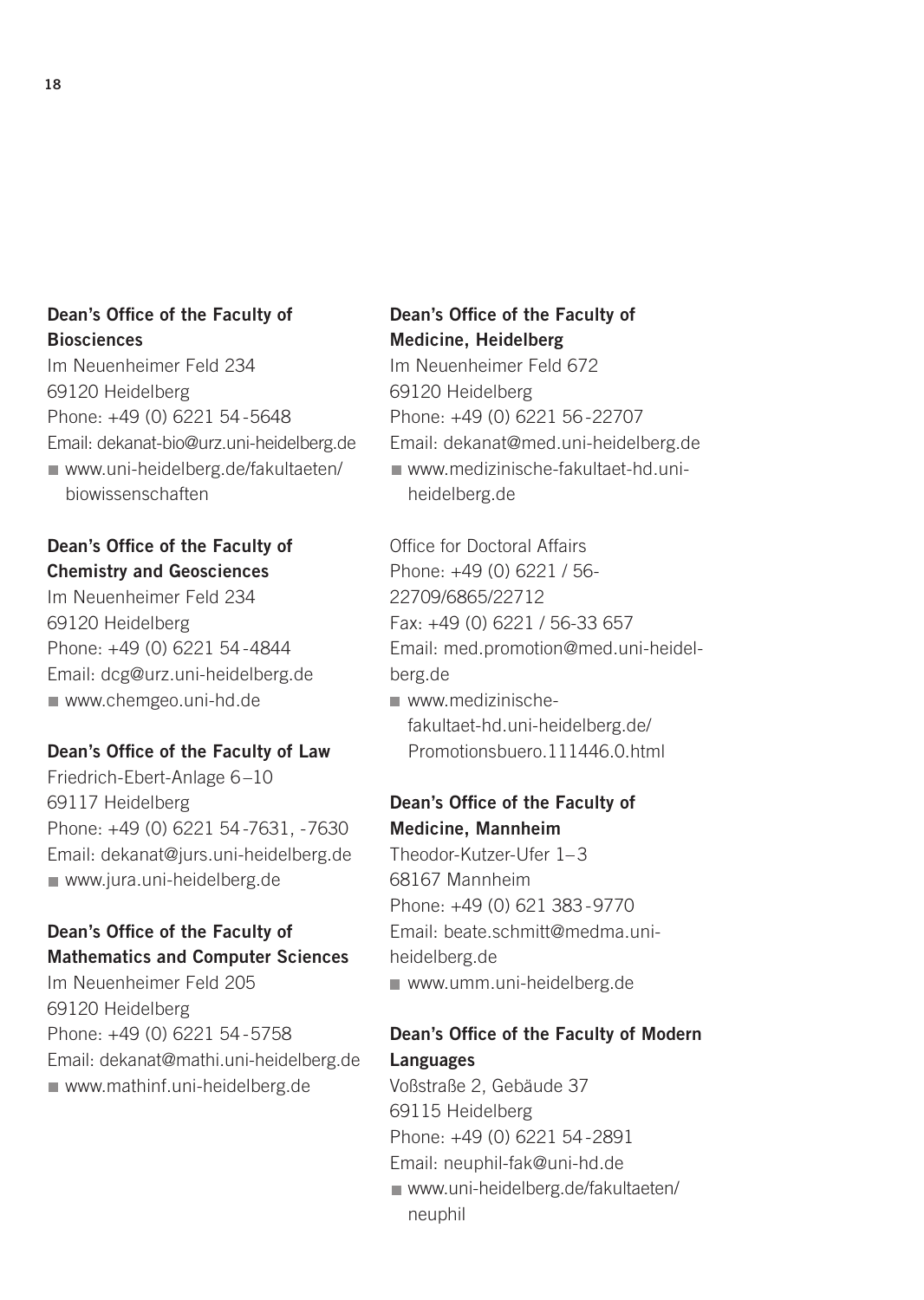#### Dean's Office of the Faculty of Philosophy

Voßstraße 2, Gebäude 4370 69115 Heidelberg Phone: +49 (0) 6221 54 -2325, -2329 Email: philosophische-fakultaet@ uni-hd.de www.philosophische-fakultaet.uni-hd.de

#### Dean's Office of the Faculty of Physics and Astronomy

Im Neuenheimer Feld 226 69120 Heidelberg Phone: +49 (0) 6221 54 -19648 Email: dekanat@physik.uni-heidelberg.de www.physik.uni-heidelberg.de

#### Dean's Office of the Faculty of Theology

Hauptstraße 231 69117 Heidelberg Phone: +49 (0) 6221 54 -3334 Email: dekanat@theologie.uniheidelberg.de www.theologie.uni-heidelberg.de

#### Dean's Office of the Faculty of Behavioural and Cultural Studies

Voßstr. 2, Gebäude 37 69115 Heidelberg Phone: +49 (0) 6221 54 -2894 Email: dekanat@verkult.uni-heidelberg.de www.verkult.uni-heidelberg.de

### Dean's Office of the Faculty of Economics and Social Sciences

Bergheimer Str. 58, Gebäude 4310 69115 Heidelberg Phone: +49 (0) 6221 54 -3445 Email: dekanat@wiso.uni-heidelberg.de [www.uni-heidelberg.de/fakultaeten/wiso](http://www.uni-heidelberg.de/fakultaeten/wiso)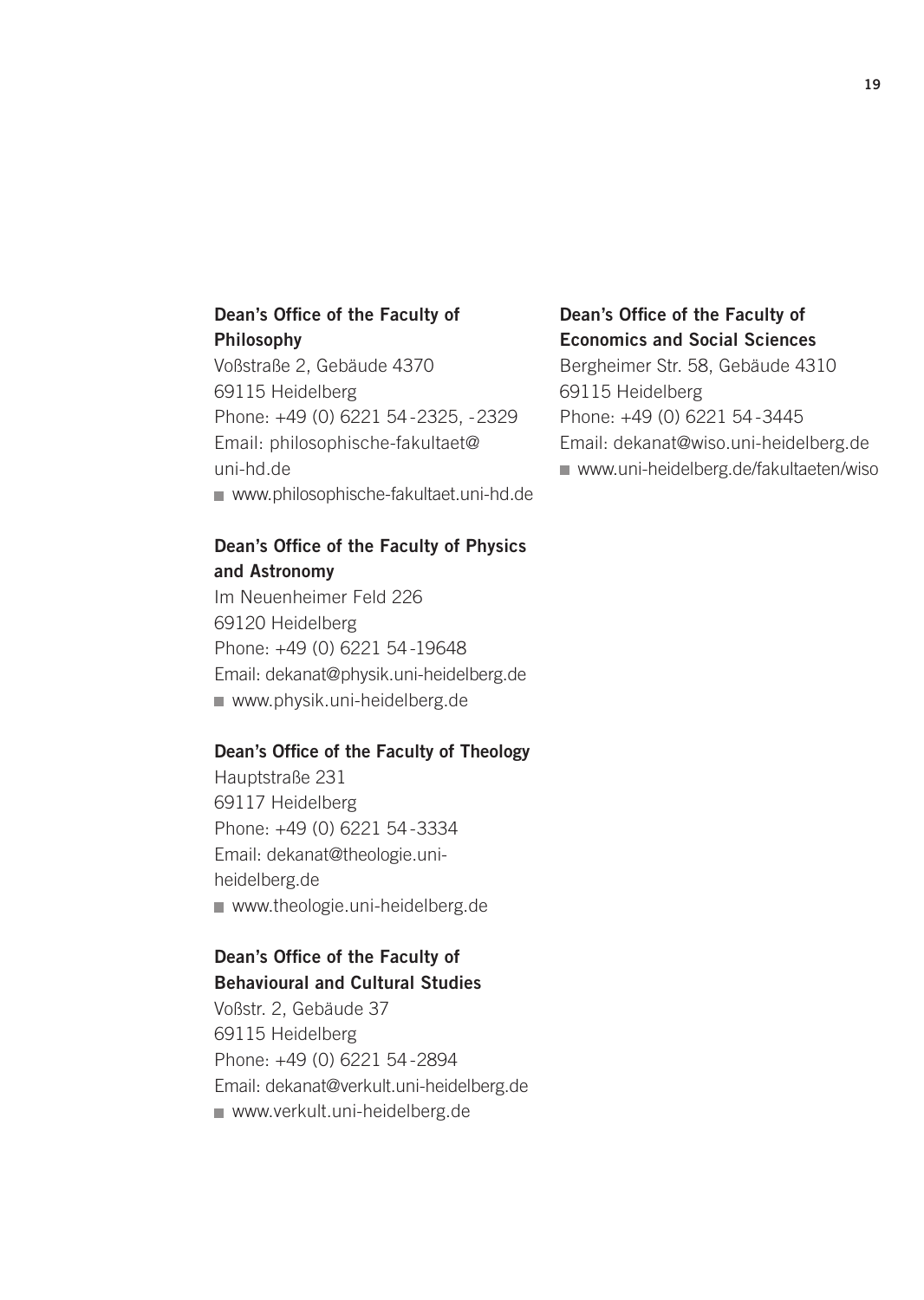## CHAPTER 1 FINDING A DOCTORAL SUPERVISOR

Every doctoral student at Heidelberg University must have an academic supervisor. This supervisor provides advice and support in the following areas:

- choosing a topic and methodology,
- planning the project,
- writing and revising the dissertation,
- pursuing additional professional skills and qualifications.

The supervisor's acceptance letter (Betreuungszusage) is the written confirmation from a professor that he or she will take on the academic supervision of your doctoral studies. It is a letter of intent only; it does not entitle you to do your doctoral degree at the University. Permission to carry out your doctoral studies is granted only by admission as a doctoral student to one of the University faculties (see chapter 4).

This chapter provides information about finding an academic supervisor for your doctoral studies, either as an individual doctoral student or within a structured doctoral programme.

#### **Important**

Please note that professors are not obligated to take on doctoral students, even if the individual candidates fulfil the formal requirements.

#### Individual doctoral training: supervisor and doctoral agreement

Your academic supervisor can be a professor, associate professor or a junior group leader in your subject area. With the acceptance letter, he or she confirms the doctoral topic and formally assumes the role of supervisor.

In some cases a supervisor will write the acceptance letter himself or herself; however, some faculties provide a form for this purpose on their websites. In either case, the supervisor's acceptance usually contains the following information:

- full name and birth date of the doctoral student,
- starting date for the supervision of the doctoral project,
- the confirmation that the professor is prepared to supervise the doctoral student for the entire length of the doctoral training.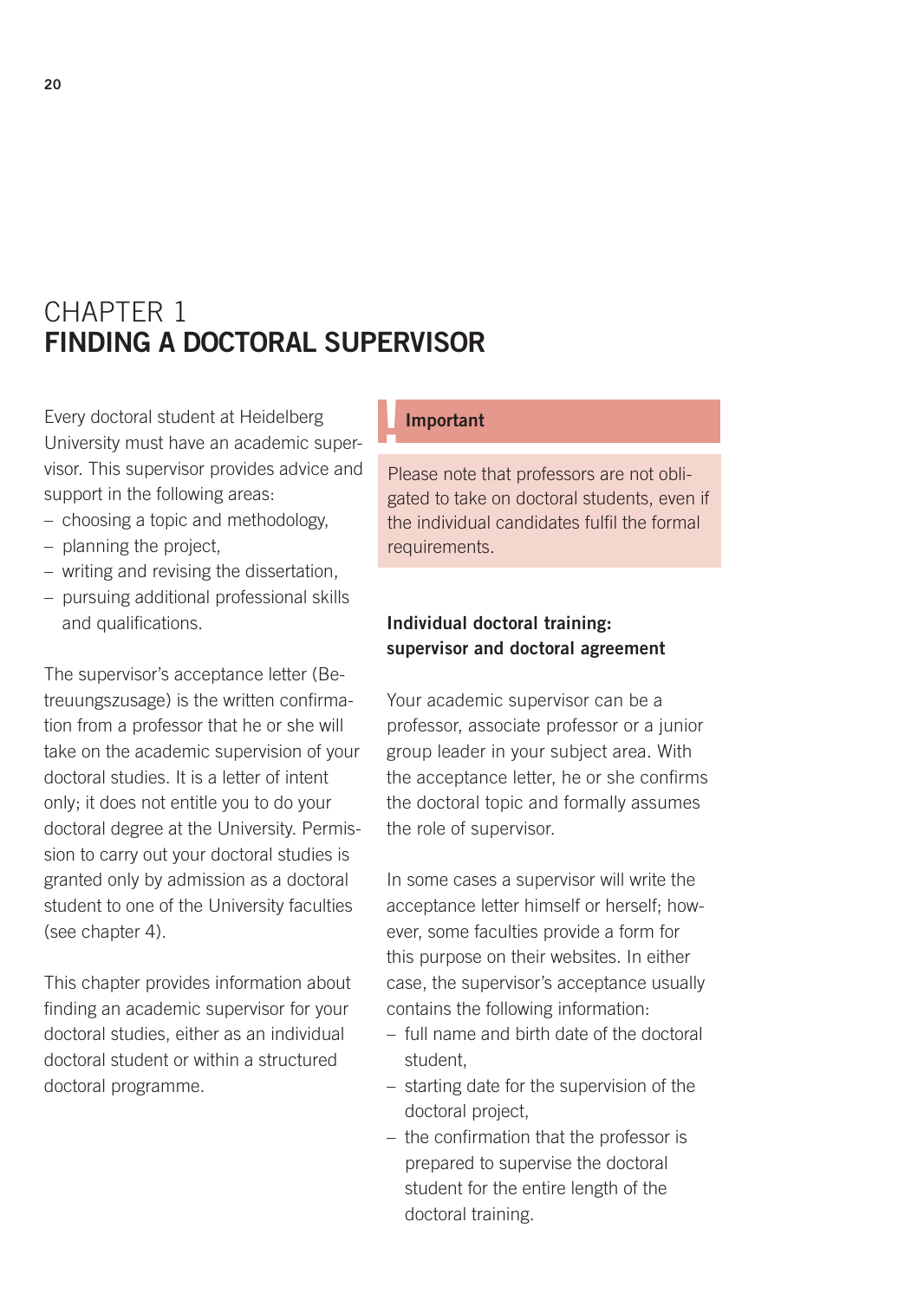The doctoral agreement is based on the supervisor's acceptance letter and may, in some cases, replace this letter. The doctoral agreement sets down the details of the planned doctoral project such as the duration of the project, the reporting schedule, the resources that are to be made available, any additional qualifications the doctoral student should attain etc. The doctoral agreement form can be found on the website of your faculty.

The doctoral agreement is the first step in applying for admission as a doctoral student to your faculty. Then, after finalising the doctoral agreement with your supervisor and before applying for admission to the faculty, you must register with heiDOCS, the web portal for doctoral students you must register with heiDOCS, the web portal for doctoral students. Finally, within six weeks of signing the doctoral agreement, you have to submit your complete application to the faculty. Further information about this procedure is given in chapter 4 and is available from the Dean's Office of your faculty.

#### Hints for contacting a supervisor

We recommend that you allow yourself plenty of time to find a doctoral supervisor. The individual websites of the University's research groups and professors provide information about their current research topics as well as their contact information.

The first step is to identify the department or institute in which your intended research field is located. You can start with the list of University faculties: www.uni-heidelberg.de/faculties/

You may also search for research groups and professors in:

- the University's various central research institutions:
	- www.uni-heidelberg.de/ [institutions/research/central](www.uni-heidelberg.de/institutions/research/central)
- at external research institutes that cooperate with the University:
	- www.uni-heidelberg.de/ [institutions/non\\_university.html](http://www.uni-heidelberg.de/institutions/non_university.html)
- or in interdisciplinary research alliances:
	- www.uni-heidelberg.de/ [institutions/research/interdisciplina](http://www.uni-heidelberg.de/institutions/research/interdisciplinary_research_alliances.html) ry\_research\_alliances.html

The websites of some faculties and institutes are available only in German.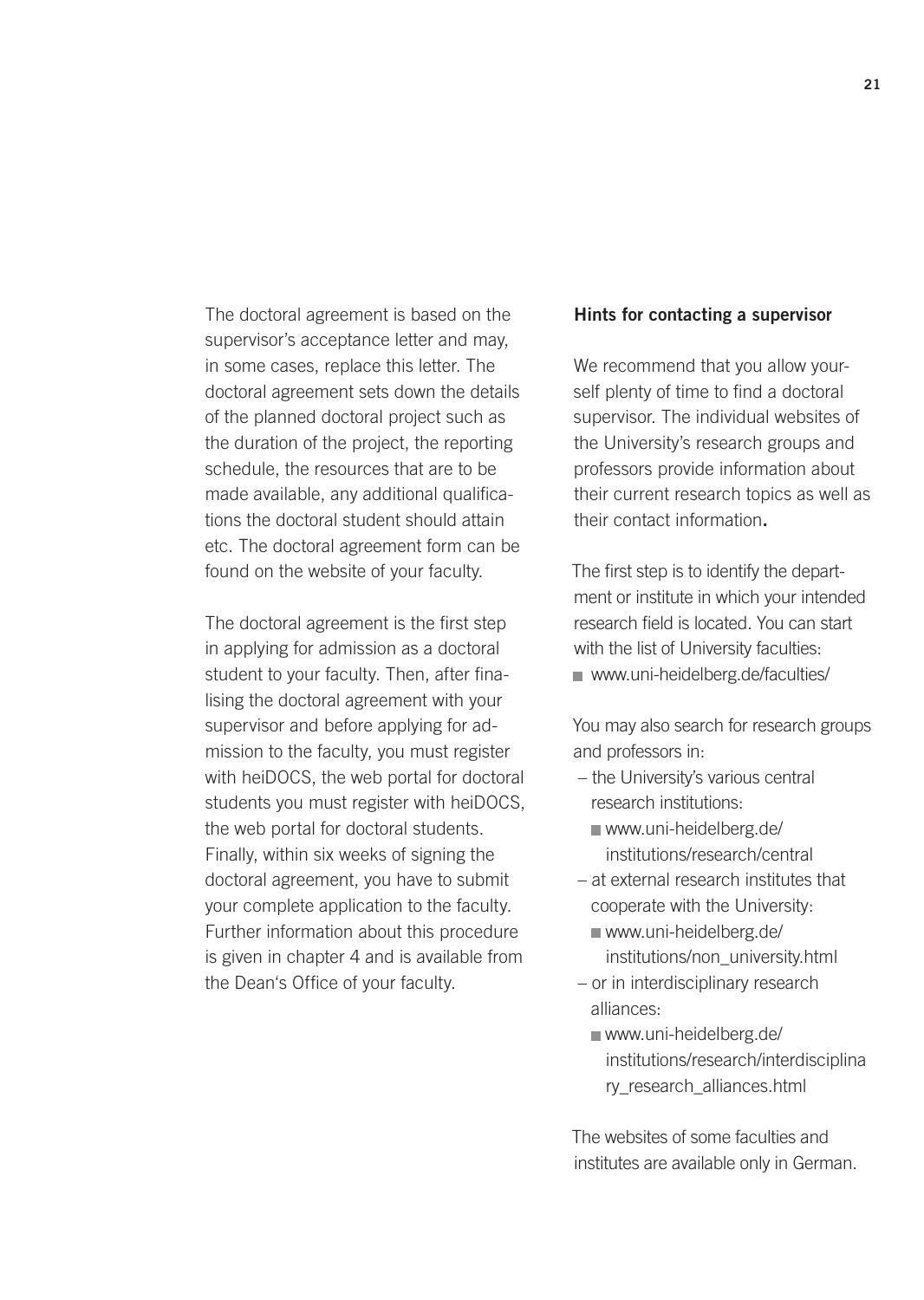In such cases, you can use the following terms to search for more information about professors and research fields:

- Research groups (Forschungsgruppen or Lehrstühle),
- Research areas (Forschungsgebiete),
- Research (Forschung),
- Faculty, Staff, Members (Mitarbeiter, Mitglieder, Personen),
- Publications (Publikationen).

When you have located professors or research groups that match your research interests, you can contact them to introduce yourself and your planned project. It is also helpful to have a short description of your project available.

#### **Important**

Please be aware that the Graduate Academy and other University offices are not able to make contact with potential supervisors on your behalf.

#### Deadlines for applying for admission to a University faculty

After you have received a letter of acceptance from your doctoral supervisor, you should apply for admission as a doctoral student to the appropriate University faculty (see chapter 4) as soon as possible. Please note that some faculties have deadlines for submitting the application for admission. Additionally, you gain access to many University facilities only after being admitted to the faculty.

#### Important: Visa

You should submit your supervisor's letter of acceptance to the German embassy or consulate in your home country when you apply for a visa. If your supervisor has also offered you a paid doctoral position, you should submit this offer of employment with your visa application.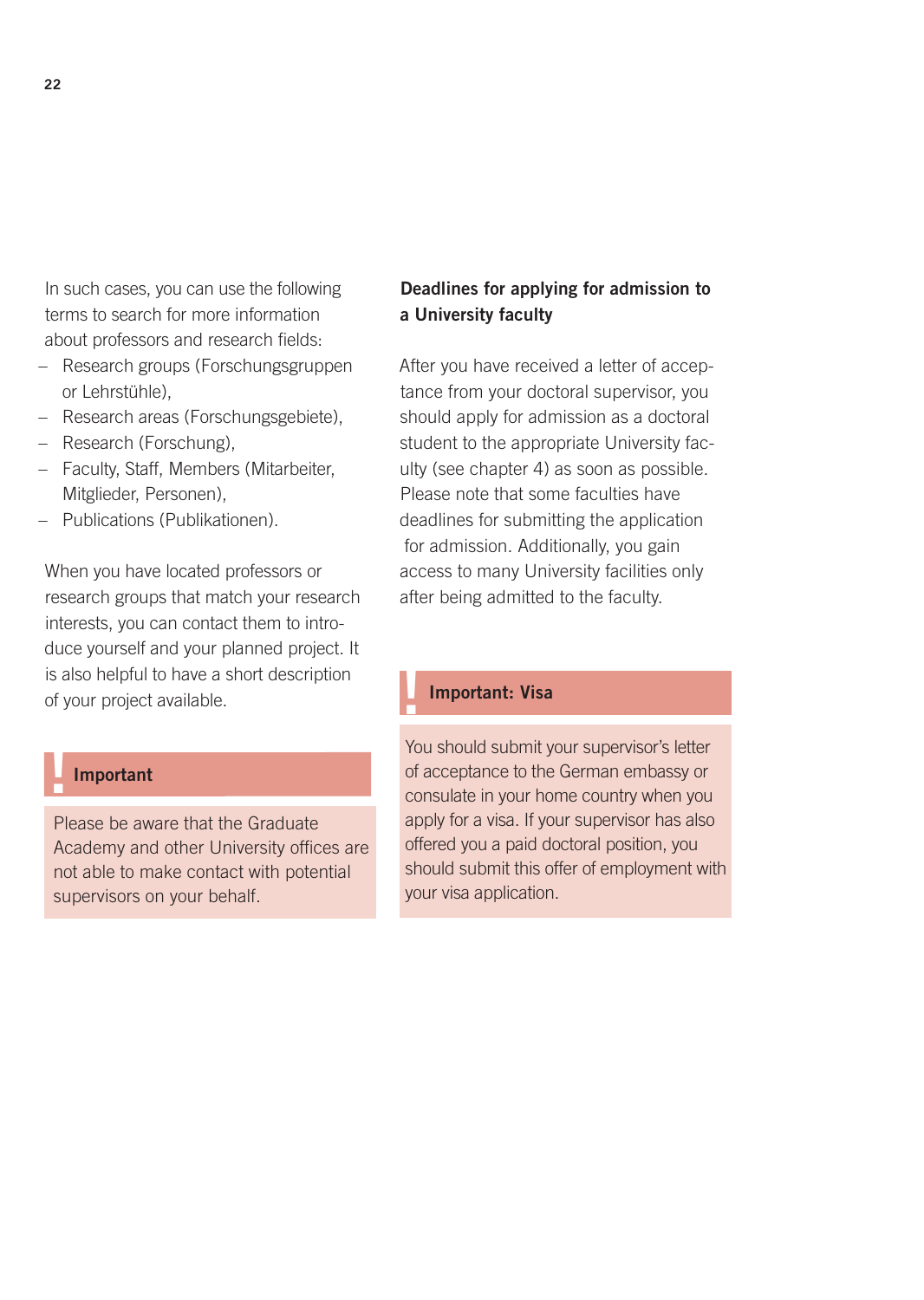#### Supervisor in a structured programme

Structured doctoral programme often advertise their doctoral positions (both paid and unpaid) online and in academic journals. Applicants take part in a multilevel selection process that may include contact with possible supervisors and the discussion of possible doctoral topics. Acceptance in a structured doctoral programme is generally accompanied by a supervisor's acceptance letter. However, you should inquire of the programme coordinator whether this is true in your case.

#### Current postings

i There is a list of current postings for doctoral fellowships and positions in structured doctoral programmes at Heidelberg University on the website of the Graduate Academy:

www.graduateacademy.uniheidelberg.de/stipendien/strukturiert/in [dex\\_en.html \(Please be aware that this](http://www.graduateacademy.uni-heidelberg.de/stipendien/strukturiert/index_en.html)  list is not exhaustive.)

#### Service Centre of the Graduate Academy

Please contact the Graduate Academy Service Centre if you have any further questions:

Phone: +49 (0) 6221 54 - 19765 Email: graduiertenakademie@zuv.uniheidelberg.de

**[www.graduateacademy.uni-heidel](http://www.graduateacademy.uni-heidelberg.de/index_en.html)** berg.de/index\_en.html

Our office hours: Mon to Thurs 10 am–12 pm Mon and Wed 1 pm–3 pm and by appointment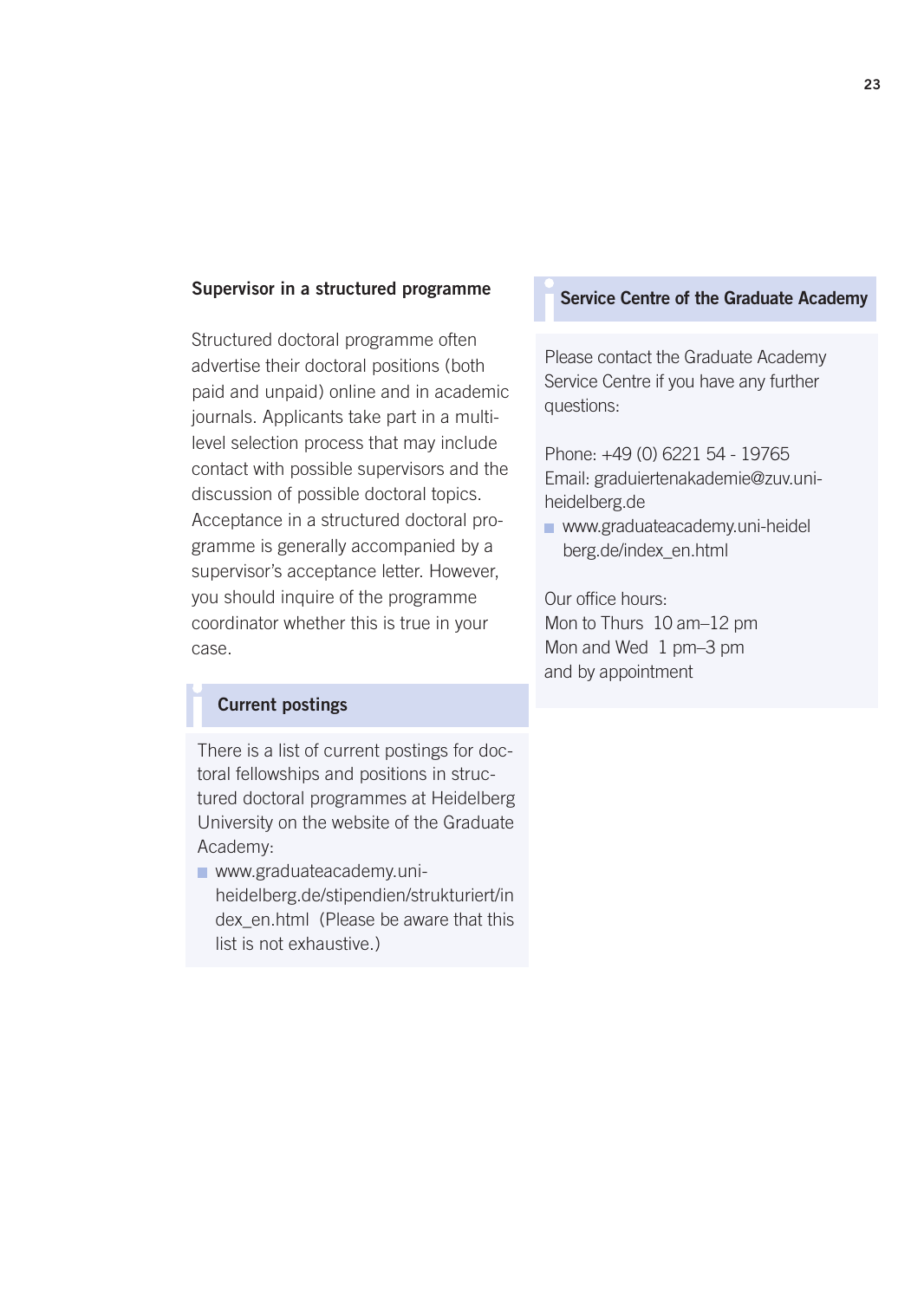## CHAPTER 2 LANGUAGE REQUIREMENTS AND COURSES

#### Language requirements

In most cases, the primary language used at Heidelberg University is German; however, the University offers an increasing number of courses and services in English. Depending on the research field, many researchers and labs also work in both German and English. Therefore, you will need very good German or English language skills in order to carry out your doctoral studies at the University and to successfully:

- communicate with your supervisor and your research group,
- write your dissertation,
- defend your thesis.

Even if you plan to write your dissertation in English, we strongly recommend that you learn some German in order to master daily life more easily and to increase your chances on the employment market in Germany after completing your doctoral studies.

#### The language of your dissertation

The doctoral regulations of each faculty determine the languages in which a dissertation may be written. In many subject areas, the languages permitted are German, English and French. If you would like to write in a language not specified in the doctoral regulations, you must receive the permission of both your supervisor and the Dean of your faculty. In most cases, the deciding factor is whether both the supervision and the evaluation of your dissertation can be carried out successfully in the chosen language. The doctoral regulations are available here: www.graduateacademy.uni-

[heidelberg.de/promotion/fakultaeten\\_](http://www.graduateacademy.uni-heidelberg.de/promotion/fakultaeten_ en.html) en.html

#### **Important**

If you choose not to write your dissertation and defend your thesis in German, you do not necessarily have to demonstrate proficiency in German in order to enrol at the University. To be exempt from the German language proficiency requirement, you must submit written confirmation from your supervisor (or in some cases from the doctoral committee of your faculty) that you are carrying out your doctoral studies in a language other than German with your application for admission/enrolment to the University (see chapter 5).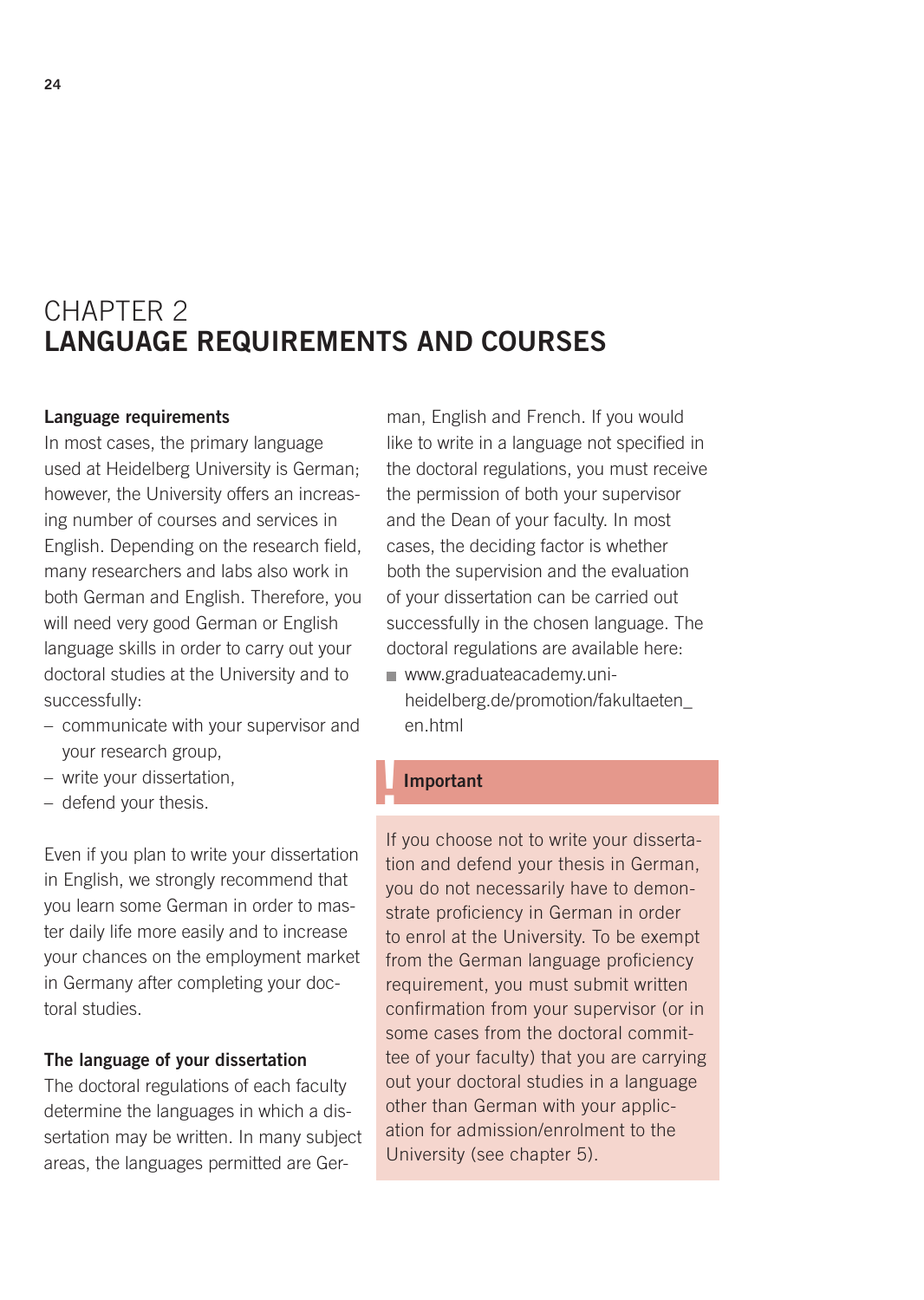The doctoral regulations also set down what other, if any, language proficiencies (e.g. Latin or other ancient languages) you must have in order to be admitted as a doctoral student to the faculty. There is further information about admission to the faculty as a doctoral student in chapter 4.

#### **Important**

If proficiency in other languages is required for admission to the faculty, please include any relevant certificates or documentation in your application for admission.

#### Proof of German language proficiency

If you are writing your dissertation in German, you will need to demonstrate your proficiency in German if you wish to enrol at the University (see chapter 5). You must submit written proof of the completion of 1000 to 1200 hours of German lessons at a recognised language school (refer to the blue section) or you can take the German language exam DSH-2 "Deutsche Sprachprüfung für den Hochschulzugang - Stufe 2" after applying for admission to the University. For more information see:

[www.isz.uni-heidelberg.de/e\\_](http://www.isz.uni-heidelberg.de/e_pruef_dsh.html) pruef\_dsh.html

## Exemption from the DSH-2 German<br>language exam

i

You can be exempted from the DSH-2 exam if you submit one of the following certificates with your application for admission:

- the "Deutsche Sprachdiplom der Kultusministerkonferenz - Zweite Stufe",
- the "Große / Kleine Deutsche Sprach diplom" from the Goethe Institut,
- the "Zentrale Oberstufenprüfung (ZOP)" from the Goethe Institut,
- the Goethe certificate C2, issued after 1 January 2012,
- the TestDaF ("Test Deutsch als Fremdsprache") with results of at least TDN 4 on all individual sections,
- the certificate from the "Feststellungsprüfung" (Prüfung zur Feststellung der Eignung ausländischer Studien bewerber für die Aufnahme eines Studiums an Hochschulen der Bundesrepublik Deutschland),
- a certificate according to a bilateral agreement with another country.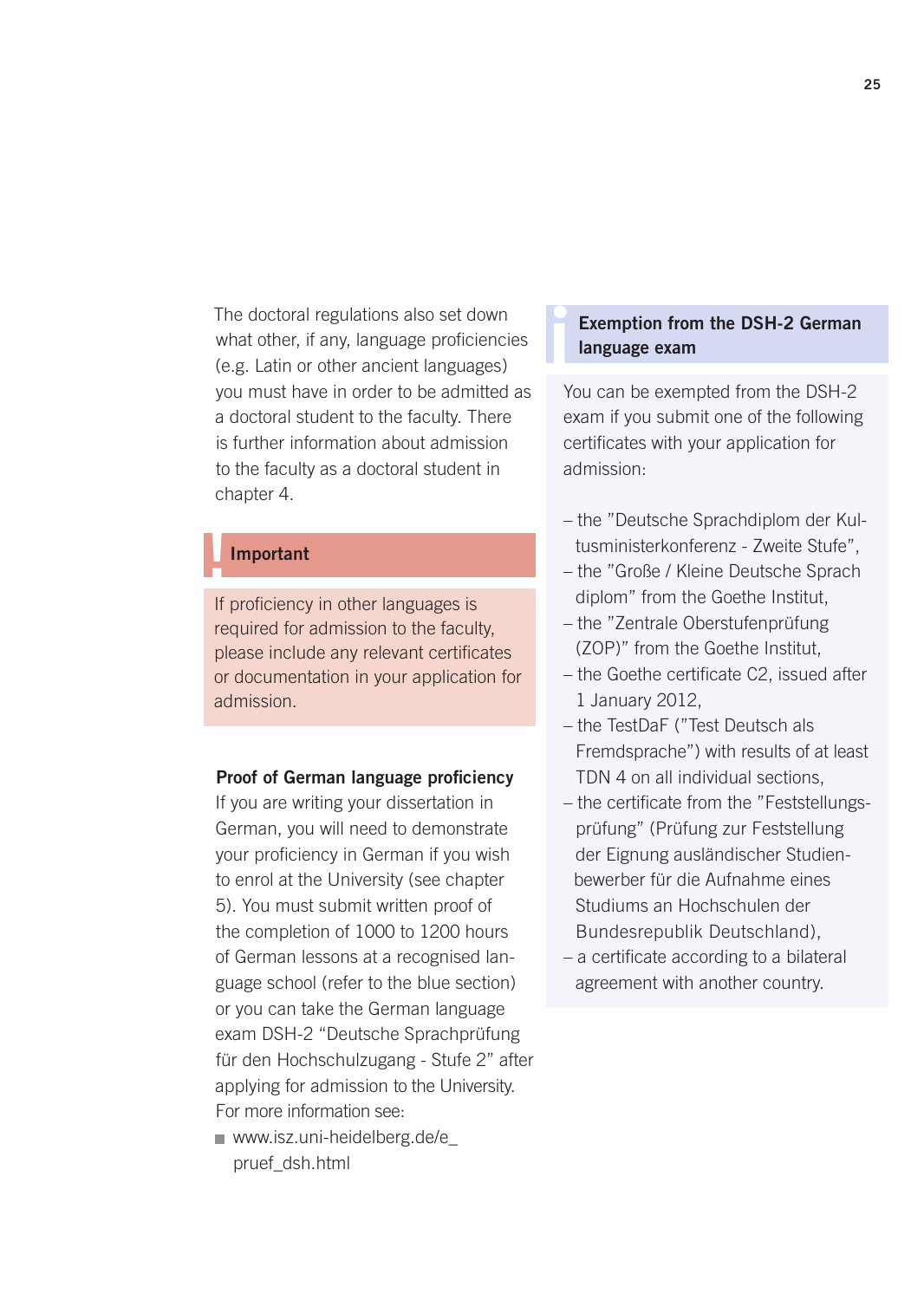# Language courses<br>
expansive contract the language of the language courses

#### German courses at Heidelberg University

The Graduate Academy cooperates with the Internationales Studienzentrum to offer German courses for international doctoral students. The courses are held every semester beginning in either mid-April or mid-October. You can register online about one month before the courses begin:

www.graduateacademy.uni-heidelberg. de/workshops/ga/index\_en.html

#### German courses at private language schools

There is a list of private language schools offering German courses on the website of the Welcome Centre:

www.zuv.uni-heidelberg.de/md/zuv/ [international/gaeste/deutschkurse\\_in\\_](http://www.zuv.uni-heidelberg.de/md/zuv/international/gaeste/deutschkurse_in_hd.pdf) hd.pdf

#### Other languages

You can take courses in languages other than German at the University's central language laboratory (Zentrales Sprachlabor - ZSL). Information about the courses, the fees and the schedules is available here:

www.uni-heidelberg.de/zsl

When planning your doctoral studies, please make sure to take into account any additional time you might need to improve your language skills.

#### Language services in German and English

The Graduate Academy offers language support services to doctoral students who are not writing their dissertations in their native language. You can submit one of your own texts of not more than 3000 words in German or English. A native speaker will proofread it for grammar, spelling, punctuation, and conventions of the respective language and comment on strategies to improve your written language skills. More information is available here:

■ www.graduateacademy.uni[heidelberg.de/servicestelle/korrektur](www.graduateacademy.uni-heidelberg.de/servicestelle/korrekturservice_englisch.html) service\_englisch.html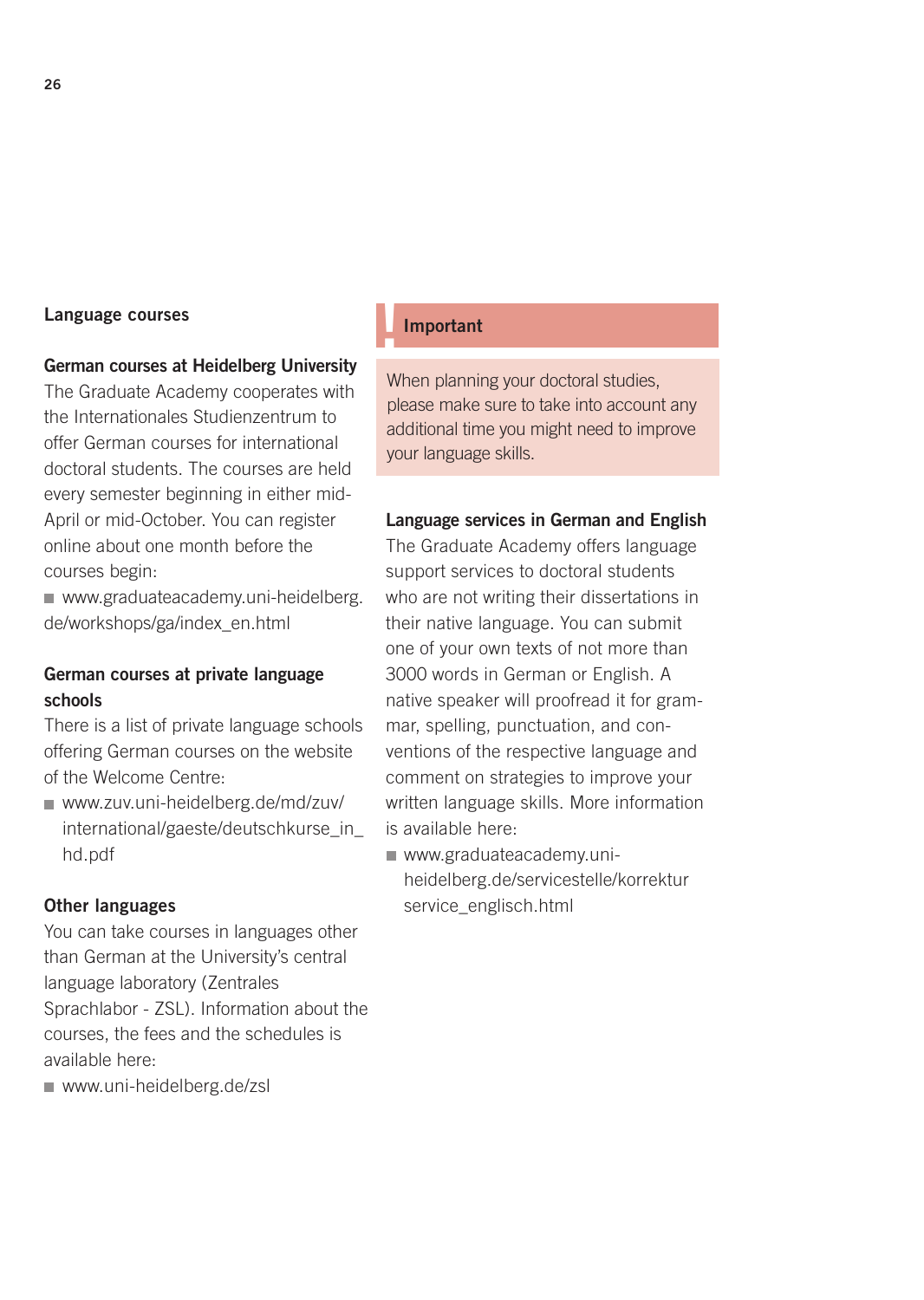### CHAPTER 3 REGULATIONS FOR ENTERING AND LIVING IN GERMANY

After deciding that you would like to come to Germany for your doctoral studies, please check the immigration regulations that apply to you. The rules governing your entry into Germany and your stay here will depend on your citizenship.

#### Citizens of countries belonging to the European Union (EU)<sup>1</sup> and the European Economic Community (EEC)2

fall under the principle of freedom of movement. You and your families can enter and stay in Germany without a visa or residence permit. After arriving in Germany, you must register your place of residence at the Local Administration Office (Bürgeramt) in the city in which you live. See page 32/33 for more information.

Citizens of Switzerland need only to apply for a declaratory "residence permit for Swiss citizens" after arriving in Germany. Information about this application is available from the applicable Foreigners' Registration Office (Ausländerbehörde), the addresses of which are found on page 32/33. After entering Germany, you must register your place of residence at

the Local Administration Office (Bürgeramt) in the city in which you live. See page 32/33 for more information.

Citizens of all other countries must, with a few exceptions,<sup>3</sup> apply for an entrance visa before coming to Germany. You can apply for a visa for a longer stay in Germany at the applicable German foreign mission (embassy or consulate) in your home country. There is a list of German foreign missions here:

www.auswaertiges-amt.de/EN/La enderinformationen/DtAuslandsvertre [tungenA-Z-Laenderauswahlseite\\_node.](http://www.auswaertiges-amt.de/EN/Laenderinformationen/DtAuslandsvertretungenA-Z-Laenderauswahlseite_node.html) html

Within a week of arriving in Germany you must register your place of residence at the Local Administration Office (Bürgeramt) of the city in which you live. Before your visa expires, usually within three months, you must apply for a residence permit at the applicable Foreigners' Registration Office (Ausländerbehörde). There is information about applying for a residence permit on page 29.

 $1$  EU member states are Austria, Belgium, Bulgaria, Croatia, Cyprus, Czech Republic, Denmark, Estonia, Finland, France, Germany, Greece, Hungary, Ireland, Italy, Latvia, Lithuania, Luxemburg, Malta, the Netherlands, Poland, Portugal, Romania, Slovakia, Slovenia, Spain, Sweden and the United Kingdom (as of 2016).

<sup>&</sup>lt;sup>2</sup> The member states of the EEC are the EU member states as well as Iceland, Liechtenstein and Norway.

<sup>&</sup>lt;sup>3</sup> Exception to this rule are citizens of Australia, Israel, Japan, Canada, New Zealand, South Korea and the United States of America. The same applies to citizens of Andorra, Brazil, El Salvador, Honduras, Monaco and San Marino if they wish to apply for a residence permit for the purpose of studying after arriving in Germany.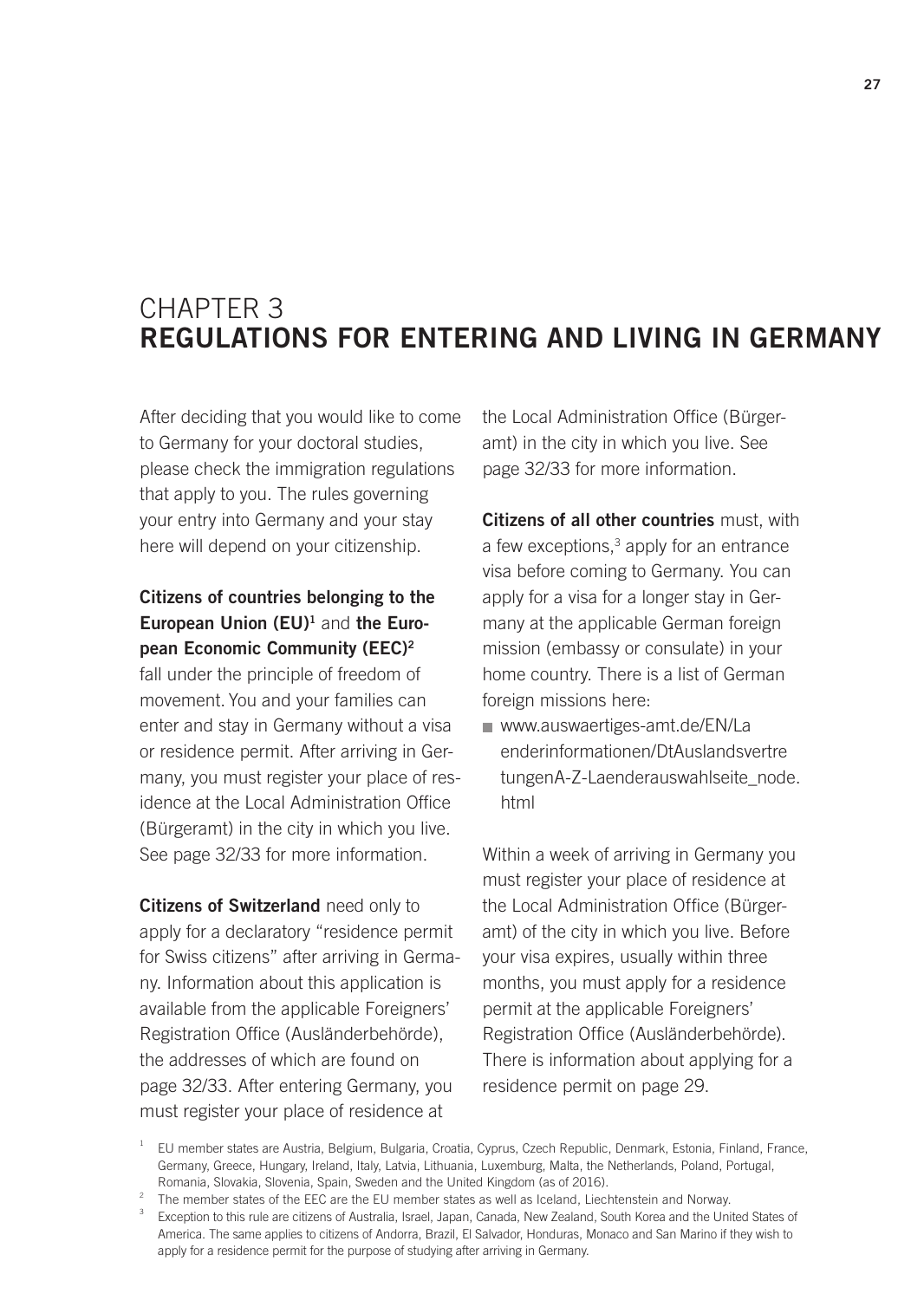The residence permit gives you permission to remain in Germany for a limited time. The kind of residence permit issued will depend on your individual situation. There is an overview of possible residence permits for researchers here (as of 2016):

[www.hrk.de/fileadmin/\\_migrated/](http://www.hrk.de/fileadmin/_migrated/content_uploads/HRK_Faltblatt_ Aufenthaltstitel_2._Aufl_EN.pdf) content\_uploads/HRK\_Faltblatt Aufenthaltstitel\_2.\_Aufl\_EN.pdf

In almost all cases, doctoral students receive a residence permit either according to §16 AufenthG (for the purpose of studying) or according to §18 AufenthG (for the purpose of working).

The residence permit according to §16 AufenthG is generally issued to doctoral students who are receiving a fellowship or who are funding their doctoral studies privately. A residence permit for the purpose of studying can be issued for a minimum of one year and a maximum of two years. The permit can be extended if you do not complete your studies within the given time period but expect to finish within a reasonable amount of time.

The residence permit according to §18 AufenthG is generally issued to doctoral students who have an employment contract with the University or with an external research institution for at least 20 hours per week (part time 50%).

#### Please note

If you have a residence permit according to §18 AufenthG, you cannot enrol at the University. In this case, it is possible to gain access to University services on the basis of your admission as a doctoral student to a University faculty (see chapter 4).

In rare cases, a doctoral student may also be eligible for a residence permit according to §20 AufenthG. In order to apply for this residence permit, your host institute in Heidelberg must contact the Heidelberg University Welcome Centre:

www.uni-heidelberg.de/institu [tions/administration/international/wel](http://www.uni-heidelberg.de/institutions/administration/international/welcomecentre.html) comecentre.html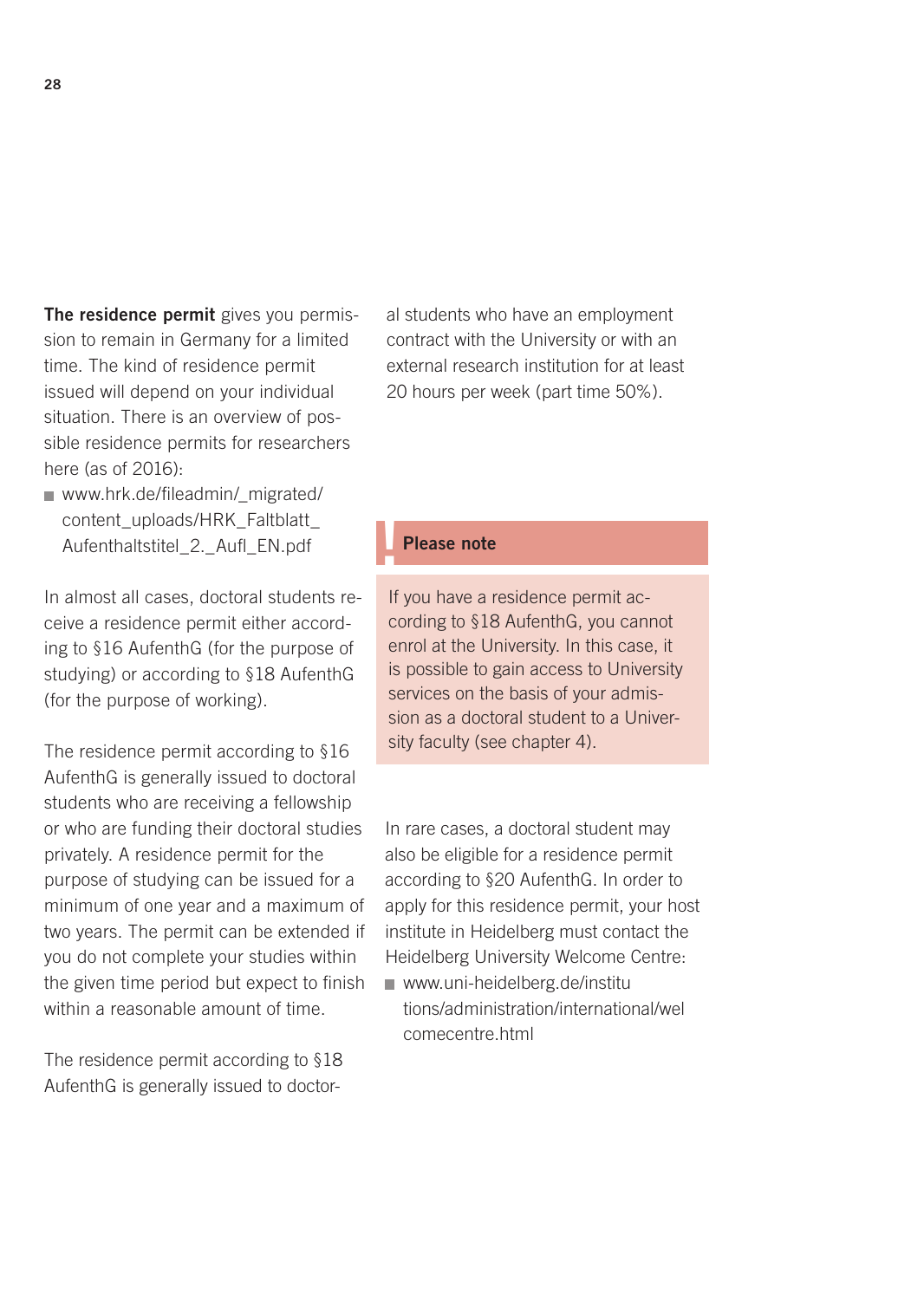#### Before coming to Germany

If you need a visa to enter Germany, please make sure to obtain the visa that corresponds to the purpose of your stay here. You must enter with the correct visa in order to later obtain a residence permit to stay here for the duration of your doctoral studies. If you enter Germany on a tourist visa, you will not be issued a residence permit and will have to return to your home country.

A student application visa allows you to enter the country before you have been admitted to Heidelberg University (see chapter 5). You must apply for this visa at the German foreign mission (embassy or consulate) in your home country. This visa is valid for three months and can be extended for an additional six months at the most. If, during this period, you receive your admission as a doctoral student, you can apply for a student residence permit.

A student visa can be issued only if you have already been admitted to the University. You must apply for this visa at the German consulate or embassy in your home country. The visa is generally valid for three months.

A work visa can be issued if you have a concrete job offer from an employer in Germany. You must apply for this visa at the German consulate or embassy in your home country.

#### After arriving in Germany

#### Registering your place of residence

By law, every person who plans to spend a length of time in Germany must register their place of residence at the appropriate Local Administration Office (Bürgeramt). You must register within a week of arriving.

Registration takes place at the Local Administration Office in the district or city in which you will be living and is free of charge. There is a list of all Local Administration Offices (Bürgerämter) in Heidelberg. Their addresses and contact information can be found on the Heidelberg city website:

www.heidelberg.de/english,Len/ [Home/City+HallAdministrative+offic](http://www.heidelberg.de/english,Len/Home/City+HallAdministrative+offices+_Buergeraemter_.html) es+\_Buergeraemter\_.html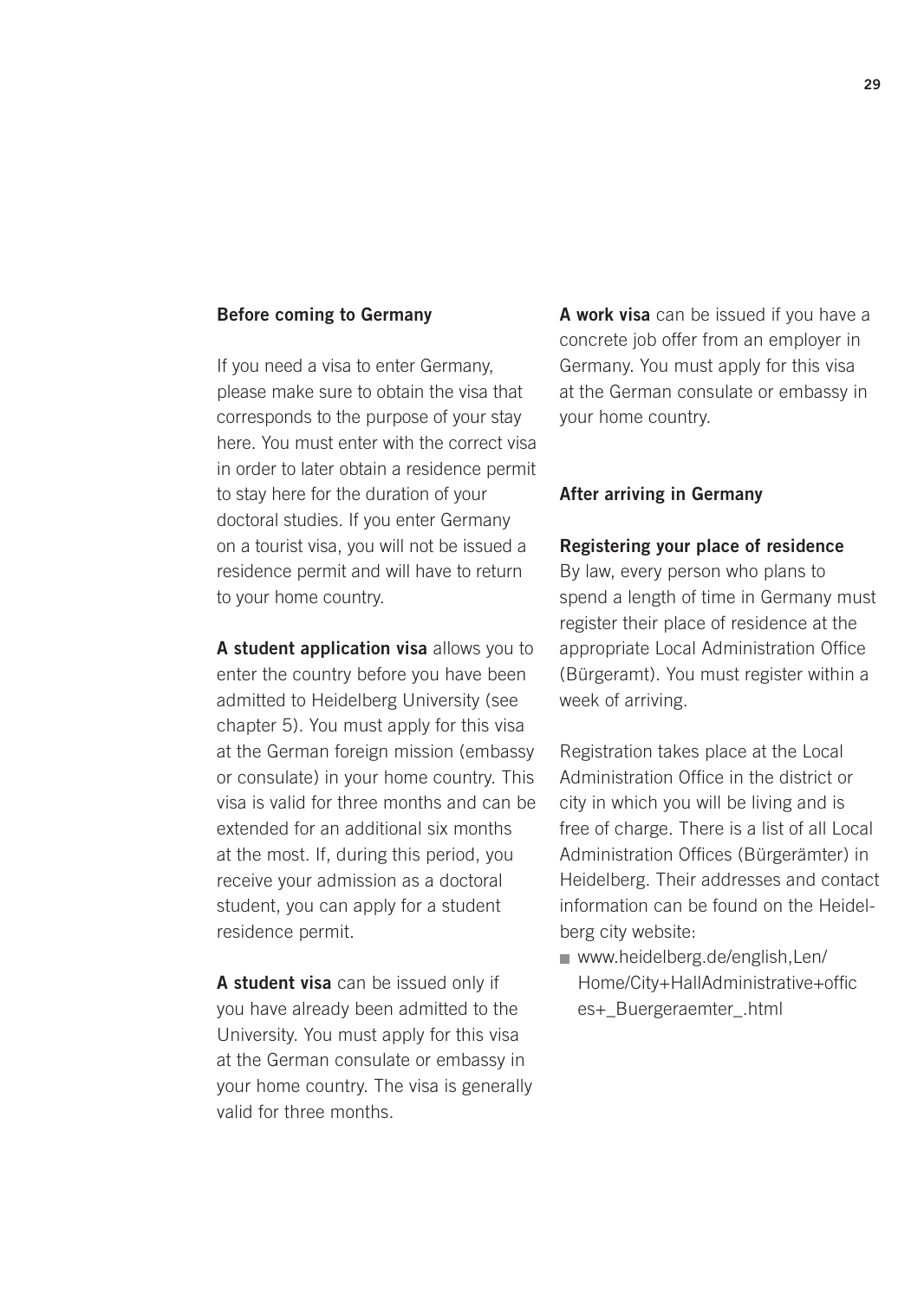- registration form (available at the Administration Office),
- passport or personal identification card,
- confirmation form signed by your landlord (available at the Adminis tration Office)
- possibly proof of your affiliation with the University or of your financial support or health insurance.

After registering, you will receive a certificate of registration. Please make sure not to lose this document as you will need it for other administrative tasks, such as applying for a residence permit or a bank account.

#### Applying for a residence permit

You must apply for your residence permit in writing at the appropriate Foreigners' Registration Office (Ausländerbehörde). The locations of these offices in Heidelberg and the surrounding area are listed at the end of this chapter.

The fee charged for a residence permit for one year is 100 Euro; a residence permit for more than one year costs 110 Euro (as of 2017).

## **i Documents required for registration** Application for a residence permit<br>according to §16 or §18 AufenthGording to §16 or §18 AufenthGording to §18 AufenthGording to \$18 AufenthGording to \$18 AufenthGording to \$18 Aufent according to §16 or §18 AufenthG4

- application form for a residence permit (this form is available from the Foreigners' Registration Office),
- registration certificate from the Local Administration Office,
- proof of health insurance,
- proof of financial resources for the duration of the stay,
- passport,
- 2 biometric passport photos.
- For a residence permit according to §16 AufenthG: letter of admission (Zulassungsbescheid) from Heidelberg University. The letter of admission from the faculty (Annahme als Doktorand) is not sufficient.
- For a residence permit according to §18 AufenthG: proof of employment (employment contract) or offer of employment (invitation letter or written confirmation of employment offer from the host institute at the University).

#### !Hint

Submit photocopies of your documents with the application form and take the originals of the documents with you to your personal appointment.

<sup>4</sup> No guarantee is provided for the completeness of this information. Please inquire at the applicable Foreigners' Registration Office about additional required documents.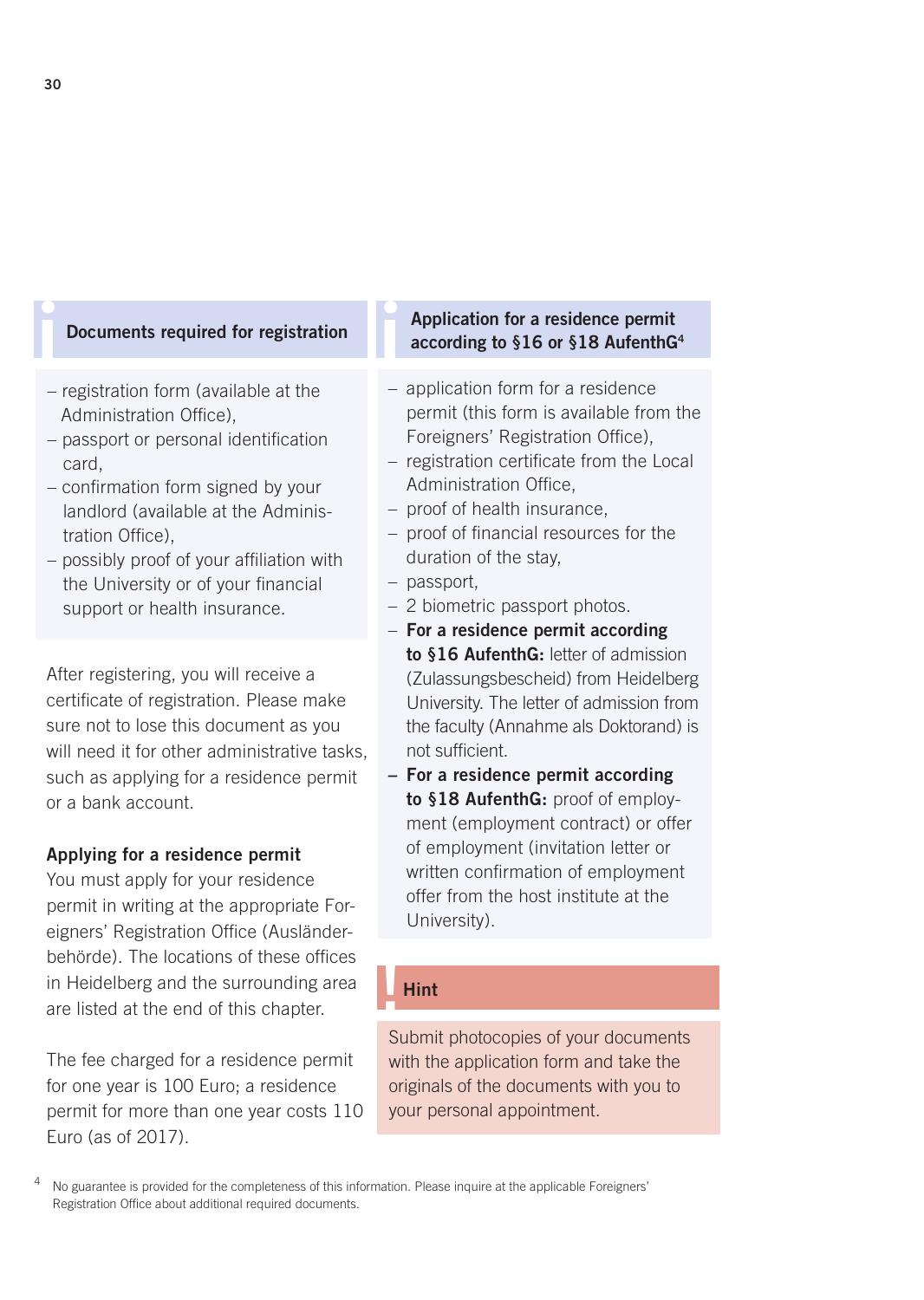#### ! Hint

The website of the city of Heidelberg provides detailed information about applying for a residence permit:

www.heidelberg.de/english,Len/ Home/City+Hall/Registration.html

#### Proof of financial resources

In order to receive a visa before entering Germany, you must demonstrate that you are able to finance your doctoral studies and thus your stay in Germany for at least one year. The minimum monthly amount that you will need is 670 Euro;<sup>5</sup> therefore, you will need to demonstrate that you have access to at least 8.040 Euro for the first year of your doctoral studies. If family members come to Germany with you, you will need a larger sum of money.

## Methods of proving sufficient<br>financial resources

- approval letter stating the amount and duration of the scholarship,
- salary statement or statement of income,
- statement of parent's income and assets,
- letter of commitment according to §68 AufenthG: a letter in which a third party assumes responsibility for your financial support during your stay,
- payment of a security of at least 8.040 Euro into a blocked account in Germany,
- bank guarantee that is renewed annually.

#### Working during your doctoral studies

If you would like to be employed during your doctoral studies, you must first determine which employment regulations pertain to your situation. This will depend on your citizenship.

### Citizens of the EU and EEC as well as

Switzerland do not need a work permit; they have the same access to the employment market as German citizens.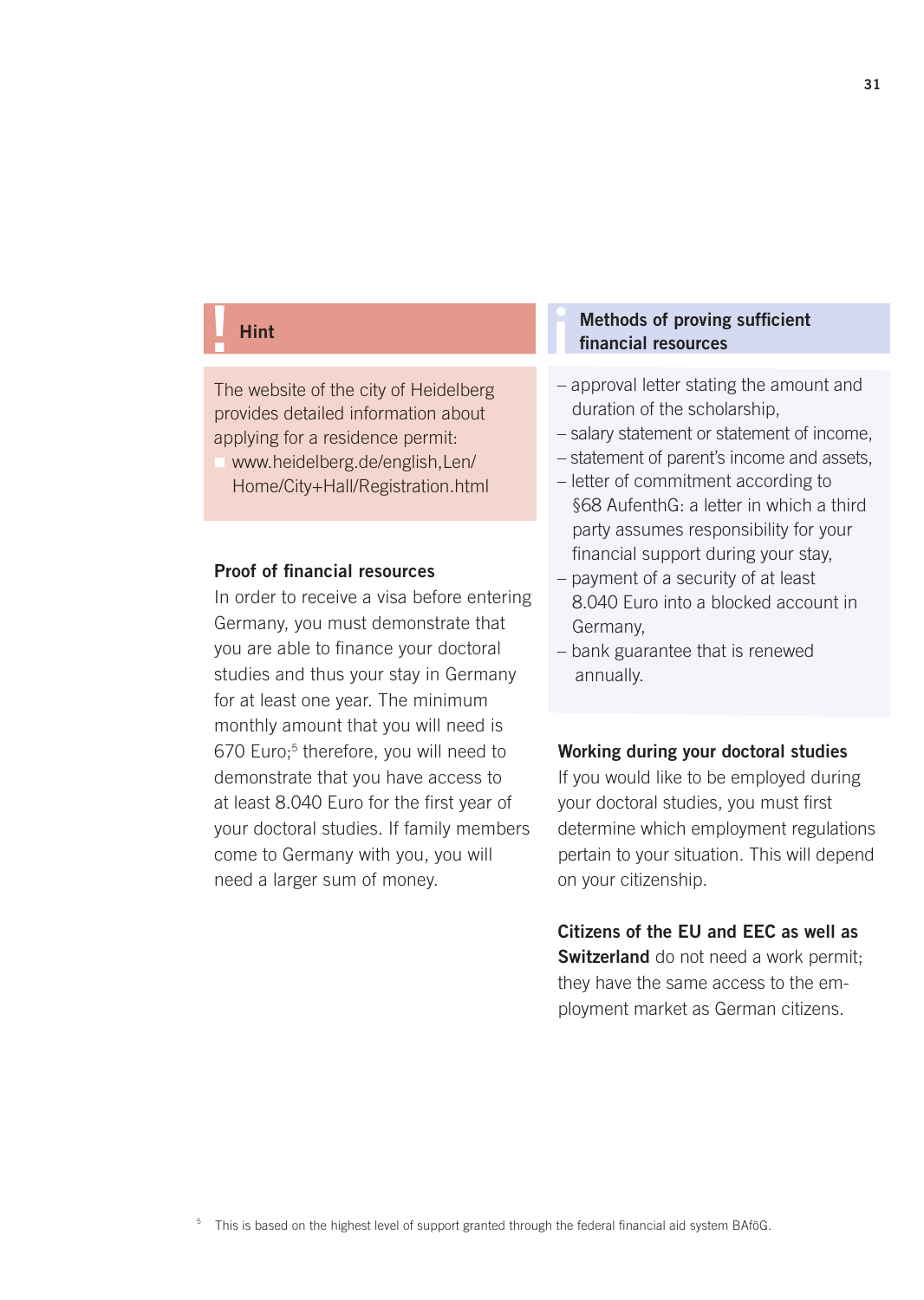#### Citizens of non-EU and non-EEC

countries must have a residence permit that allows them to pursue employment. Depending on the residence permit and the type of employment, it may be necessary to obtain the permission of the Foreigners' Registration Office and/ or the Federal Employment Agency. Employment is not permitted with a student application visa.

#### With a residence permit according to §16 AufenthG for the purpose of

studying employment is permitted if it does not exceed 120 whole days or 240 half days per year. In this case, it is not necessary to obtain permission from the Foreigners' Registration Office or the Federal Employment Agency. In addition, you can be employed parttime as an academic assistant (geprüfte wissenschaftliche Hilfskraft) without a limitation on the working hours and without obtaining permission from the Foreigners' Registration Office or the Federal Employment Agency. However, you must inform the Foreigners' Registration Office about your employment.

#### With a residence permit according to §18 AufenthG for qualified employment

you can be employed in the position approved by the Foreigners' Registration Office (in general at the University or an external research institute) without limitation. It is not necessary to obtain the permission of the Federal Employment Agency.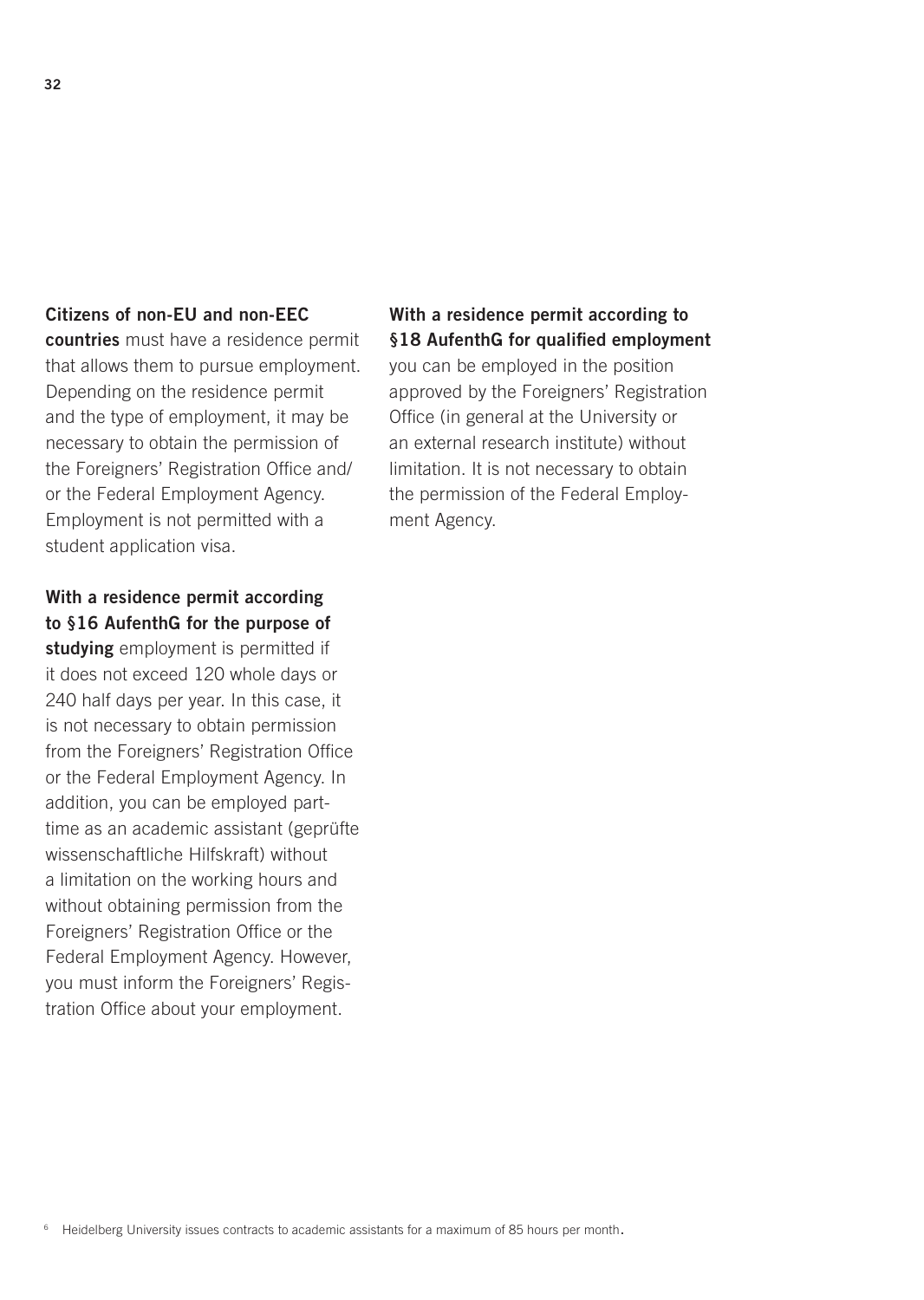#### Addresses and working hours of the Foreigners' Registration Offices in Heidelberg and the surrounding areas

The Foreigners' Registration Office that is responsible for you is determined by your place of residence.

#### If you live in the city of Heidelberg:

Bürgeramt der Stadt Heidelberg Zuwanderungs- und Ordnungsangelegenheiten Bergheimer Str. 147 (Landfriedgebäude) 69115 Heidelberg Phone: +49 (0) 6221- 58 17520 Email: buergeramt@heidelberg.de

- www.heidelberg.de/buergeramt
- Zuwanderungs- und Ordnungsangele genheiten (German only)

The Foreigners' Registration Office has a service point with open office hours for general information. For specific questions about your situation or to apply for or renew a residence permit, please make an appointment with your case worker.

#### If you live in one of the smaller towns surrounding Heidelberg:

Landratsamt Rhein-Neckar-Kreis Ausländeramt Kurfürstenanlage 38-40 69115 Heidelberg Phone: +49 (0) 6221 - 522 1478 Email: auslaenderamt@rhein-neckarkreis.de

The municipalities served by the Landratsamt are listed here:

■ www.rhein-neckar-kreis.de/.L de/1877852.html (German only)

The Foreigners' Registration Office does not have open office hours. Please call ahead to make an appointment.

#### If you live in Mannheim:

K7, 68159 Mannheim Phone: +49 (0) 621 - 293 3221 Email: auslaenderbehoerde@mannheim.de [https://www.mannheim.de/buerger-](https://www.mannheim.de/buerger-sein/zuwanderung-integration-und-einbuergerung)

sein/zuwanderung-integration-undeinbuergerung (German only)

It is recommended that you make an appointment with the Foreigner's Registration Office in advance in order to avoid a long wait.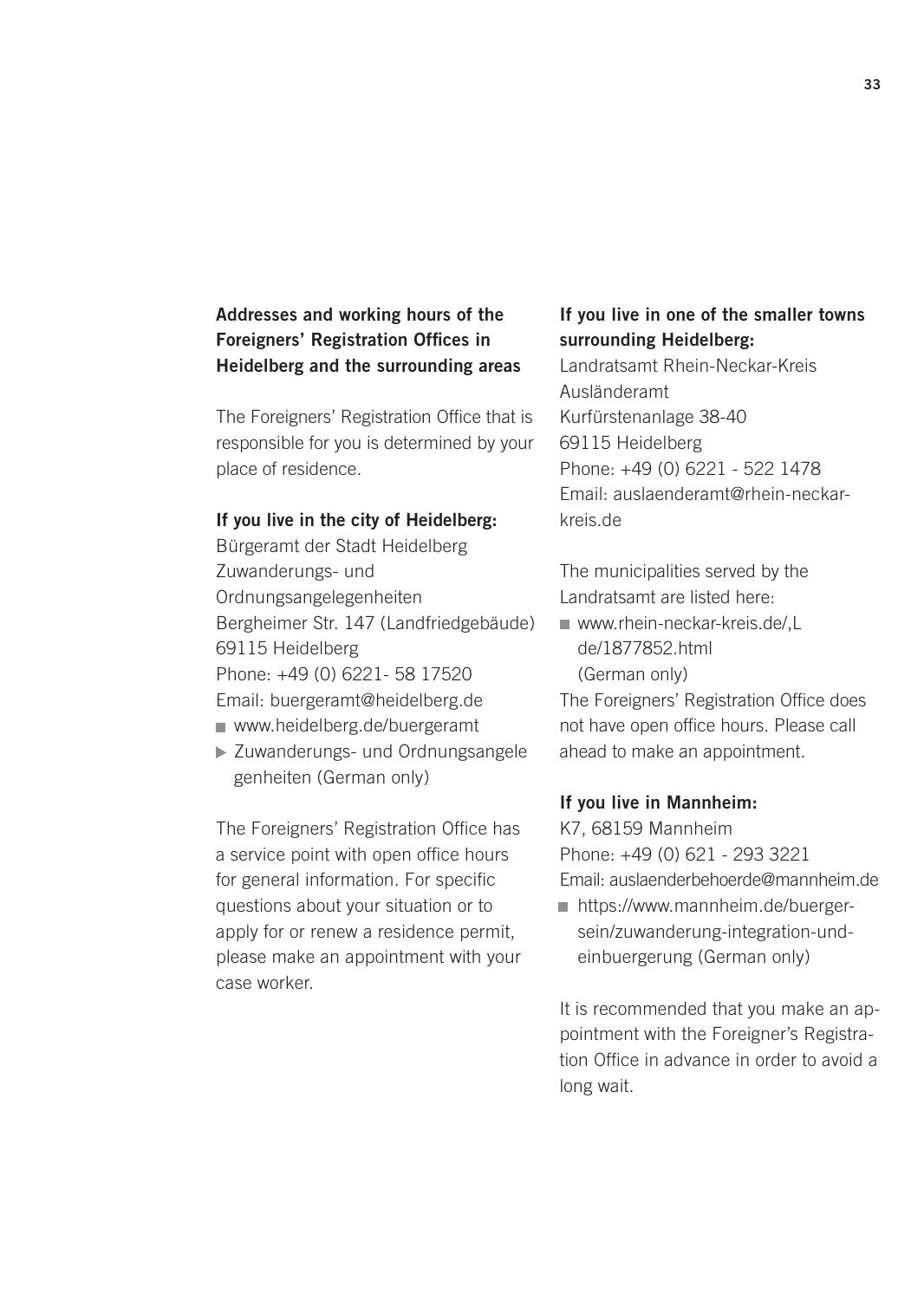#### If you live in Ludwigshafen:

Ausländerbehörde/Bereich Bürgerdienste Marienstr. 8

67063 Ludwigshafen Phone: +49 (0) 621 - 504 3297

Email: aufenthaltsrecht@ludwigshafen.de

www.ludwigshafen.de/buerger [nah/buergerservice/dienstleistungen](http://www.ludwigshafen.de/buergernah/buergerservice/dienstleistungen-a-z/detail/services-detail/aufenthalt-studenten-und-wissenschaftler/)a-z/detail/services-detail/aufenthaltstudenten-und-wissenschaftler/ (German only)

The Foreigners' Registration Office does not have open office hours. Please make an appointment in advance with your case worker. Case workers are assigned according to the first letters of your last name. A list of the case workers and their contact information is available on the above website under "Kontakt".

#### **Contact**

If you have questions about entering or living in Germany, please feel free to contact us!

#### Graduate Academy Service Centre

Phone: +49 (0) 6221 - 54 - 19765 Email: graduiertenakademie@zuv.uniheidelberg.de www.graduateacademy.uni-heidelberg.de

Or you can also contact:

#### Heidelberg University International **Office**

Akademisches Auslandsamt Frau Gabriele Monzel Seminarstr. 2 69117 Heidelberg Phone: +49 (0) 6221 - 54 - 2171 Email: monzel@zuv.uni-heidelberg.de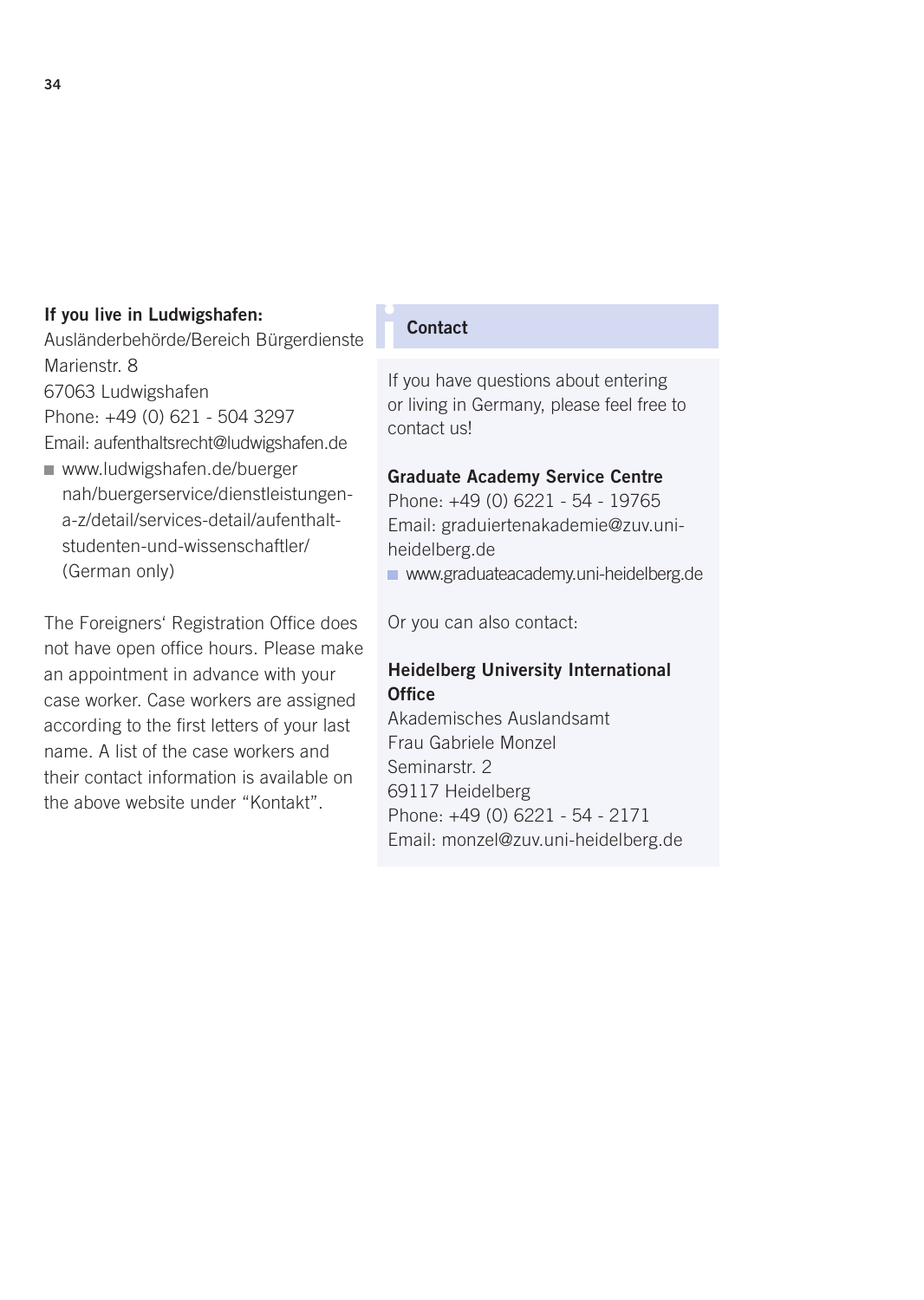### CHAPTER 4 ADMISSION TO THE FACULTY

After finding a doctoral supervisor, being admitted to the appropriate faculty at the University is the second necessary step towards beginning your doctoral studies. During the admissions process, the doctoral committee will review your previous university degrees and your doctoral project to ensure that they fulfil the faculty's prerequisites.

If your previous university degree is not equivalent to a German degree or if you are doing your doctoral studies in a subject area that differs from your previous studies, the doctoral committee may require you to do some additional coursework or pass an examination before granting you admission to the faculty.

The final admission to the faculty is issued in writing – the so-called "Annahme als Doktorand". With this document, the faculty is committed to supporting your doctoral project until its completion and will assist you, for example, if you need to find a new supervisor.

The "Annahme als Doktorand" grants you official status at the University and gives you access to University services. It also allows you to apply to the University and to enrol as a doctoral student. Enrolment, however, is not obligatory (see chapter 5).

#### Admission as an individual doctoral student

If you are carrying out your doctoral studies on an individual basis, you must apply for admission to your faculty yourself.

#### heiDOCS: Your Online Doctoral File

The University has developed a web portal for doctoral students (heiDOCS) with which you begin the registration process and which will accompany you throughout your doctoral studies. The portal also helps you to stay informed about services for doctoral students at the University. Before submitting your application to the faculty, you must register in the heiDOCS portal and create your online doctoral file. heiDOCS web portal:

■ [www.uni-heidelberg.de/university/](www.uni-heidelberg.de/university/heidocs/) heidocs/

After registering in the portal, you must submit the documents listed below to the Dean's Office of your faculty. There is more information about applying for admission on the websites of the faculty (see pages 18/19).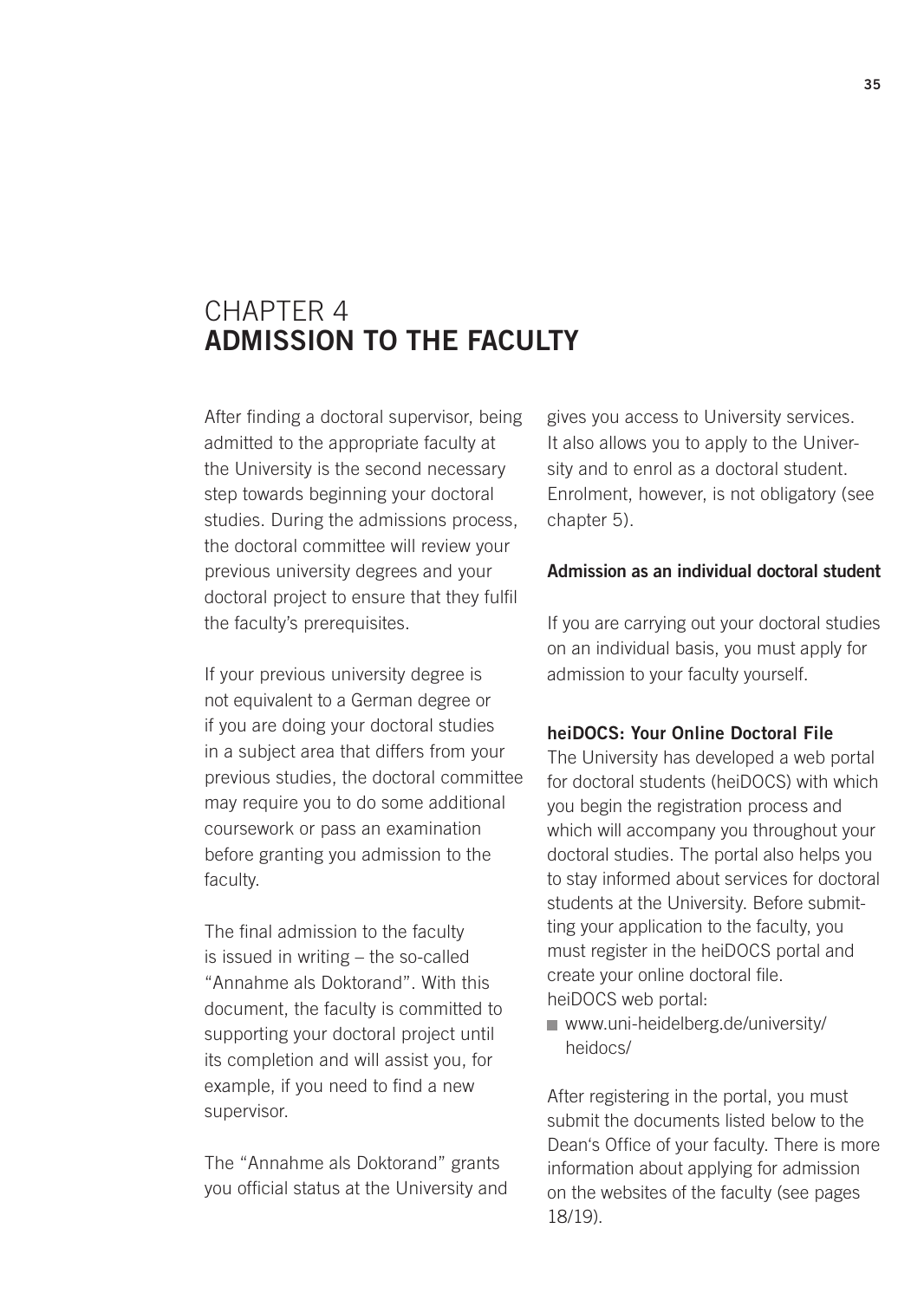More information: Doctoral Students' Office Phone: +49 (0) 6221 54-3847 Email: zdb@uni-heidelberg.de

#### **Application documents**

- application form "Antrag auf Annahme als Doktorand" (this form is available in the Dean's Office of the faculty or on many of the faculties' websites).
- Letter of acceptance from the doctoral supervisor and/or doctoral agreement
- proof of a completed university degree (as a rule, certified copies of the university diploma),
- topic and short summary of the doctoral project,
- curriculum vitae,
- declaration regarding past or current doctoral studies,
- if applicable, proof of language proficiency.

#### **Deadlines**

Please note that applications are processed only at certain times during the semester. We recommend that you apply for admission promptly after receiving the acceptance letter from your supervisor. Some faculties require that you submit your application within a few weeks of beginning your doctoral project.

#### Admission through a structured doctoral programme

Even if you have been admitted to a structured doctoral programme, you must nevertheless be granted admission to the appropriate University faculty. In many but certainly not all cases, this application is taken care of by your chosen programme. Therefore, you should ask your programme coordinator ahead of time about the procedures applicable to your programme.

#### !Changes in your project

You are obligated to promptly report any fundamental changes in your doctoral project to the Dean's Office of your faculty. Such changes could be:

- change of topic,
- change of supervisor,
- discontinuation of your doctoral studies,
- extension of your doctoral studies.

#### Dean's Offices

The addresses and contact information for the Dean's Offices are found in the chapter "Overview" on pages 18 and 19 of this brochure.

The staff members responsible for doctoral studies in the Dean's Offices of the faculties are listed here:

**www.graduateacademy.uni**[heidelberg.de/promotion/fakultae](http://www.graduateacademy.uni-heidelberg.de/promotion/fakultaeten_en.html) ten\_en.html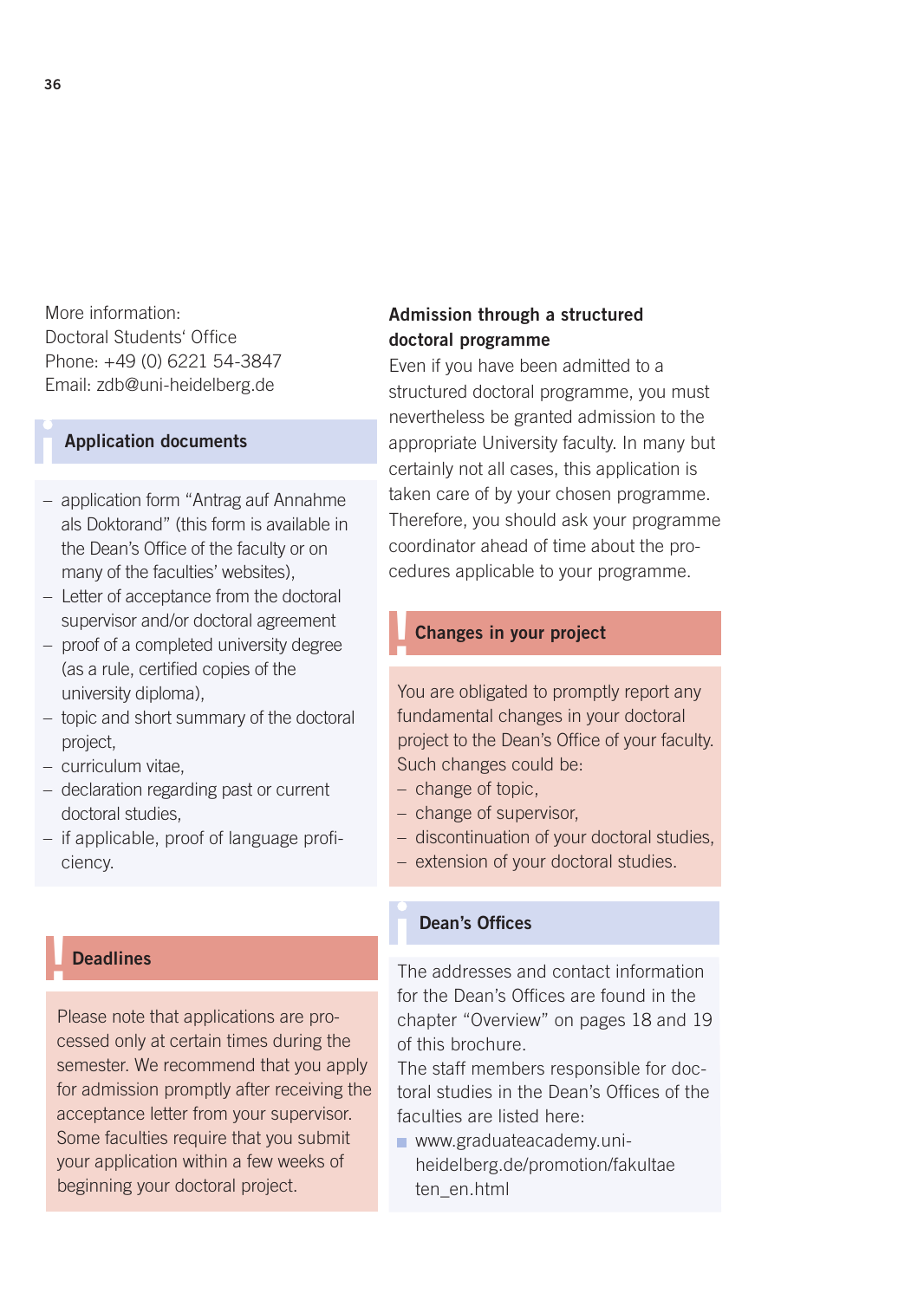# CHAPTER 5 ADMISSION AND ENROLMENT AT THE UNIVERSITY

After you have received the letter of admission (Annahme als Doktorand) from your faculty, you can apply for admission to the University and then enrol as a doctoral student.1 This is a two-step process. Enrolment is voluntary for doctoral students.

**Important** 

In general, the Foreigners' Registration Office (Ausländerbehörde) requires that doctoral students who have a residence permit according to §16 AufenthG enrol at the University.

#### Advantages of enrolment

- access to services provided by the student services organisation Studierendenwerk, such as housing in the student dormitories, the CampusCard, child care services, legal and psychological counselling etc.,
- discounted use of public transportation: Semesterticket or CampusCard (evenings, weekends and holidays),
- access to the University Computer Centre services,
- complete accident insurance coverage (for more information about insurance, see chapter 7).

There is an overview of all the services available through enrolment at the end of this chapter.

### Application and enrolment periods

Admission and enrolment are possible during the following periods:

- from the beginning of December to mid-April for the summer semester,
- from the beginning of May to mid-October for the winter semester.

In some cases, it is possible for international doctoral students to apply and enrol outside of the above time periods.

If you are coming to Heidelberg only for a short research visit, please see chapter 6.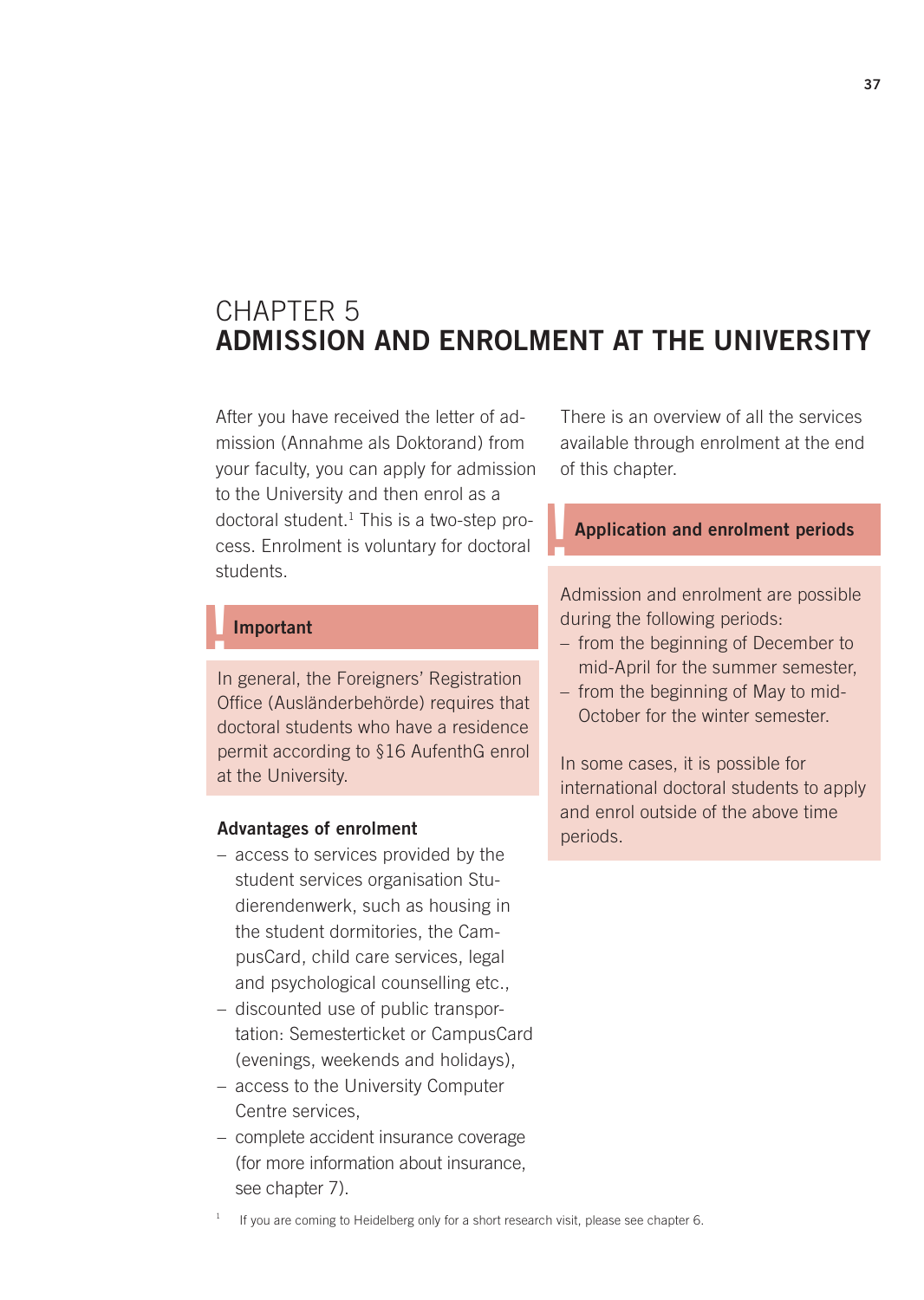#### Applying for admission to the University

The first step towards enrolment is to apply for and be granted admission to the University. The following is a list of the documents necessary to apply for admission. The application form is found in the download centre on the University website under "International students: Information, forms and fact sheets".

www.uni-heidelberg.de/courses/ download/download.html

### Dual citizens

If you are a dual citizen of Germany and another country, the enrolment regulations for German citizens apply to you. In this case, please consult our "Informationsbroschüre für Deutsche Doktoranden" for information about the appropriate enrolment procedures. This information is also available on the Heidelberg University website: www.uni-heidelberg.de/studium/

### **Application documents**

- form "Application form for admission as a PhD student",
- letter of admission issued by your faculty (Annahme als Doktorand),
- certified copies of your secondary school leaving certificate (e.g. Abitur, high school diploma, Attestat, Matura etc.) including transcripts of records,<sup>2</sup>
- certified copies of all of your university diplomas (Bachelor, Master), including transcripts of records for each semester or year of study,
- proof of sufficient financial resources,<sup>3</sup>
- $-$  passport photo (4 cm  $\times$  5 cm).
- copy of your passport (if applicable with study visa),
- proof of German language proficiency or confirmation from your faculty that proficiency in German is not required,
- if applicable, proof of any time spent at a German university as well as proof that you are no longer registered at that university (Exmatrikulationsbescheinigung).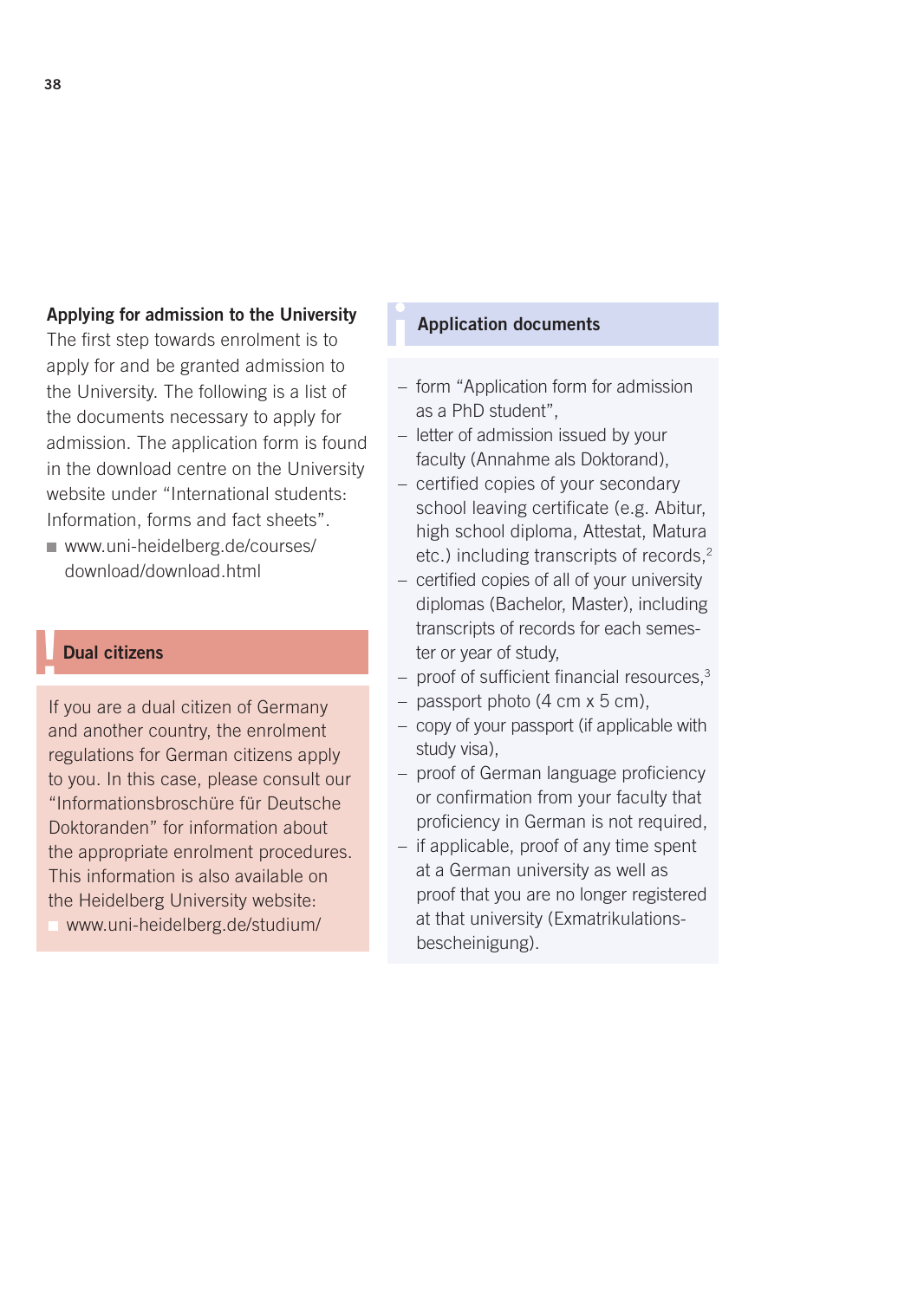## **Important**

If your school and/or university diplomas are not in German or English, you must provide a certified translation of these documents into one of these two languages.

You can submit the complete application either by regular mail:

### Postal address

Ruprecht-Karls-Universität Heidelberg Dezernat Internationale Beziehungen Postfach 10 57 60 69047 Heidelberg

<sup>3</sup> Doctoral students from the EU or EEA do not need to provide proof of sufficient financial resources.

<sup>&</sup>lt;sup>2</sup> Certified copies can be issued in your home country by your school or university, by German embassies and consulates or by a certified translator or notary.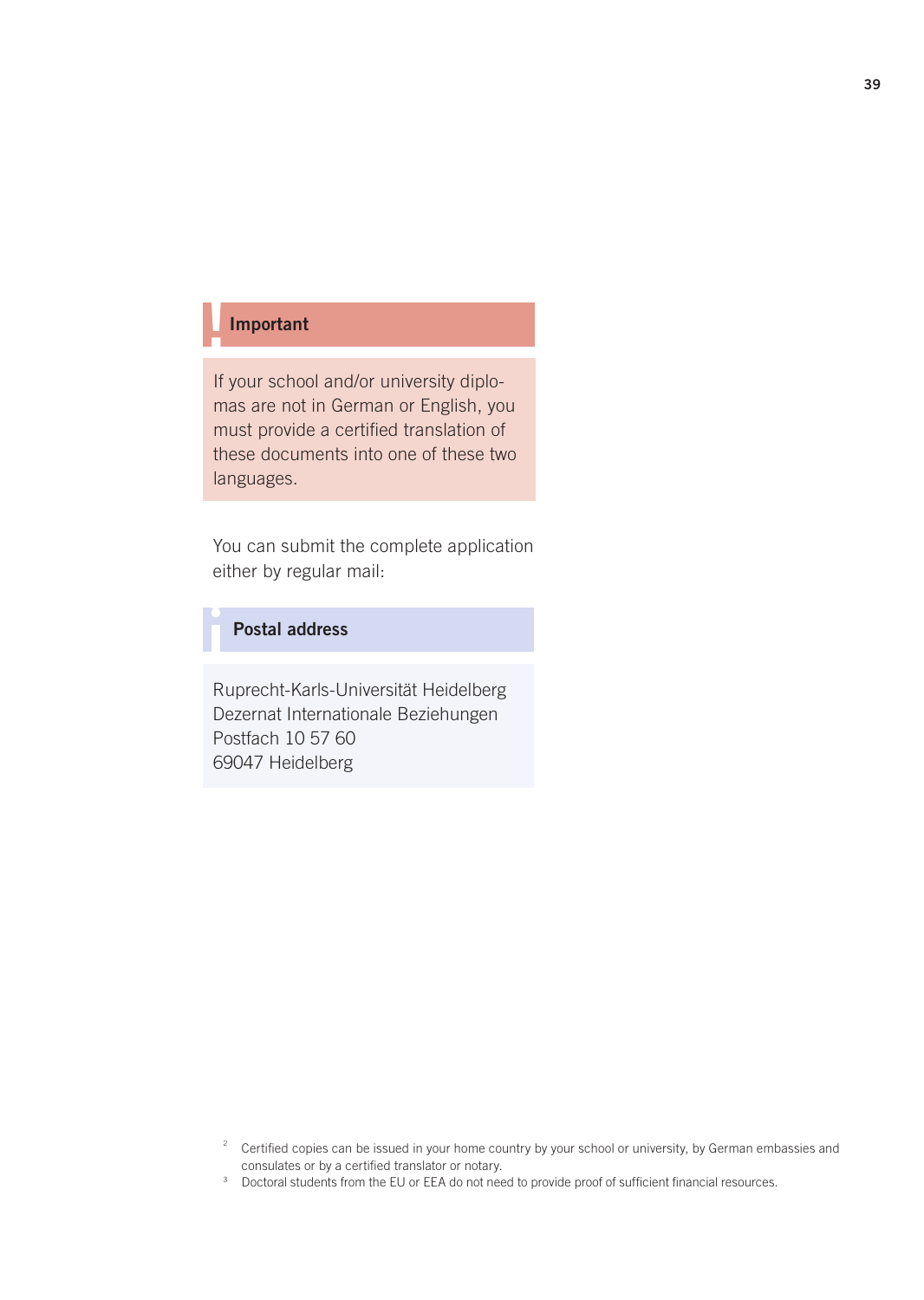Or you can hand it in in person at the admissions and enrolment office for international students (Studentensekretariat für ausländische Studierende):

### Visitors' address

Zulassungsstelle und Sekretariat für ausländische Studierende Seminarstr. 2, room 22-27 69117 Heidelberg Phone: +49 (0) 6221 - 54 - 5454

Office hours: Mon, Tues, Thurs, Fri 10 am–12 pm Wed 1:30 pm–3:30 pm

After a processing period of approximately 3–4 weeks, you will receive your letter of admission (Zulassungsbescheid) by regular mail. This letter gives you permission to enrol at the University and informs you about:

- the time period during which you must appear in person to enrol,
- any additional documents you must bring with you for enrolment, such as proof of German language proficiency. Please note that this letter of admission is only valid for the semester for which it is issued. If you wish to enrol during a later semester, you will first have to re-apply for admission.

### Applying for admission without the letter of admission from your faculty

If you have not yet received the letter of admission from your faculty (Annahme als Doktorand), you may apply and enrol for "short term studies in preparation for a doctorate". You may remain enrolled with this status for a maximum of two semesters. In order to apply, please submit the application as outlined above but substitute the letter of acceptance from your supervisor for the letter of admission from the faculty.

### **Important**

As soon as you have received the letter of admission from your faculty, please submit it to the Studentensekretariat für ausländische Studierende along with the appropriate form ("Change of major/minor") in order to change your status.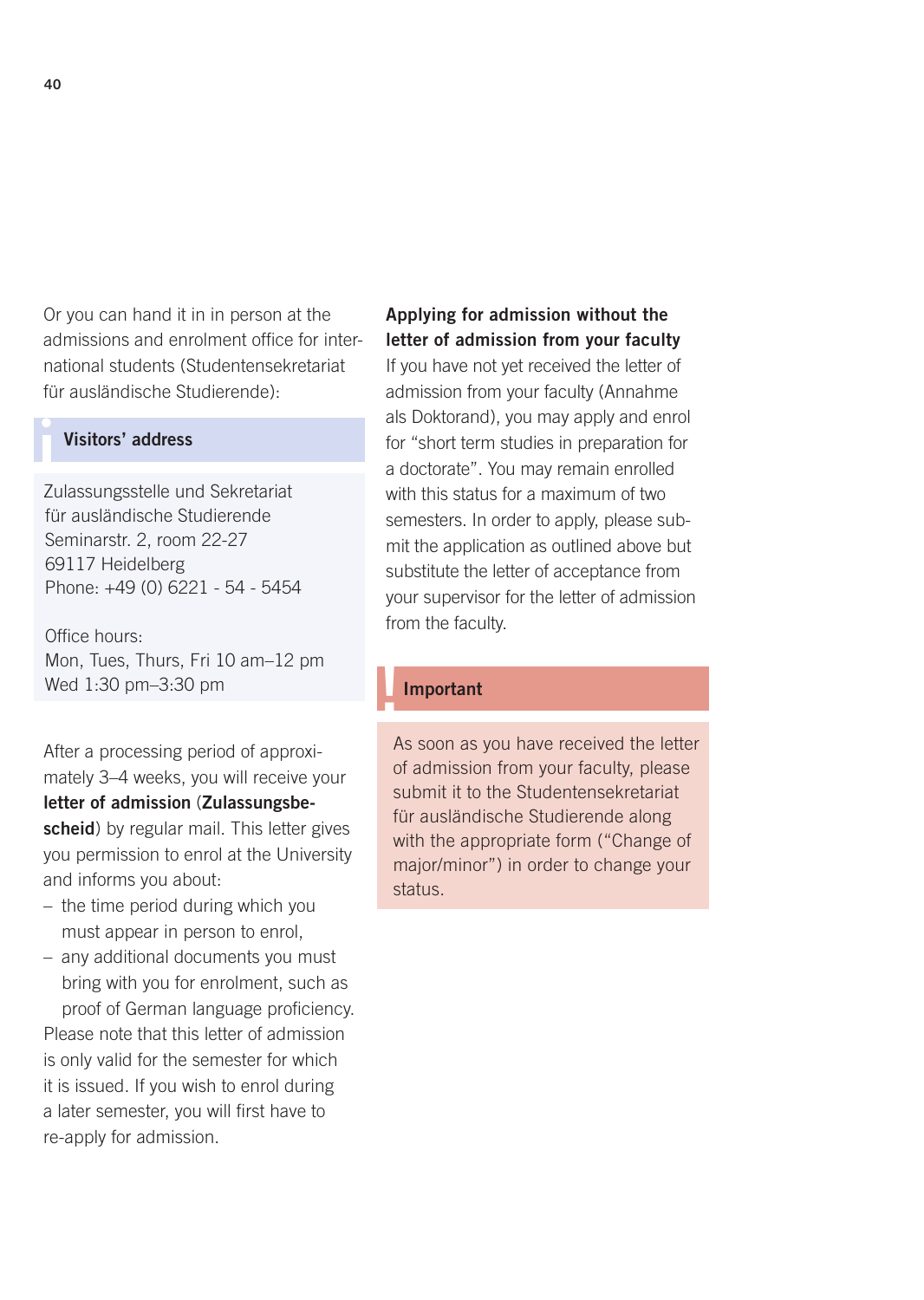#### Enrolling at the University

Once you have received the letter of admission from the University (Zulassungsbescheid), you can enrol in person within the time period indicated in the letter at the admissions and enrolment office (Studentensekretariat für ausländische Studierende) at the visitors' address given above.

#### **Enrolment documents**

- letter of admission to the University (Zulassungsbescheid),
- enrolment form "Admission and Immatriculation at the University of Heidelberg",
- proof of health insurance with a state health insurance company or proof of exemption from state health insurance,<sup>4</sup>
- passport photo (4 cm x 5 cm),
- personal identification card or passport containing a residence permit for the purpose of studying (if applicable).<sup>5</sup>
- any other documents listed on the "Zulassungsbescheid".

You will receive your multifunctional student identification card after registration.

#### Fees and re-registration

Doctoral students are not required to pay tuition fees at Heidelberg University. However, if you enroll at the University, you will have to pay a semester fee that covers administrative costs, costs for student services and student representatives. The total fee is currently 152.30 Euro per semester (as per October 2017).

In order to remain enrolled at the University, you must re-register each semester by paying the fee described above. The time periods for re-registration are as follows:

- June 15 to July 15 for the winter semester,
- January 15 to February 15 for the summer semester.

#### **Contact**

Phone:+49 (0) 6221 54 -19765 Email: graduiertenakademie@zuv.uniheidelberg.de

www.graduateacademy.uni-heidelberg.de

Office hours: Mon to Thurs 10 am–12 pm Mon and Wed 1 pm–3 pm and by appointment

<sup>4</sup> Proof of exemption from state health insurance can be obtained from any state health insurance company by showing proof of your private health insurance coverage.

<sup>&</sup>lt;sup>5</sup> There is more information about the visas and residence permits that are suitable for studying at the University in chapter 3.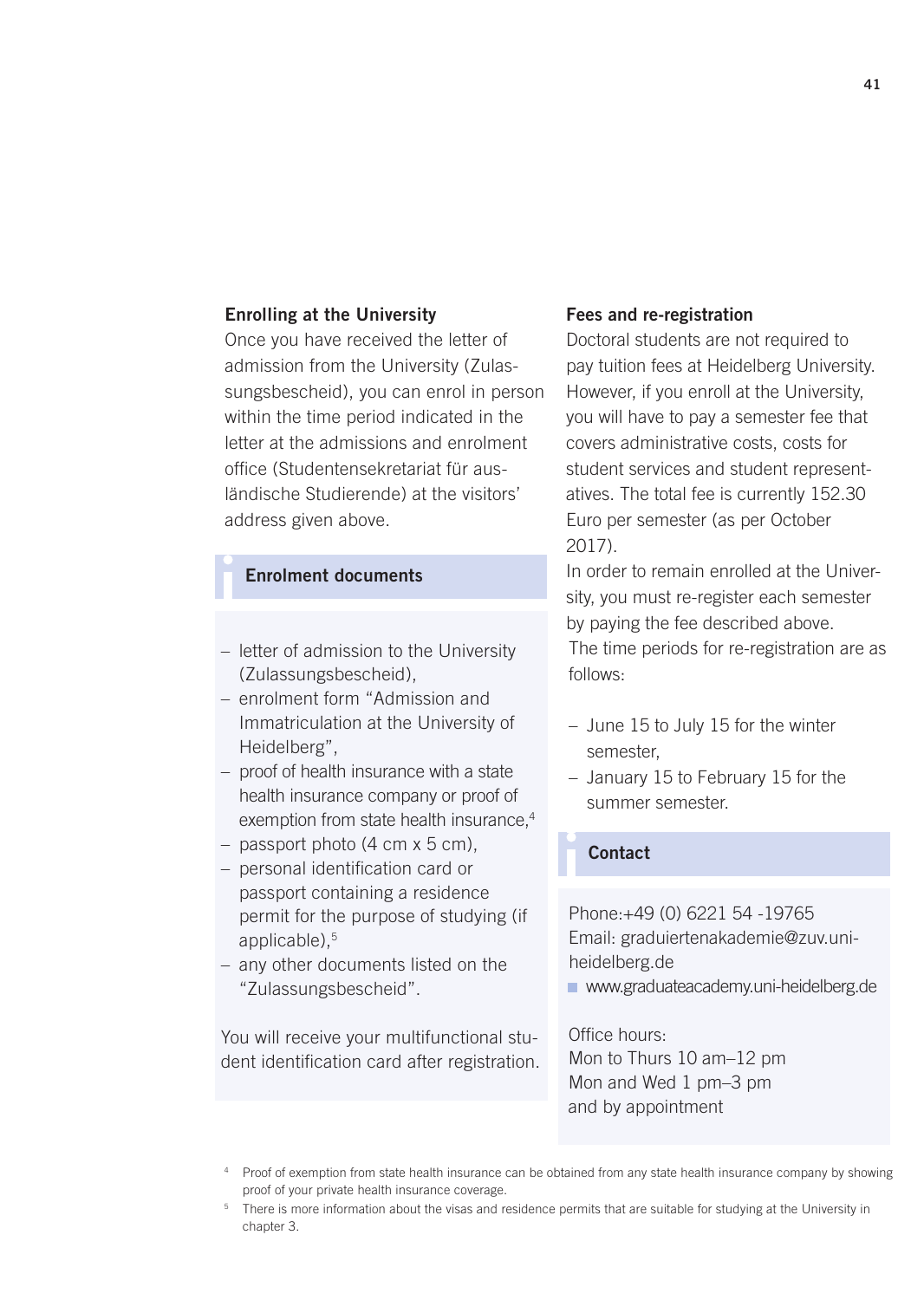### Access to central facilities and services at Heidelberg University

In the following table you can see to which services and facilities you have access based either on your admission to a faculty (Annahme als Doktorand) or your enrolment status.

Enrolment as a doctoral student Admission as a doctoral student

|                                                                       |                                                                     | to a faculty                                                             |
|-----------------------------------------------------------------------|---------------------------------------------------------------------|--------------------------------------------------------------------------|
| <b>CampusCard</b>                                                     | multifunctional CampusCard:<br>full access to services and mobility | Guest card/Mensakarte:<br>payment function without price<br>reduction    |
| <b>University library</b> (borrowing<br>privileges, electronic media) | access with CampusCard                                              | access with an additional library card                                   |
| <b>Computer centre</b><br>(email, wifi)                               | access with CampusCard                                              | access through a project number<br>(apply at your institute's IT office) |
| <b>Semesterticket</b>                                                 | also: CampusCard mobility function on<br>evenings and weekends      |                                                                          |
| <b>Cafeterias</b>                                                     | payment with the CampusCard, student<br>price reduction             | payment with guest card, no price<br>reduction                           |
| <b>University Sports Centre</b>                                       | access with CampusCard                                              | access with an additional ID card                                        |
| <b>Accident insurance</b>                                             | full coverage                                                       | limited coverage                                                         |
| <b>Student dormitories</b>                                            |                                                                     |                                                                          |
| <b>Private Housing Service of</b><br>the Studierendenwerk             |                                                                     |                                                                          |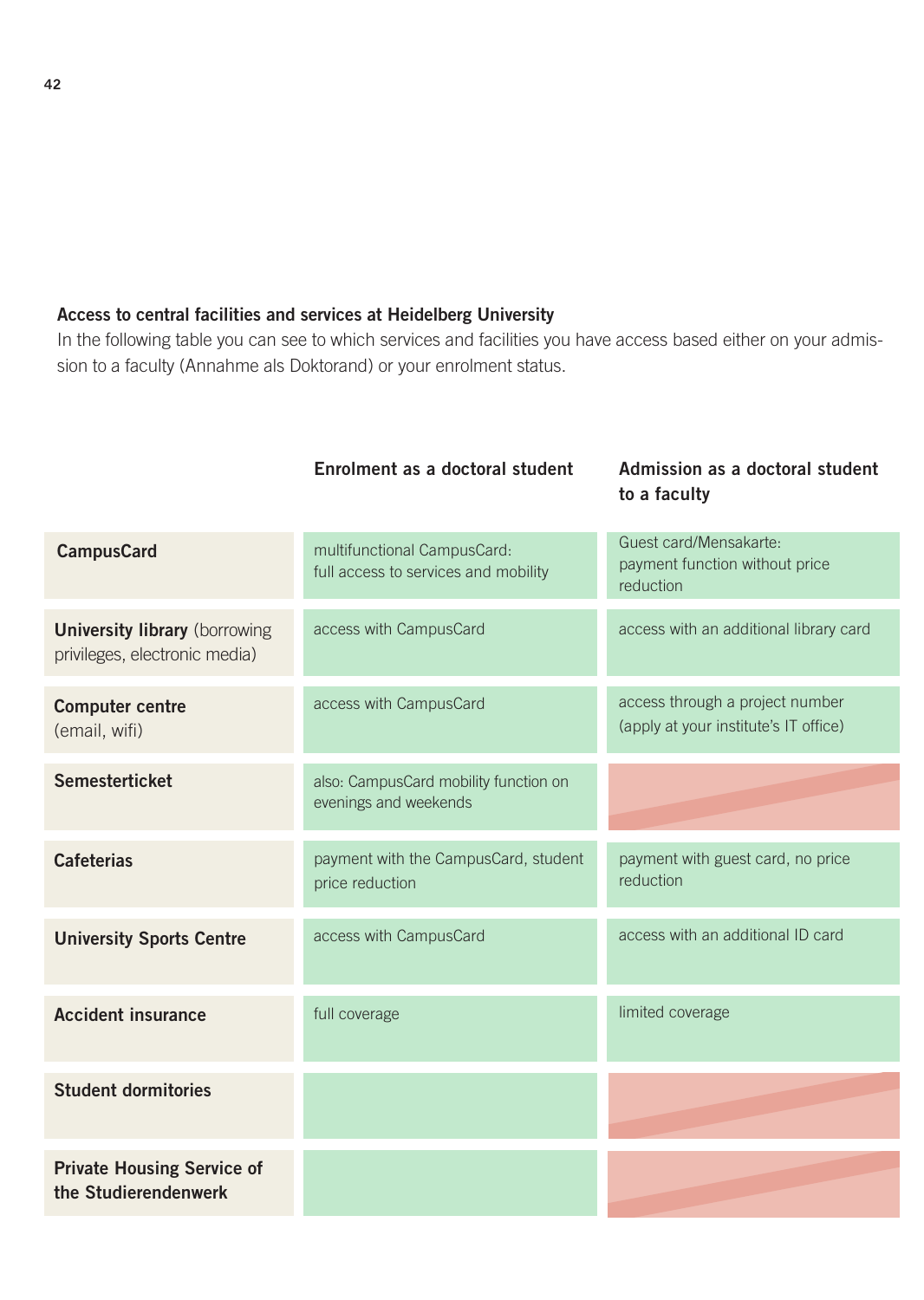# CHAPTER 6 RESEARCH VISITS

Doctoral students can come to Heidelberg University to carry out a short-term research project as part of their doctoral studies at their home university. If you are enrolled as a doctoral student at your home university, there are two ways in which you can take advantage of the University facilities:

(I) Research visit as a visiting scholar, (II) Research visit with enrolment in "short-term studies".

This chapter will give you an overview of both possibilities.

#### Letter of acceptance/invitation

Please note that in both of the above cases you will need to find a professor at Heidelberg University who agrees to supervise your research visit and who will issue you a letter of invitation or acceptance. Please see chapter 1 for more information about finding a supervisor.

#### (I) Research visit as a visiting scholar

Coming to Heidelberg University as a visiting scholar is an option for international doctoral students who do not need a visa or residence permit or who are coming to Heidelberg for only a short time (less than three months). Registration is uncomplicated and free of charge.

#### Criteria for registration as a visiting scholar

i

- You have an invitation letter from a professor or institute at Heidelberg University,<sup>1</sup>
- you do not have an employment contract with Heidelberg University,
- you are not registered as a doctoral student at one of the University faculties.
- you are not enrolled as a doctoral student at Heidelberg University.

<sup>&</sup>lt;sup>1</sup> Researchers at external institutions such as the German Cancer Research Center, Max-Planck Institutes or EMBL cannot register as a visiting scholar.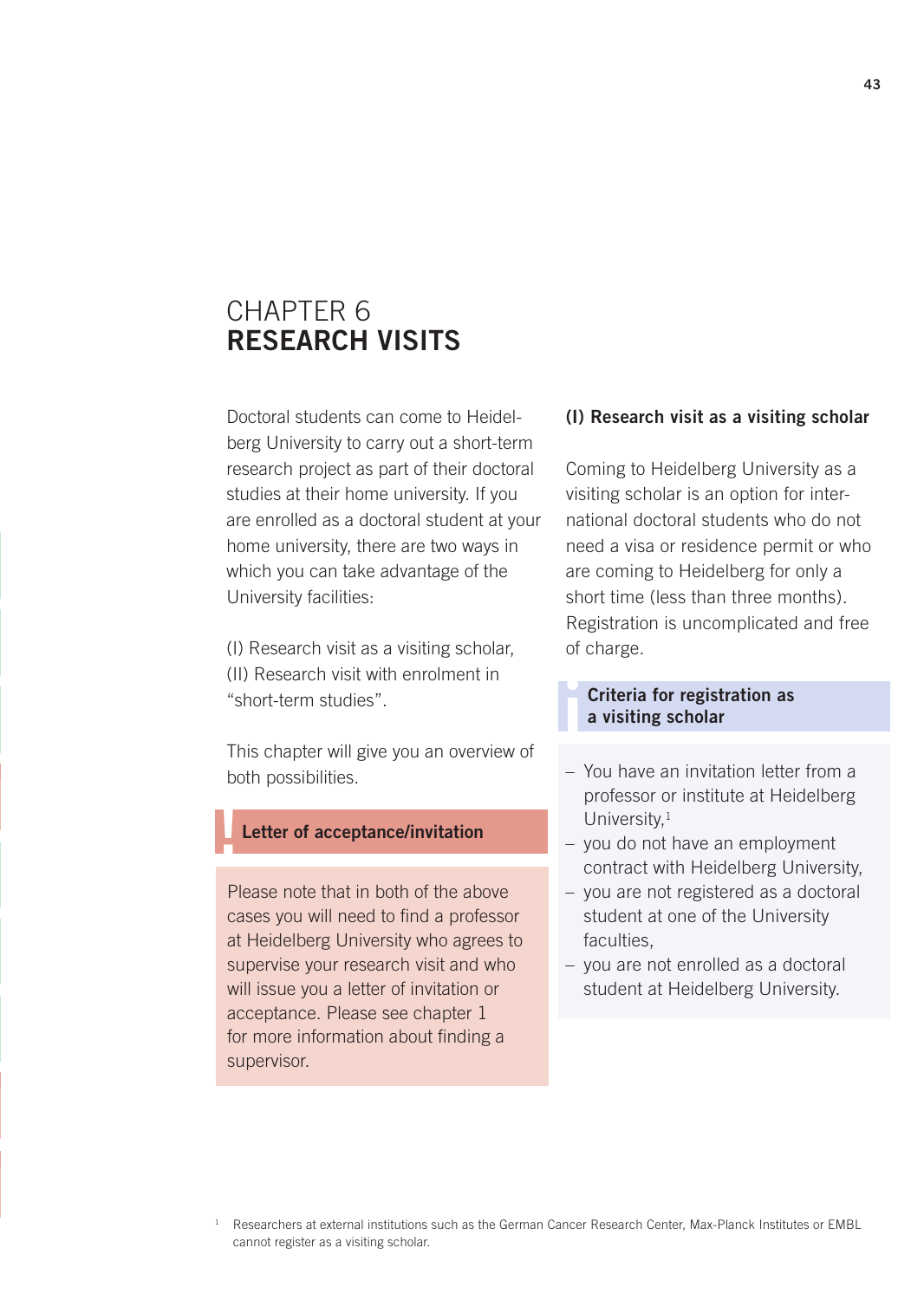If you meet the above criteria, you can register online on the website of the Welcome Centre and will then receive a visiting scholar card. This card confirms your association with the University and allows you to obtain user cards for the various University facilities, such as the library, the cafeterias and the sports centre.

For further information, please go to:

www.uni-heidelberg.de/einrich [tungen/zuv/international/Gastwissen](http://www.uni-heidelberg.de/einrichtungen/zuv/international/Gastwissenschaftler-Ausweis_engl.html) schaftler-Ausweis\_engl.html

### (II) Research visit with enrolment in "short term studies"

International doctoral students who plan to visit Heidelberg for longer than three months and who need a visa or a residence permit can enrol at the University for "short-term studies". To obtain this status, it is necessary to go through the regular admission and enrolment procedure, including the verification of your university degrees. You can remain enrolled with this status for a total of two years.

Enrolment has certain financial advantages, including eligibility to buy a "Semesterticket" for the public transportation system and to apply for a room in a student dormitory. Thus, in some cases, enrolment is also attractive for doctoral students from the EU, the EEC and Switzerland.

### Application and enrolment periods

Admission and enrolment are possible during the following periods:

- from the beginning of December to mid-April for the summer semester,
- from the beginning of May to mid-October for the winter semester. Exceptions can sometimes be made in order to allow international doctoral students to apply and enrol outside of the above time periods.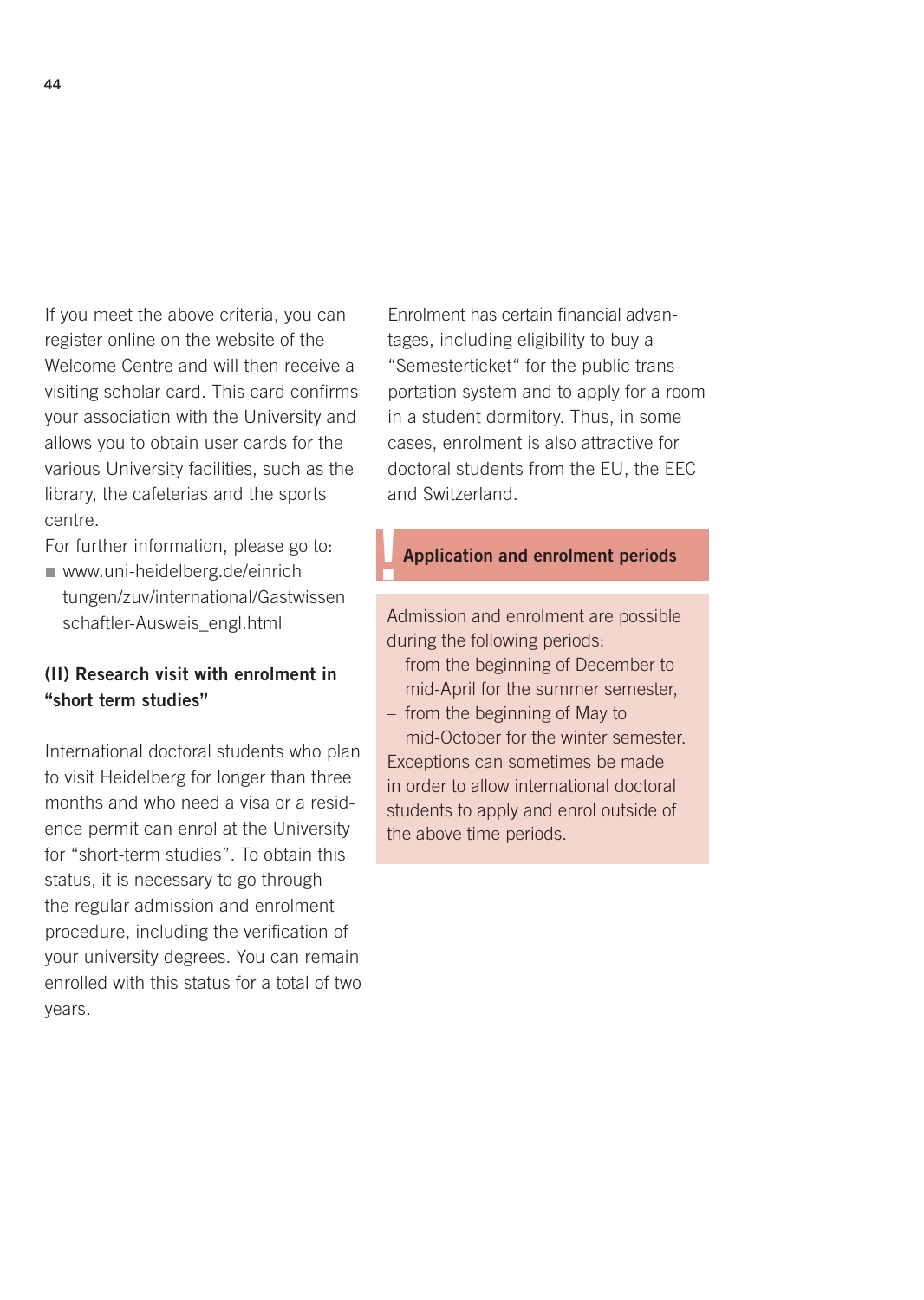The following steps are necessary for application and enrolment for "shortterm studies":

### 1. Letter of acceptance

You need the written confirmation from a professor at Heidelberg University that he or she will supervise your research project at the University during your visit (the so-called letter of acceptance). If you do not need German language proficiency for your project, the professor should confirm this in the letter. The letter should also indicate the length of your research visit in semesters.

#### 2. Admission to Heidelberg University

In order to later enrol, you must first apply for and be granted admission to the University. The following is a list of the documents necessary to apply for admission. The application form is found in the download centre on the University website under "International students: Information, forms and fact sheets". [www.uni-heidelberg.de/courses/](http://www.uni-heidelberg.de/courses/download/download.html)

download/download.html

### **Application documents**

- form "Application form for admission as a PhD student", please note on the form that you are applying for "shortterm studies in preparation for a doctorate",
- letter of acceptance from the supervisor of your research project at Heidelberg University indicating the length of your research visit,
- certified copies of your secondary school leaving certificate (e.g. Abitur, high school diploma, attestat, Matura etc.) including transcripts of records,
- certified copies of all of your university diplomas (Bachelor, Master) including transcripts of records for each semester or year of study,
- copy of your current enrolment certificate as a doctoral student from your home university,
- proof of sufficient financial resources,<sup>3</sup>
- passport photo (4 cm x 5 cm),
- copy of your passport (if applicable with study visa),
- proof of German language proficiency or confirmation in your letter of accep tance that proficiency in German is not required,
- if applicable, proof of any time spent at a German university as well as proof that you are no longer registered at that university (Exmatrikulationsbescheinigung).

<sup>&</sup>lt;sup>2</sup> Certified copies can be issued in your home country by your school or university, by German embassies and consulates or by a certified translator or notary.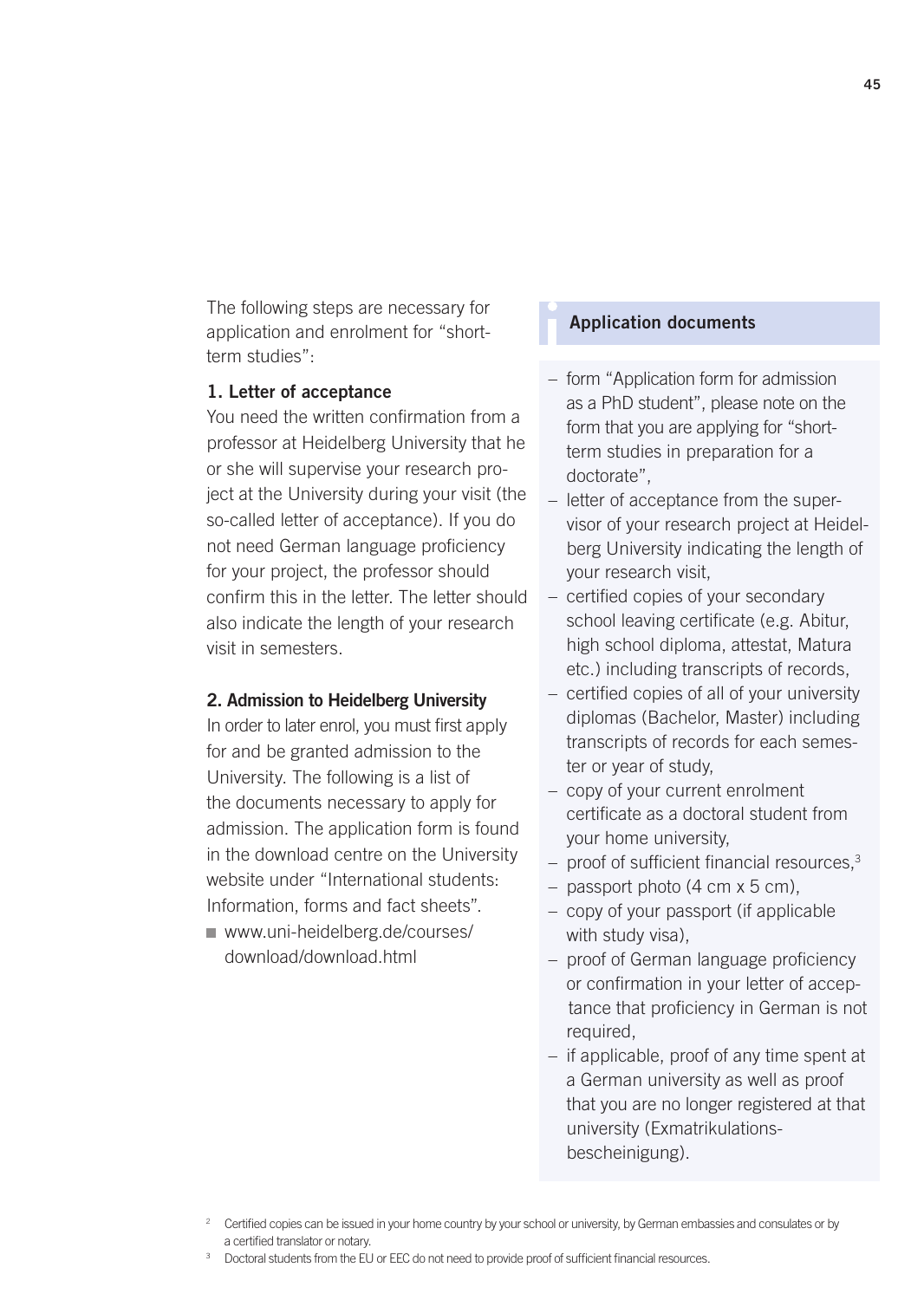#### **Important**

If your school and/or university diplomas are not in German or English, you must provide a certified translation of these documents into one of these three languages.

You can submit the complete application either by regular mail:

### Postal address

Ruprecht-Karls-Universität Heidelberg Dezernat für internationale Beziehungen Postfach 10 57 60 69047 Heidelberg

or in person at the admissions and enrolment office for international students (Studentensekretariat für ausländische Studierende).

#### Visitors' address

Zulassungsstelle und Sekretariat für ausländische Studierende Seminarstr. 2, Raum 22-27 69117 Heidelberg

Phone: +49 (0) 6221 54 - 5454

Office hours: Mon, Tues, Thurs, Fri 10 am–12 pm Wed 1: 30 pm–3:30 pm

After a processing period of approximately 3–4 weeks, you will receive your letter of admission (Zulassungsbescheid) by regular mail. This letter gives you permission to enrol at the University and informs you about:

- the time period during which you must appear in person to enrol,
- any additional documents you must bring with you for enrolment, such as proof of German language proficiency.

Please note that this letter of admission is only valid for the semester for which it is issued. If you wish to enrol during a later semester, you will first have to re-apply for admission.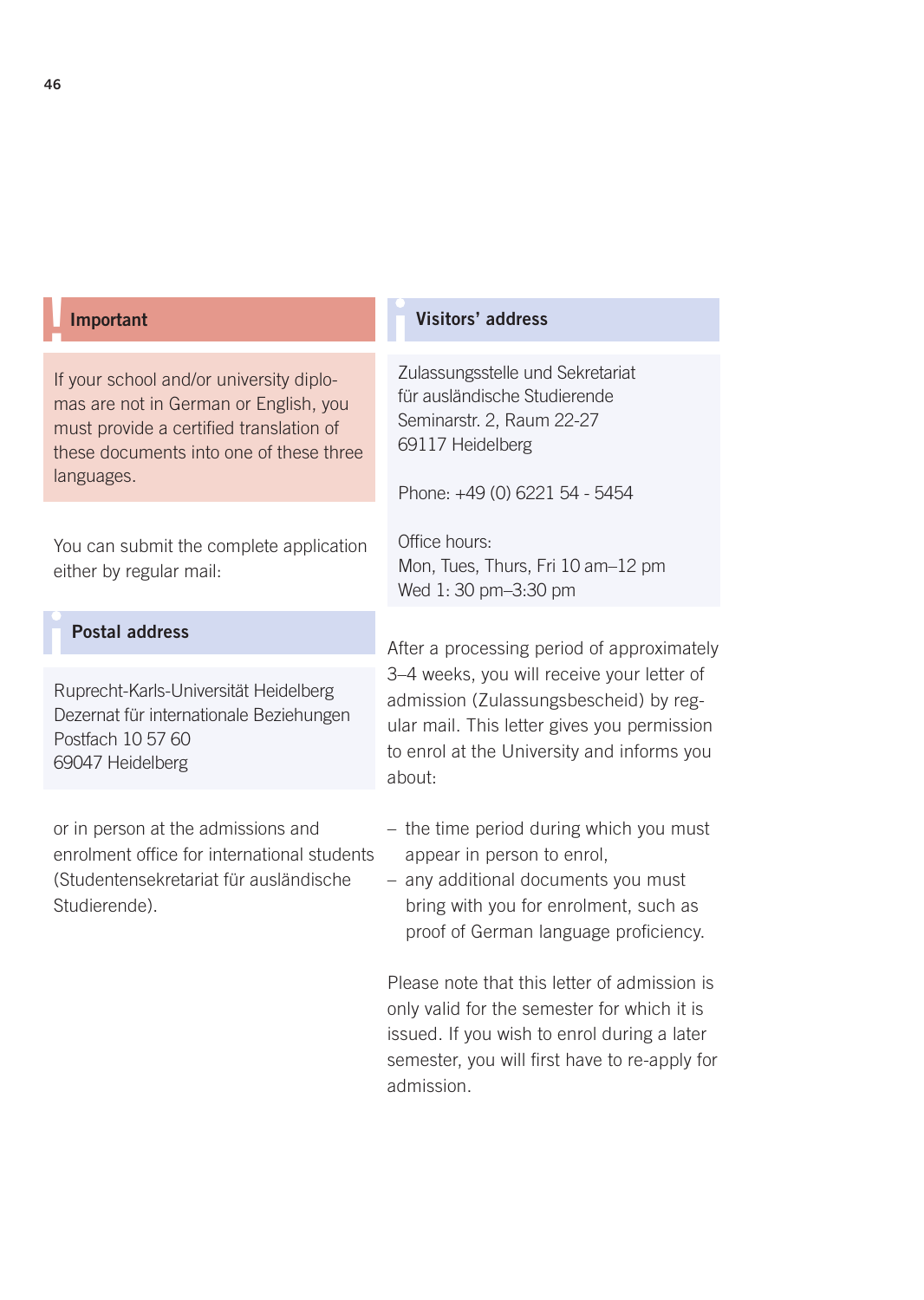#### 3.Enrolment at Heidelberg University

Once you have received the letter of admission from the University (Zulassungsbescheid), you can enrol in person within the time period indicated in the letter at the admissions and enrolment office (Studentensekretariat für ausländische Studierende) at the visitors' address given above.

### **Enrolment documents**

- letter of admission to the University (Zulassungsbescheid),
- enrolment form "Admission and Immatriculation at the University of Heidelberg",
- proof of health insurance with a state insurance company or proof of exemption from state health insurance.<sup>4</sup>
- $-$  passport photo (4 cm  $\times$  5 cm).
- personal identification card or passport containing a residence permit for the purpose of studying (if applicable),<sup>5</sup>
- any other documents listed on the Zulassungsbescheid.

You will receive your multifunctional student identification card after enrolment.

#### Fees and re-registration

Visiting doctoral students or those enrolled for "short-term studies in preparation for doctoral studies" are not required to pay tuition fees at Heidelberg University. However, if you enroll at the University, you will have to pay a semester fee that covers administrative costs, costs for student services and student representatives. The total fee is currently 152.30 Euro per semester (as of October 2015).

In order to remain enrolled at the University, you must re-register each semester by paying the fee described above. The time periods for re-registration are as follows:

- June 15 to July 15 for the winter semester,
- January 15 to February 15 for the summer semester.

<sup>5</sup> There is more information about the visas and residence permits that are suitable for studying at the University in chapter 3.

<sup>4</sup> Proof of exemption from state health insurance can be obtained from any state health insurance company by showing proof of your private health insurance coverage.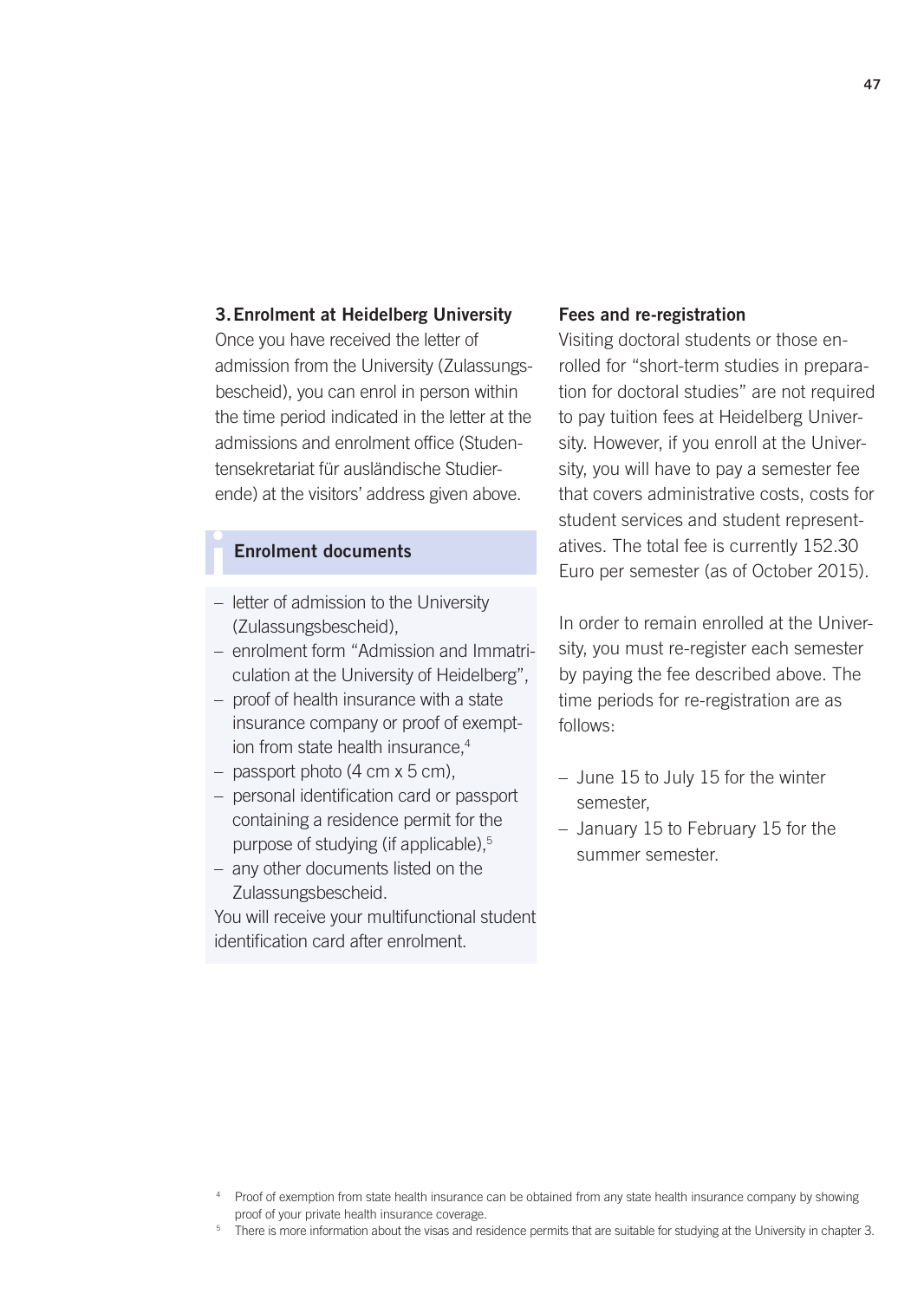# CHAPTER 7 INSURANCE FOR INTERNATIONAL DOCTORAL STUDENTS

#### Health insurance

Health insurance covers the costs for preventative medical check-ups as well as for medical treatment in the case of illness or accidents. Depending on the policy, health insurance provides either full or partial coverage.

Everyone who lives in Germany or visits for an extended period is obligated by law to have health insurance coverage. For this reason, you will receive a visa and a residence permit and will be allowed to enrol at the University only if you can demonstrate that you have adequate health insurance.

In general there are two kinds of health insurance in Germany: health insurance provided by state-regulated providers and insurance provided by private health insurance companies.

In most cases, the kind of insurance that you have is determined by how you fund your stay in Germany. Therefore, you will most likely not be able to choose

freely between having state-regulated or private insurance. For this reason we have organised this chapter according to doctoral students who have an employment contract and those who have an alternative form of funding.

#### **Important**

If you have health insurance in your home country, you should first determine whether and to what extent this insurance will cover you while you are in Germany.

Health insurance from other EU countries and from countries with which Germany has a social security agreement may be valid in Germany.

### Doctoral students with an employment contract

Any doctoral student who has an employment contract, either with Heidelberg University or with an external employer, will automatically be insured with a state-regulated health insurance provider (gesetzliche Krankenkasse).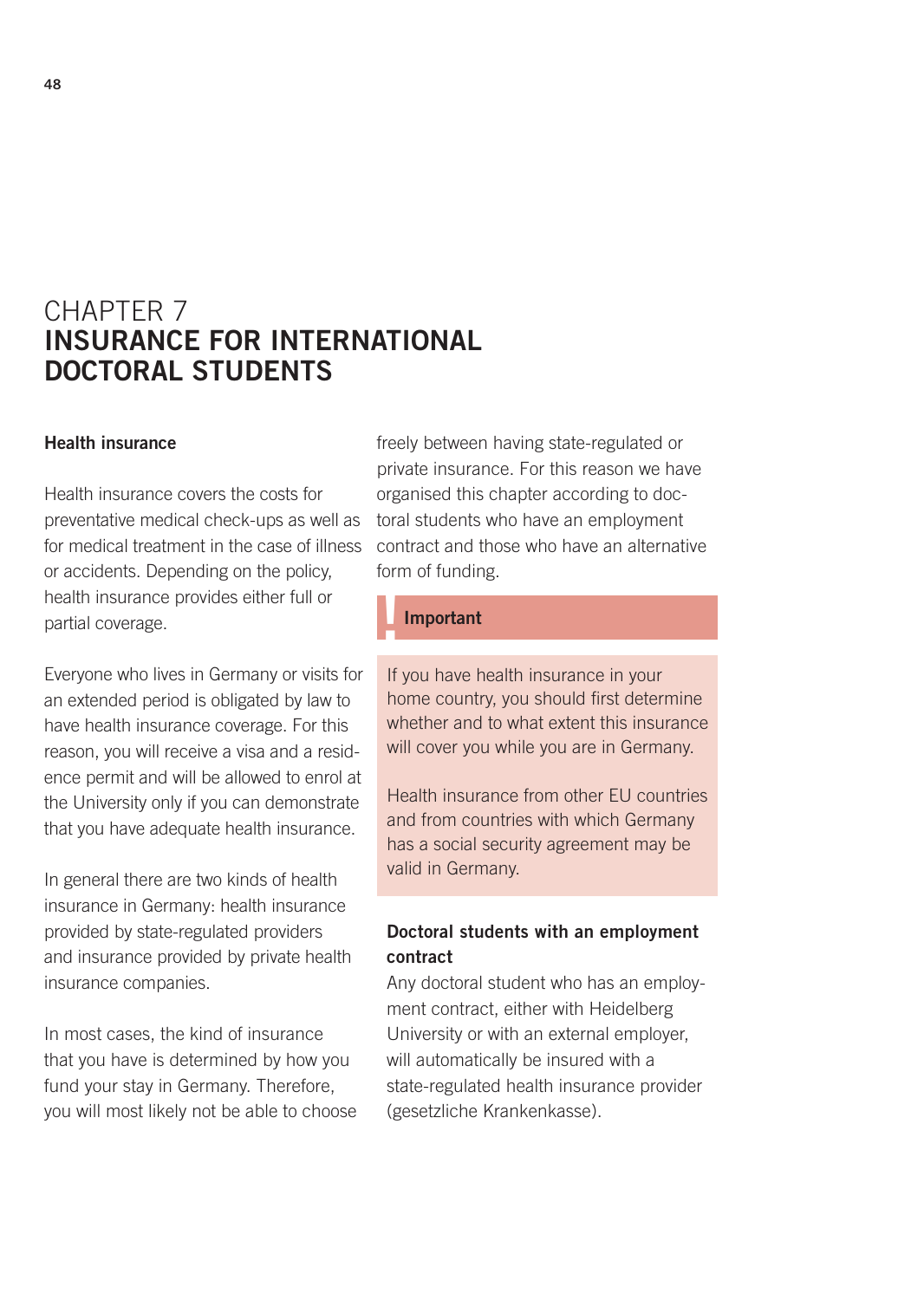This is called obligatory insurance (Pflichtversicherung). You may choose your health insurance provider on your own; however, it is not possible to be insured with a private health insurance company.

In the case of obligatory insurance, both the employer and the employee pay into the health insurance coverage and the payments are automatically deducted from your monthly salary.

### Doctoral students without an employment contract (with a fellowship or private funding)

If you have a doctoral fellowship or are financing your doctoral studies privately, you might be able to choose between two health insurance options:

- voluntary health insurance coverage with a state-regulated provider, $1$
- coverage with a private health insurance company.

Voluntary coverage with a state-regulated provider (Freiwillige Versicherung bei einer gesetzlichen Krankenkasse) If you can demonstrate that you have had health insurance coverage in a state-regulated health insurance system

in the past, you may be able to apply for coverage in Germany with a German state-regulated provider.

## !<br>! Recognition of past health insurance coverage

If you have been insured in the past through a state-regulated health insurance system as opposed to having private health insurance coverage, you can inquire at the state-regulated provider of your choice in Germany as to whether they will recognise this coverage. If so, you can take out voluntary insurance coverage with this provider.

Generally, you will be able to obtain voluntary coverage with a state-regulated provider only if you were insured in the state-regulated system in Germany before beginning your doctoral studies. In most cases, international doctoral students who have come to Germany for the first time will not qualify for this kind of insurance.

 $1$  "Voluntary" means that you have the choice between a private health insurance company and a state-regulated provider, as opposed to the obligatory insurance described above. Thus you can voluntarily choose a state-regulated provider.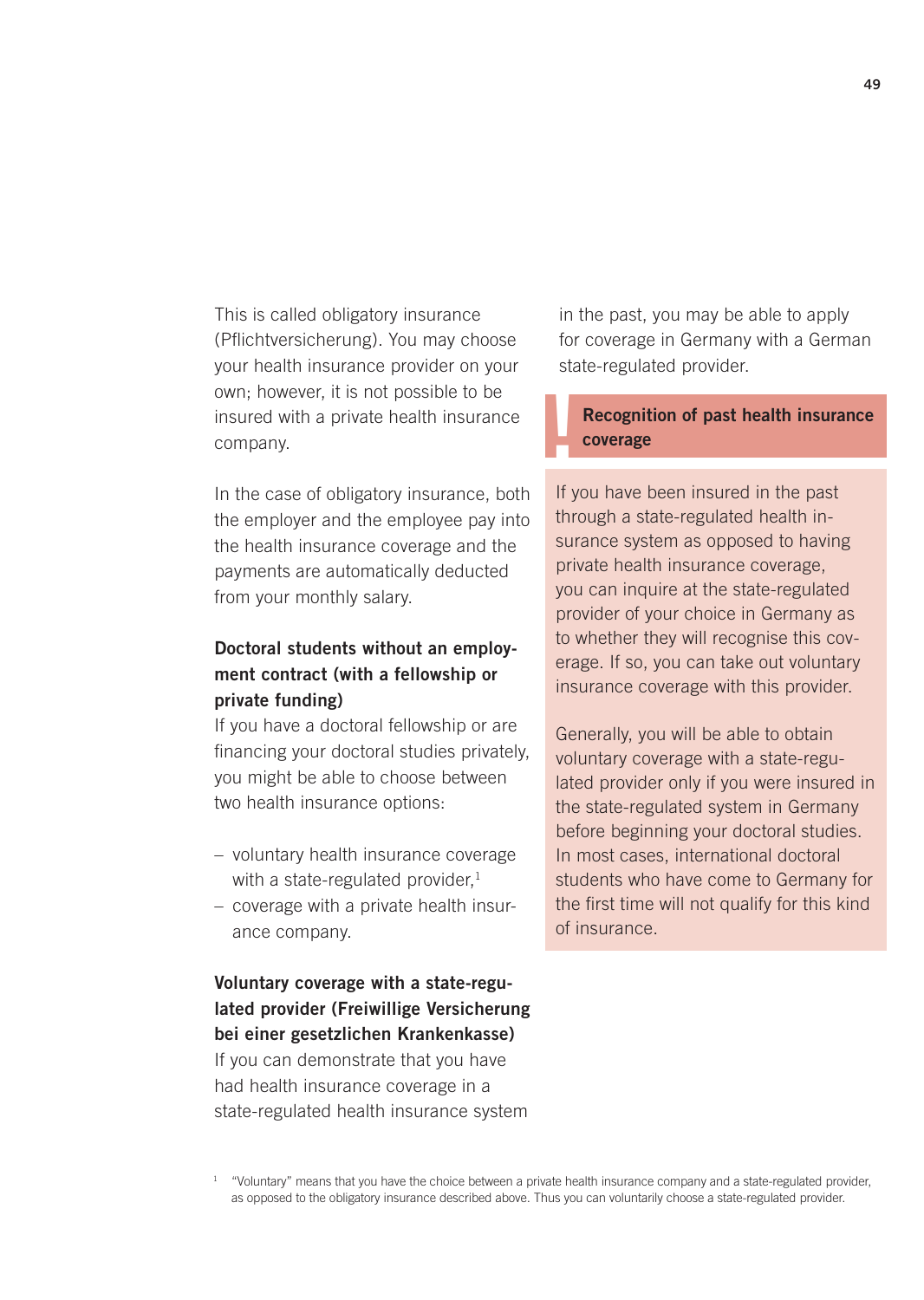#### Private health insurance coverage

You must take out health insurance with a private company if you do not have an employment contract in Germany or have not been insured in the past in a state-regulated insurance system. Private health insurance coverage and premiums depend on criteria such as your age, gender and the state of your health.

The costs for private health insurance as well as the coverage provided vary greatly from company to company. Therefore, we recommend that you contact several companies and compare the conditions and the coverage offered. You can also ask if the companies offer any special rates for doctoral students.

#### **Coverage**

Because your health insurance coverage will not begin until you have finalised your employment contract or your insurance contract, it is a good idea to have additional coverage such as travel health insurance to cover the time between your arrival in Germany and the start of your German health insurance. Please note, however, that travel health insurance does not provide adequate coverage for a longer stay in Germany.

#### Third-party liability insurance

We strongly recommend that you take out third-party liability insurance during your stay in Germany. Liability insurance covers accidental or unintentional damage you might cause to another person or their property.

### Accident insurance

All members of the University are automatically covered by state-regulated accident insurance for accidents that occur in the workplace or on the way to or from the workplace. State-regulated accident insurance also covers occupational illness. Only doctoral students who are enrolled at the University (§ 2, Par. 1, Nr. 8c SGBVII) and those who have an employment contract with the University (§2 Par. 1, Nr. 1 SGB VII) have full insurance coverage.

Doctoral students who are registered in their faculty but not enrolled at the University have **limited accident** insurance coverage. They are covered while working at the University. This includes activities that fall into the field of responsibility of the University such as participation in lectures and classes or working in the University library.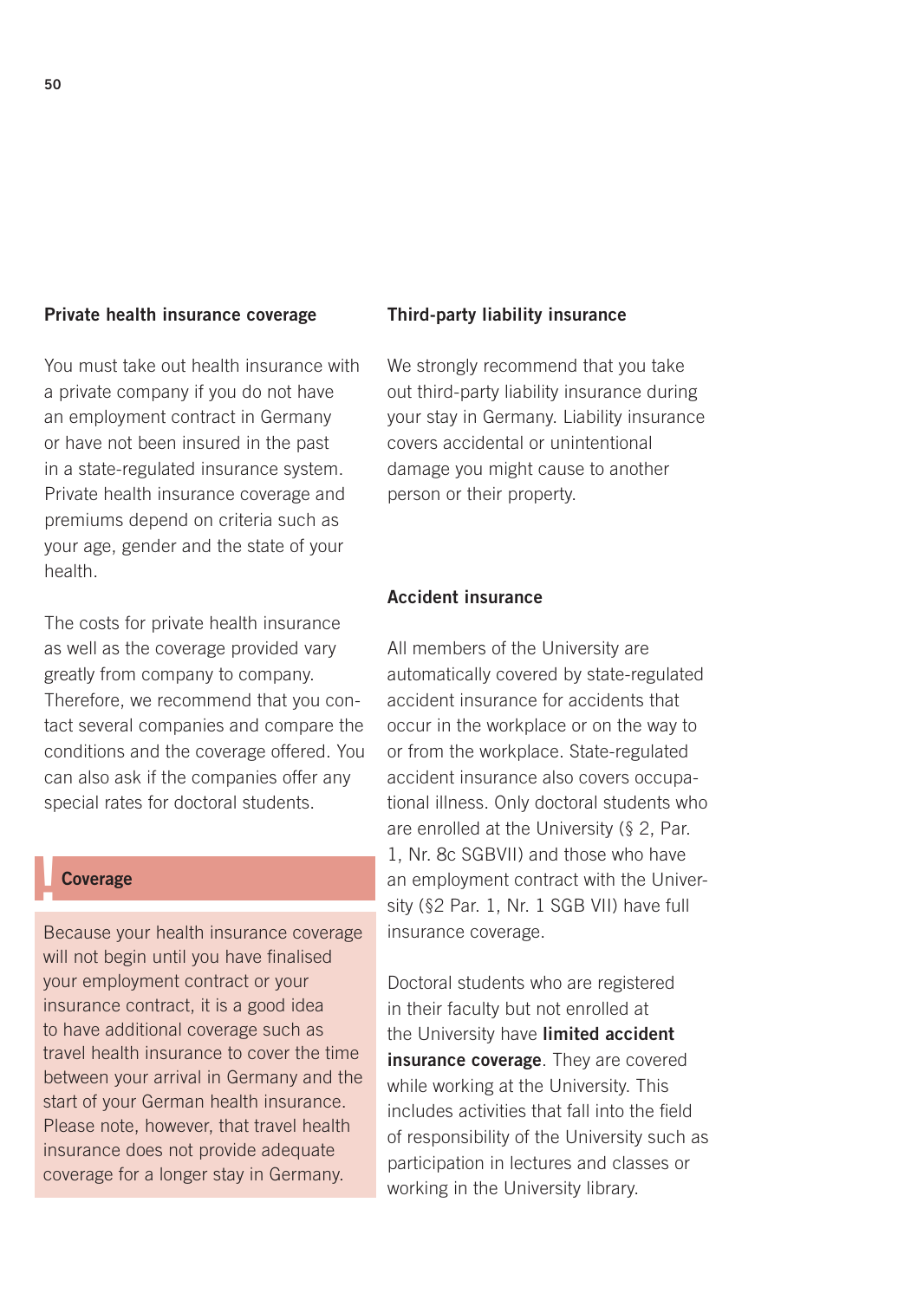They are, however, not covered on the way to or from the University or when taking part in University sports activities.

The Unfallkasse Baden-Württemberg is the accident insurance provider for Heidelberg University. Accident reports must be made through the student services organisation, the Studierendenwerk.

Further information is available here: www.uk-bw.de (in German only) or [www.dguv.de](http://www.dguv.de)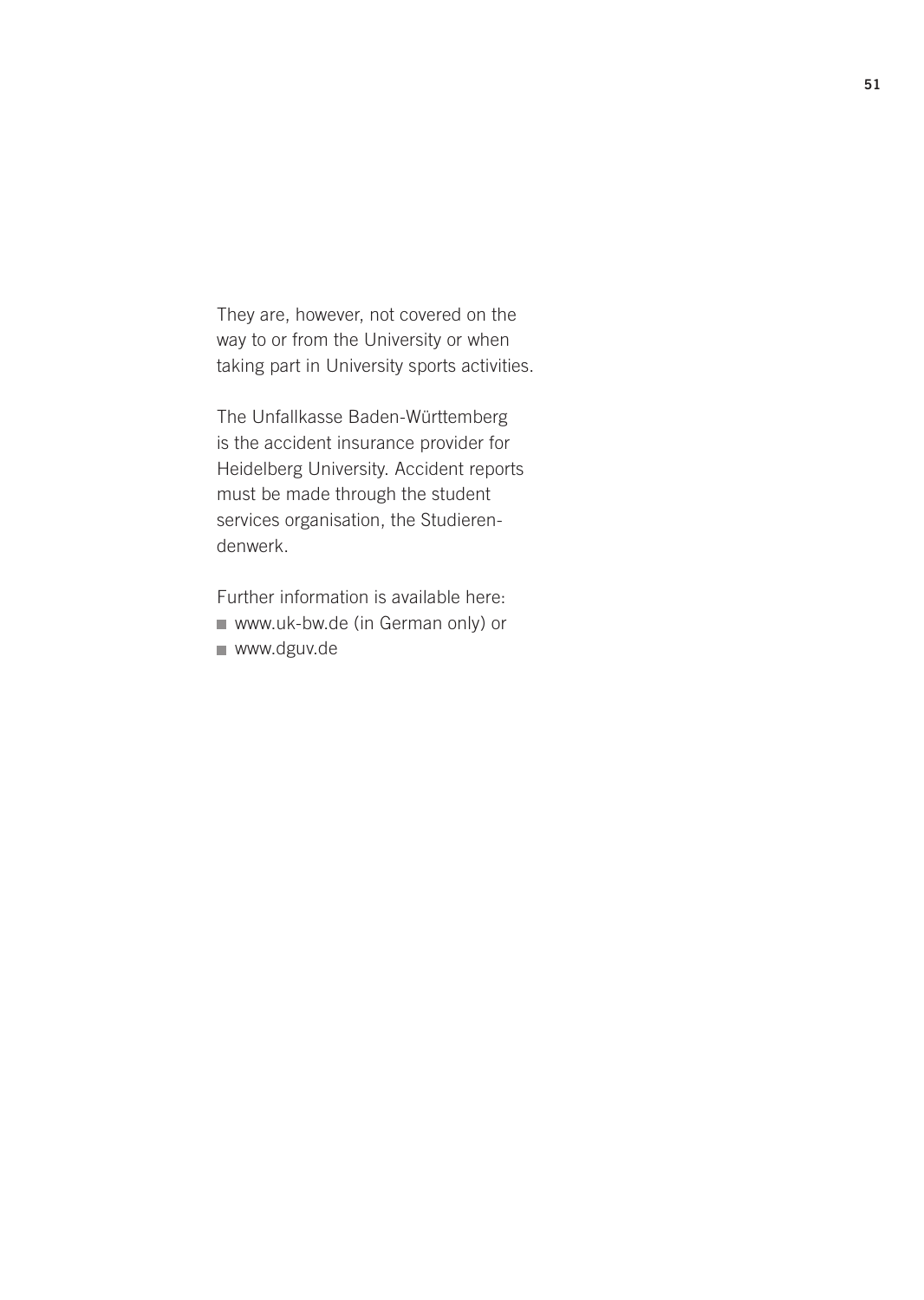# CHAPTER 8 FINANCING YOUR DOCTORAL STUDIES

Being able to support yourself financially throughout your doctoral studies is important to the success of your project; therefore, we strongly recommend that you secure your funding as early as possible.

### **Funding**

It is important to know that you will not automatically receive funding for your project when you are admitted to your faculty as a doctoral student or when you register at the University. Additionally, not all structured doctoral programmes provide funding for their members. In most cases, especially in the humanities and the social sciences, doctoral students must find their own sources of funding.

In this chapter, we will provide information about the most basic forms of funding:

- academic employment at the University or at external research organisations,
- non-academic employment,
- doctoral fellowships.

When considering how to fund your doctoral studies, you should think about how you prefer to work academically: do you prefer to have complete freedom in how

you plan and use your time or do you find it helpful when a certain amount of structure is imposed on you externally? Will you be able to maintain work on your disser-tation if you also have external obligations? Will having duties outside your doctoral studies help you to use your time more efficiently? Answering such questions can help determine what kind of funding best suits your working habits.

For more information about funding see the Graduate Academy website:

www.graduateacademy.uni[heidelberg.de/stipendien/index\\_](http://www.graduateacademy.uni-heidelberg.de/stipendien/index_en.html) en.html

#### Academic employment

You can be employed at the University or at an external research institution as a research associate (wissenschaftlicher Mitarbeiter) or academic assistant (wissenschaftliche Hilfskraft). Such positions generally involve research and teaching duties. You can ask your supervisor and at your host institute about open positions. You can also search for positions on the websites of the individual institutes and on the University website: www.uni-heidelberg.de/jobs/

index.html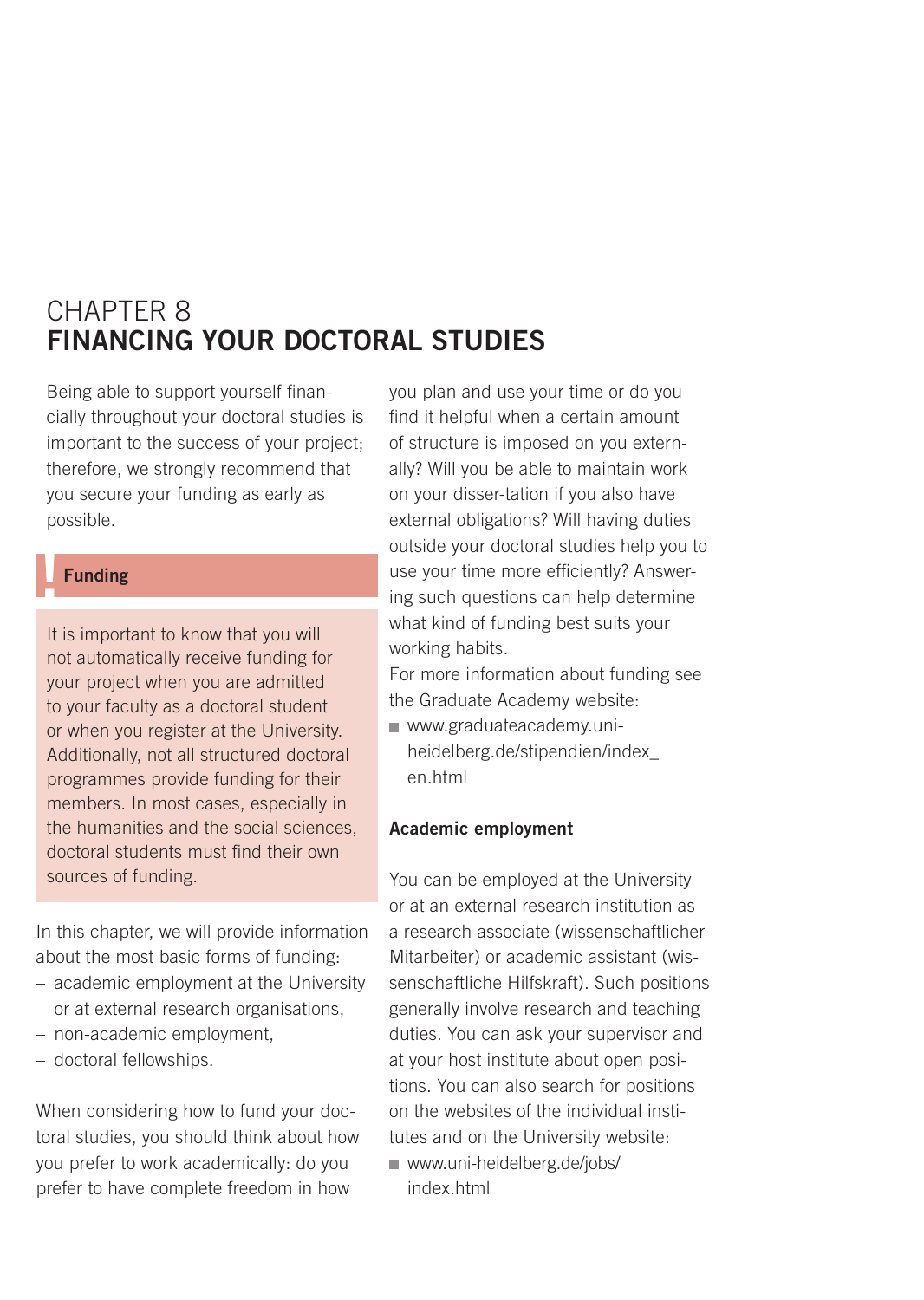#### Non-academic employment

It is also possible to work outside of the University. Please be aware that if you are employed outside of your doctoral project, you may need more time to complete your doctoral studies because you will have less time to spend on your dissertation. There is a list of job search sites on our website:

■ www.graduateacademy.uniheidelberg.de/stellen/index\_en.html

### **Work permit**

Please make sure to check which employment regulations apply to you. This will depend on your residence permit. Please see chapter 3 for information on this subject.

#### Doctoral fellowships

A fellowship provides a great deal of freedom to work on your dissertation. However, you should be aware that with a fellowship, you make no payments into the social security system and therefore must arrange and pay for your health insurance separately.

If you are interested in a fellowship, you should first research what is available in your home country through programmes offered by your government, the German embassy and other funding agencies such as the DAAD (German Academic Exchange Service). Information about the fellowships offered by the DAAD as well as other funding agencies is available through the DAAD scholarship database:

https://www.daad.de/deutschland/ [stipendium/datenbank/en/21148-s](https://www.daad.de/deutschland/stipendium/datenbank/en/21148-scholarship-database/) cholarship-database/

The Begabtenförderungswerke are 13 funding organisations supported by the Federal Ministry of Education and Research that provide fellowships to students and young researchers. Doctoral students in all subject areas can apply to these organisations for funding. www.stipendiumplus.de/en/

[dein-plus/stipendiumplus-who-we-are.](http://www.stipendiumplus.de/en/dein-plus/stipendiumplus-who-we-are.html) html

#### Other funding organisations

There are many private funding organisations in Germany that offer doctoral fellowships or other funding for doctoral projects, often with a subject-based focus. You can search for doctoral fellowships in Germany using the following funding databases:

- www.scholarshipportal.eu
- www.mystipendium.de
- www.stipendienlotse.de
- $www.$ elfi.info<sup>1</sup>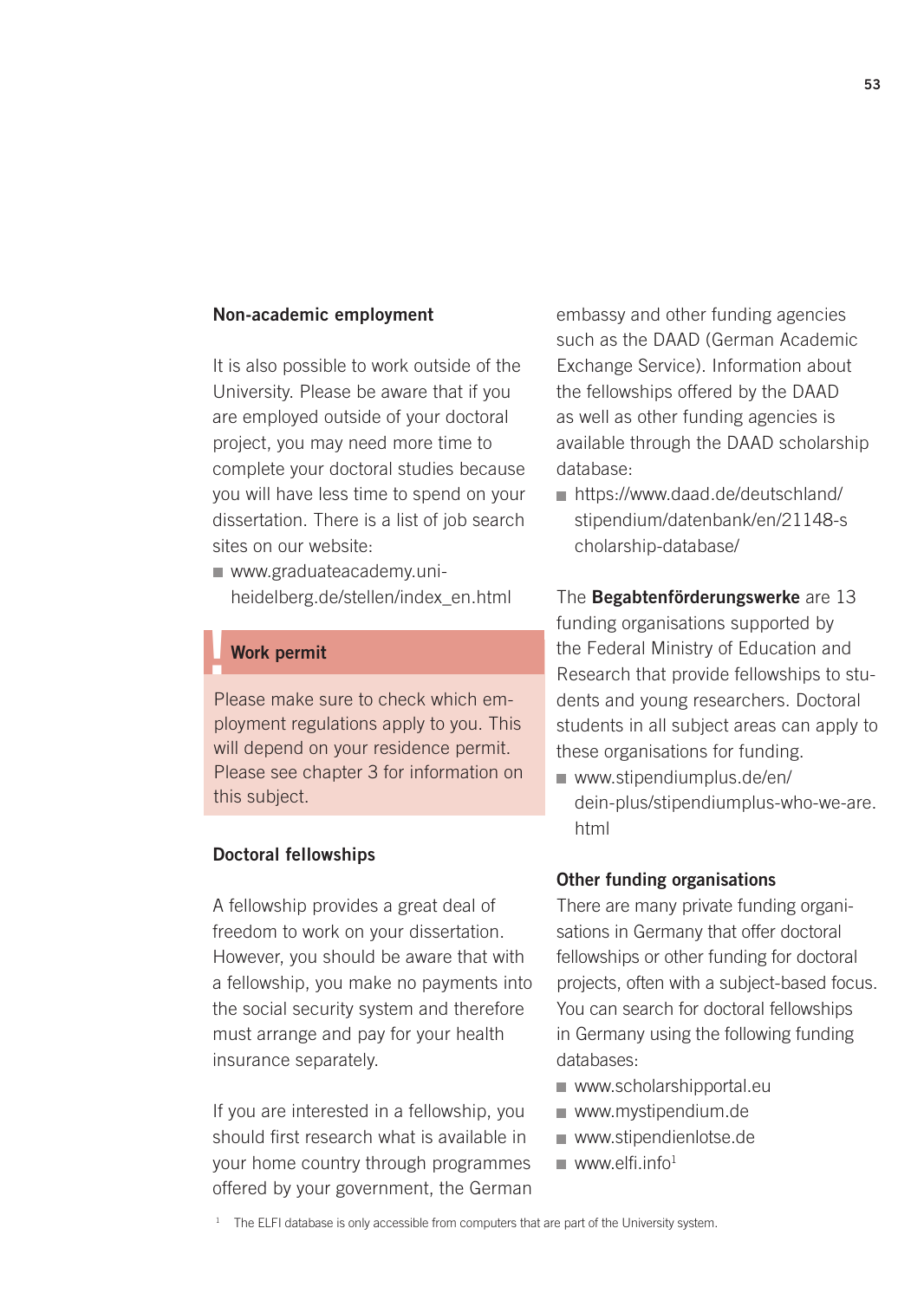- www.daad.de
- https://www.daad.de/deutschland/ [promotion/phd/de/13306-phdgerma](https://www.daad.de/deutschland/promotion/phd/de/13306-phdgermany-datenbank/) ny-datenbank/2

#### Hints for your funding search

Focus your search on funding organisations or programmes that could have a special interest in supporting your doctoral project either because of your topic or your own background. Feel free to contact the organisations personally to ask about the organisations' culture and the application procedures. Assemble your application carefully and tailor it to the requirements and interests of each organisation separately. Be prepared to provide the following documents, among others, in an application:

- working title of your project,
- synopsis of your project,

i

– time and work schedule for the project.

### Service of the Graduate Academy

The Graduate Academy is happy to advise you on preparing the research proposal for your fellowship applications (see chapter 11). If you wish to take advantage of this service, please contact us in advance by email: graduateacademy@zuv.uni-heidelberg.de

#### **Deadlines**

Please be aware that application procedures and deadlines vary greatly among the funding organisations. On average, it will take between three and six months to receive the results of an application.

### Fellowships and grants available through Heidelberg University

There are a few funding opportunities available to doctoral students through the University. The most important of these are listed below. Detailed information about the grants, including the application requirements and deadlines are available on our website:

www.graduateacademy.uni-hei [delberg.de/stipendien/index\\_en.html](hhtp://www.graduateacademy.uni-heidelberg.de/stipendien/index_en.html) 

### Doctoral fellowships funded through the Landesgraduiertenförderung programme are awarded once a year by the Graduate Academy.

#### Completion grants

for either five or six months are available twice a year through the Graduate Academy to support the final phase of the doctoral dissertation.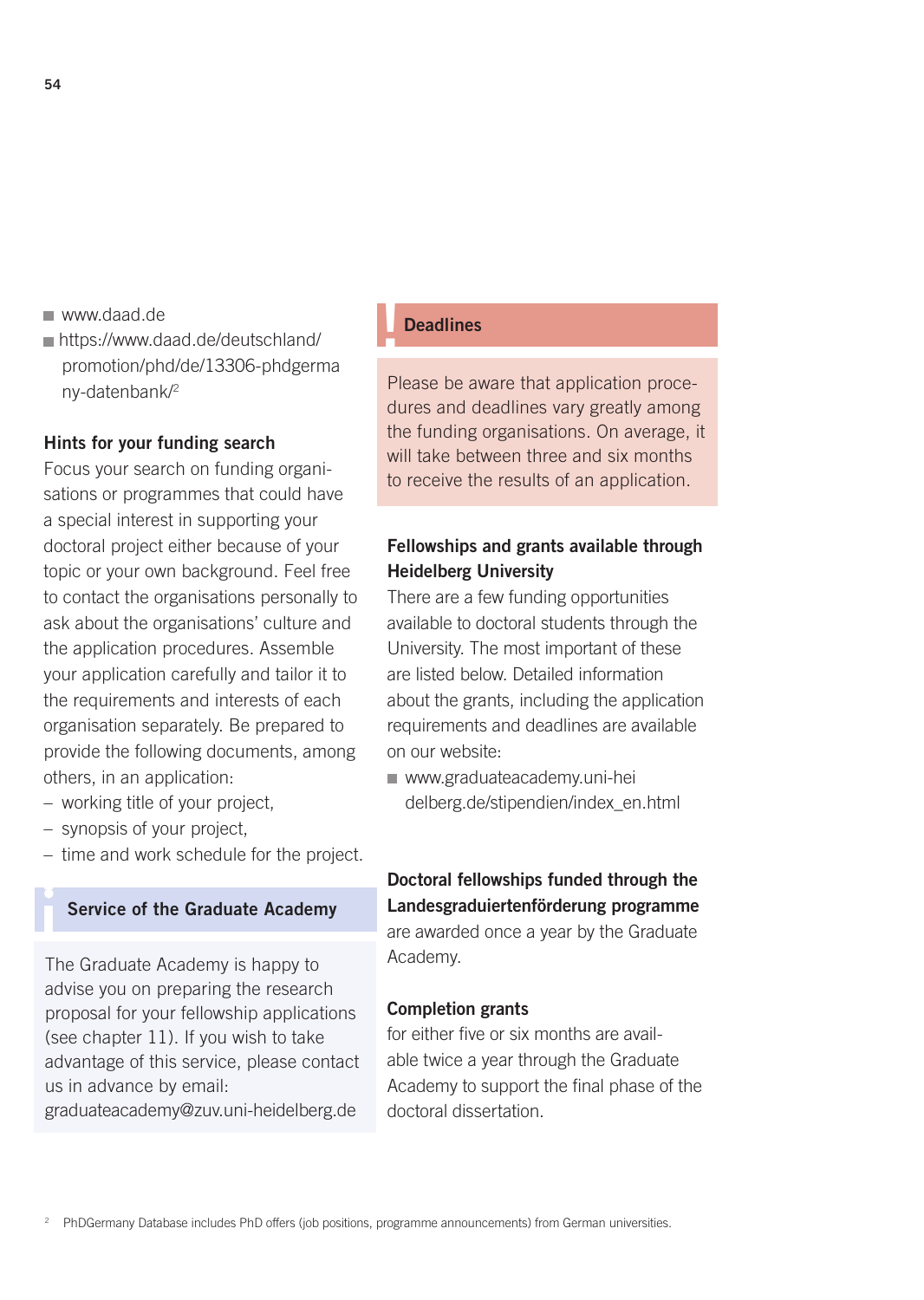#### Travel grants

are awarded twice a year by the Graduate Academy. These grants support attendance at national and international conferences and workshops as well as research visits to German and international research institutions.

### Fellowships in structured doctoral programmes

Graduate schools, structured doctoral programmes and research groups often provide fellowships to their doctoral students. Information about such fellowships is found on the websites of the individual groups and programmes. A list of the structured programmes at Heidelberg University can be found at:

www.graduateacademy.uni[heidelberg.de/schulen/index\\_en.html](http://www.graduateacademy.uni-heidelberg.de/schulen/index_en.html) 

#### Fellowships for female researchers

The equal opportunities office at Heidelberg University provides information about funding programmes for women in academia and helps families at the University to combine academic careers and family life. The website is:

www.uni-heidelberg.de/gleich [stellungsbeauftragte/index\\_en.html](http://www.uni-heidelberg.de/gleichstellungsbeauftragte/index_en.html) 

#### Literature and guidebooks (in German)

- Deutsche Forschungsgemeinschaft: Funding Atlas 2012 - Key Indicators for Publicly Funded Research in Germany, WILEY-VCH Verlag, 2013. [Online: www.dfg.de/sites/flipbook/fun](http://www.dfg.de/sites/flipbook/funding_atlas_2012/#/2/) ding\_atlas\_2012/#/2/
- Herrmann, Dieter / Spath, Christian: Handbuch Drittmittelförderung 2012/2013: Förderinstitutionen und -programme, Forschungsstipendien und Wissenschaftspreise, Alpha Verlag, 2012.
- Herrmann, Dieter / Verse-Herrmann, Angela: Geld fürs Studium und die Doktorarbeit: Wer fördert was?, Stark Verlag, 2006.
- Huemer, Birgit et al.: Abstract, Exposé und Förderantrag: Eine Schreibanleitung für Studierende und junge Forschende, Böhlau Verlag, 2012.
- Nünning, Ansgar / Sommer, Roy (eds.): Handbuch Promotion: Forschung – Förderung – Finanzierung, J.B. Metzler Verlag, 2007.

Some of the above books are available in the Graduate Academy Service Centre. There is a list of more guidebooks in chapter 11.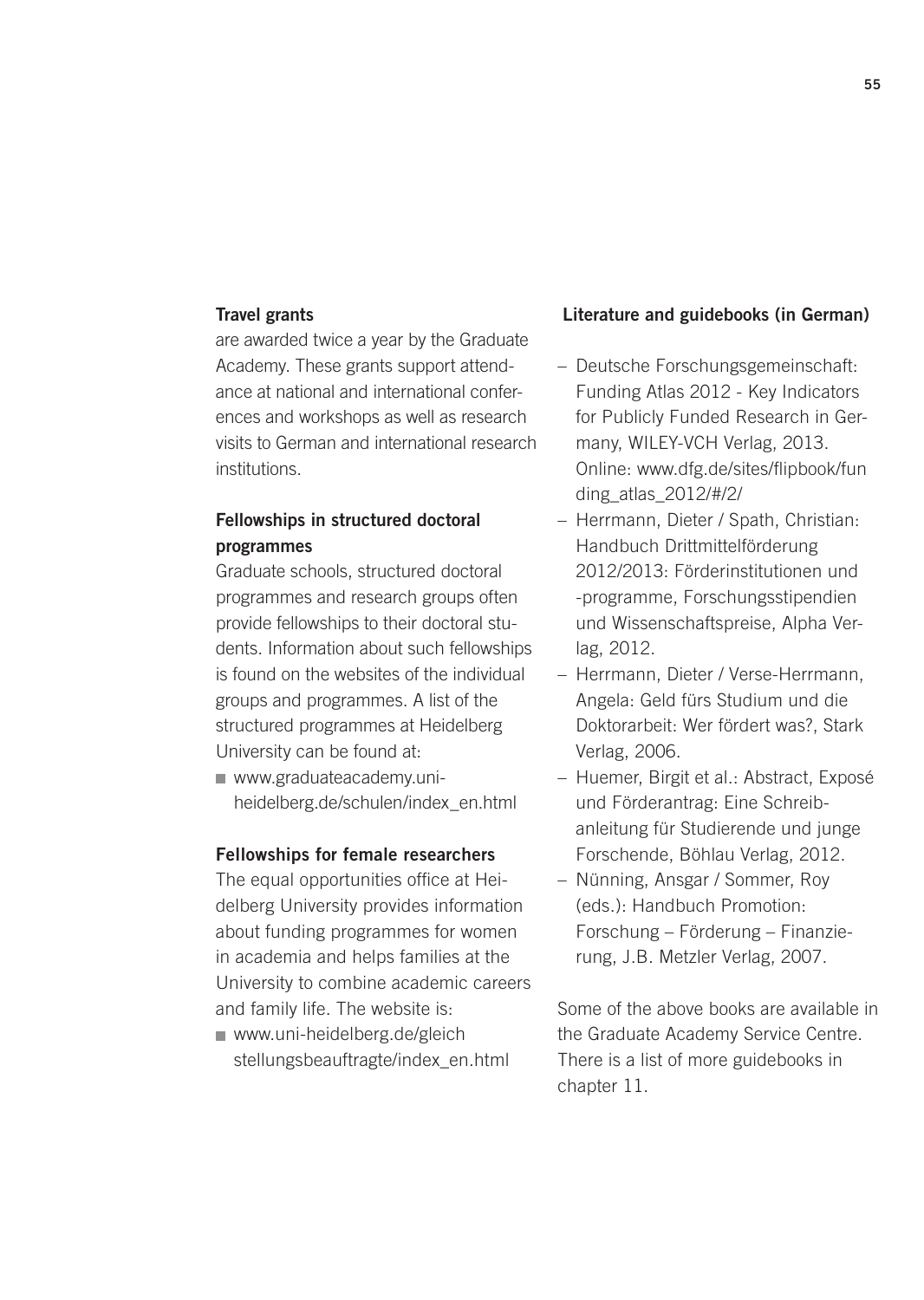# CHAPTER 9 LIVING AND WORKING IN HEIDELBERG

Heidelberg University has an excellent academic reputation nationally and internationally and the city of Heidelberg has one of the highest standards of living in Germany. Therefore, it is not surprising that Heidelberg attracts doctoral students from all over the world. This chapter provides information about living in Heidelberg and working at the University as well as about services available to international doctoral students. The topics covered include:

- Special services for international students,
- Living in Heidelberg,
- CampusCard,
- Food and drink,
- Libraries,
- Internet,
- Mobility,
- Sports,
- Academic and professional development,
- Doctoral training with children,
- Doctoral training with a disability.

### Special Services for International Doctoral Students

### Services provided by the International Relations Office

The International Relations Office provides services and organises events that help international students to get settled in Heidelberg, to make contact with other students and to get to know the region. For more information about all services provided by the International Relations Office please see:

[www.uni-heidelberg.de/courses/](http://www.uni-heidelberg.de/courses/contact/aaa/aaa_services.html) contact/aaa/aaa\_services.html

**Orientation week** takes place every semester shortly before classes begin. The aim of the programme is to introduce students and doctoral students to the University, to the individual institutes and to facilities such as the library and the computer centre. Orientation week also provides a good opportunity to meet other doctoral students.

The excursion programme offers international students the chance to take part in a large number of excursions in Heidel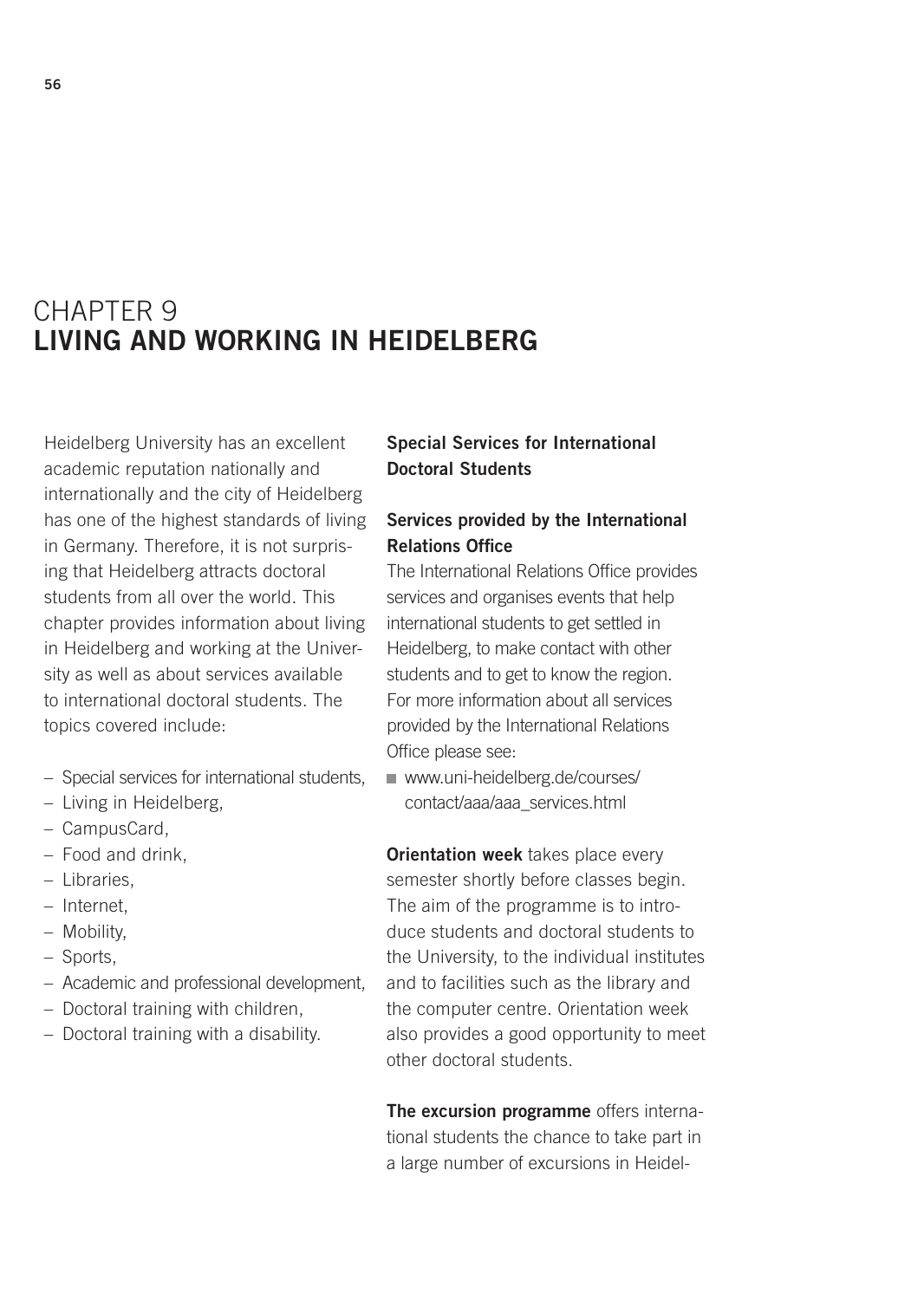berg, Baden-Württemberg and other parts of Germany.

The buddy programme creates opportunities for international and intercultural exchange among German and international students. The programme is currently offered in thirteen subject areas: American studies, English, economics, German as a foreign language, history, computer science, mathematics, physics, medicine (Medical Faculty Heidelberg), law, sociology, translation and interpretation and dentistry.

The "buddies" help new students and doctoral students to familiarise themselves with the University and the city and to deal with various administrative issues.

More information is available at:

www.uni-heidelberg.de/courses/ [undergraduates/arrival/Buddy-Pro](http://www.uni-heidelberg.de/courses/undergraduates/arrival/Buddy-Programm_en.html) gramm\_en.html

#### Services provided by the Welcome Centre

The excursion and buddy programme organised by the Welcome Centre is open to all registered international scholars. International doctoral students who are carrying out short-term research in Heidelberg but not completing their doctoral training here can register at the Welcome Centre and take part in their programmes (see chapter 6).

More information is available at:

www.uni-heidelberg.de/institu [tions/administration/international/wel](http://www.uni-heidelberg.de/courses/contact/aaa/aaa_services.html) comecentre.html

### Services provided by the Studierendenwerk (Student Services Organisation)

The Studierendenwerk also provides a lot of useful information to international students, especially for those newlyarrived in Heidelberg. Please note that the Studierendenwerk's services are only available to students who are enrolled at the University.

#### This "International Students Online"

website is a good source of information in English that can help you to prepare your trip to Heidelberg and, once here, to find your way around the University. More information is available at:

[www.studentenwerk.uni-heidel](http://www.studentenwerk.uni-heidelberg.de/en/international) berg.de/en/international

International doctoral students can book the **ServicePackage** in the category "HighTechPlusSuperior" in advance before coming to Germany. The package consists of accommodations in a dormitory room for one semester, the Semesterticket for the public transportation system, an excursion package, events and other services. Optional services are health insurance coverage and the pick-up service at the Frankfurt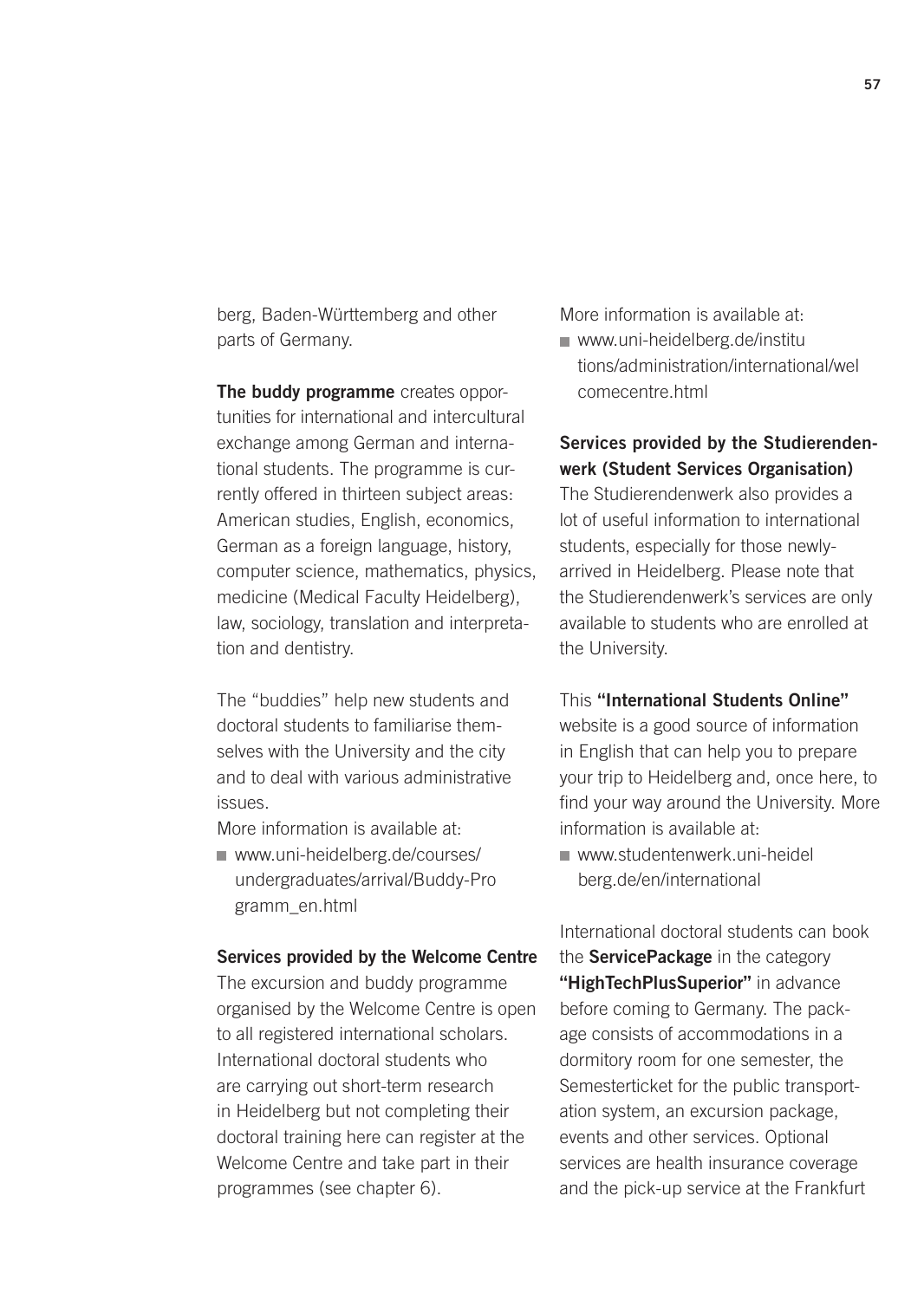Airport (Frankfurt am Main). The application deadlines for the ServicePackage are 15 July for the winter semester and 1 January for the summer semester.

More information is available at: Phone: +49 (0)6221-54-2653 Email: wohnen@stw.uni-heidelberg.de [www.studentenwerk.uni-heidel](http://www.studentenwerk.uni-heidelberg.de/en/servicepacket) berg.de/en/servicepacket

#### Living in Heidelberg

#### Cost of living

In 2012 the deutsches Studentenwerk calculated that students need approximately 800 Euro per month to cover their living costs. Of course, your cost of living will also depend on your lifestyle and where you live. Rents in the small towns surrounding Heidelberg are generally lower than in Heidelberg itself, where you will have to pay between 300 Euro and 400 Euro per month for a room or apartment. More information is available at: [www.internationale-studierende.](http://www.internationale-studierende.de/en/prepare_your_studies/)

de/en/prepare\_your\_studies/

#### Housing

Finding housing in Heidelberg can be difficult as rents are high and there is a chronic shortage of suitable apartments and rooms. We hope that the following information is helpful to you in your housing search.

#### Short-term accommodations

During your first few days in Heidelberg, you can stay at the youth hostel or obtain addresses of guest houses and other hostels from the tourist information office.

International Youth Hostel Heidelberg Tiergartenstr. 5 69120 Heidelberg Phone: +49 (0) 6221 651190 Email: info@jugendherberge-heidelberg.de

www.jugendherberge.de/en/ [youth-hostels/heidelberg%20interna](www.jugendherberge.de/en/youth-hostels/heidelberg%20international10/portrait) tional10/portrait

Tourist Information Willy-Brandt-Platz 1 (outside the main train station) 69115 Heidelberg Phone: +49 (0) 6221 58 - 44444 Email: touristinfo@heidelberg-marketing.de www.heidelberg-marketing.de

#### Long-term accommodations

For long-term housing you have the choice between a student dormitory or a room or apartment on the private market. There are student dormitories that are run by the Studierendenwerk as well as some run by private institutions.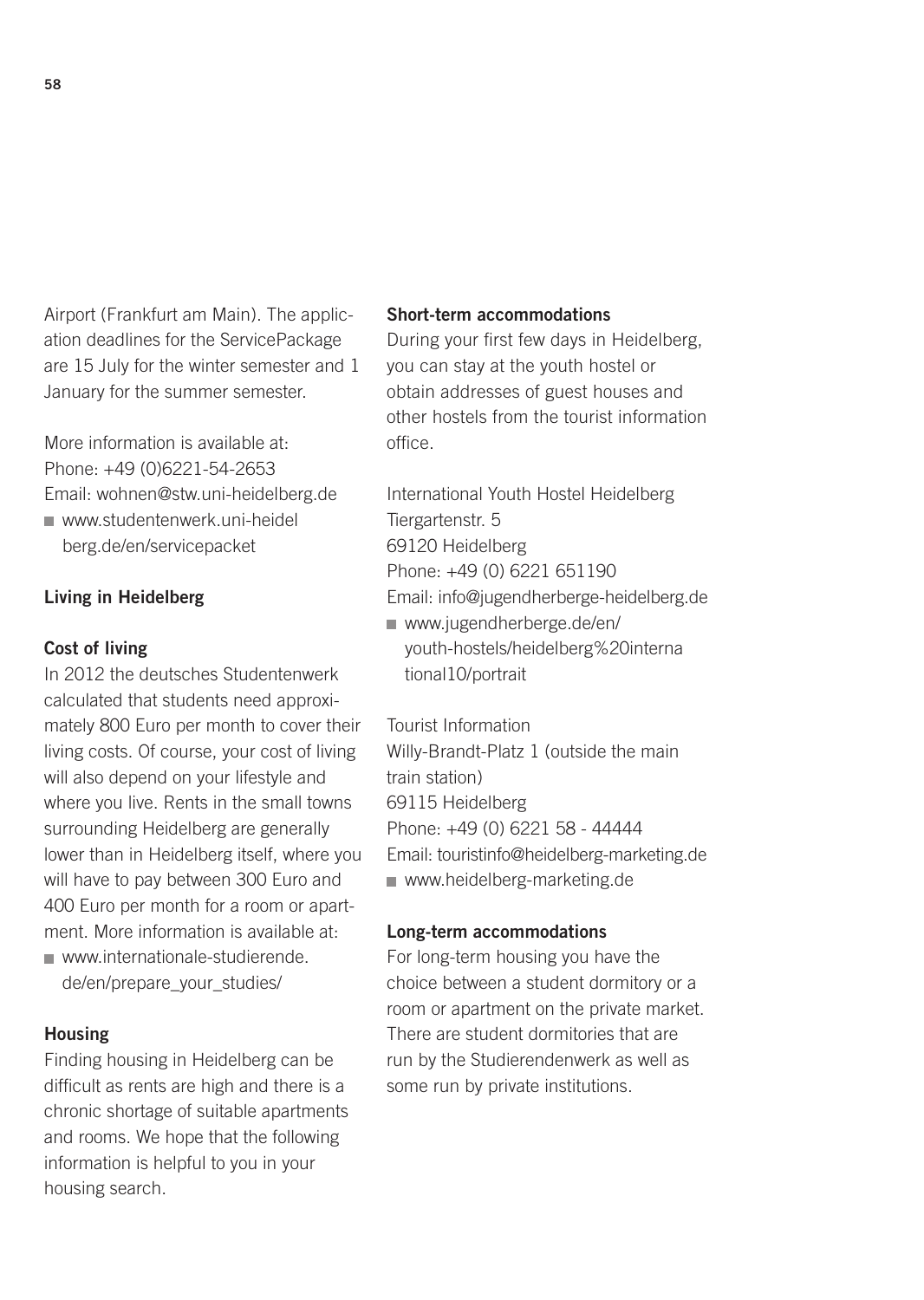#### At Heidelberg University

The Studierendenwerk manages a number of student dormitories and also offers a housing service for the private market. Please note that there are not enough student dormitory rooms to house all of the students at Heidelberg University.

You can apply for a room in the Studierendenwerk dormitories here:

Marstallhof 1, ground floor, room 003 69117 Heidelberg. Phone: +49 (0)6221 54 - 2706 Email: wohnen@stw.uni-heidelberg.de

www.studentenwerk.uni-heidel [berg.de/en/living\\_online\\_application](http://www.studentenwerk.uni-heidelberg.de/en/living_online_application)

### **Important**

Only students who are enrolled at the University are allowed to live in the Studierendenwerk dormitories. You may apply for a room before enrolling; however, you must submit proof of enrolment within one month after moving in to your room.

The Studierendenwerk private housing service provides information and housing offers on the private market. The advertisements can be viewed online or in the display cases in both University cafeterias.

Online advertisements are available at:

www.studentenwerk.uni-heidel [berg.de/en/living\\_online\\_private\\_](http://www.studentenwerk.uni-heidelberg.de/en/living_online_private_ rooms) rooms

The display cases are found in the Triplex cafeteria in the city centre and in the central cafeteria in Neuenheimer Feld.

- Triplex cafeteria: **InfoCenter** Grabengasse 14 69117 Heidelberg
- Central Cafeteria: InfoCafé International Im Neuenheimer Feld 304 69120 Heidelberg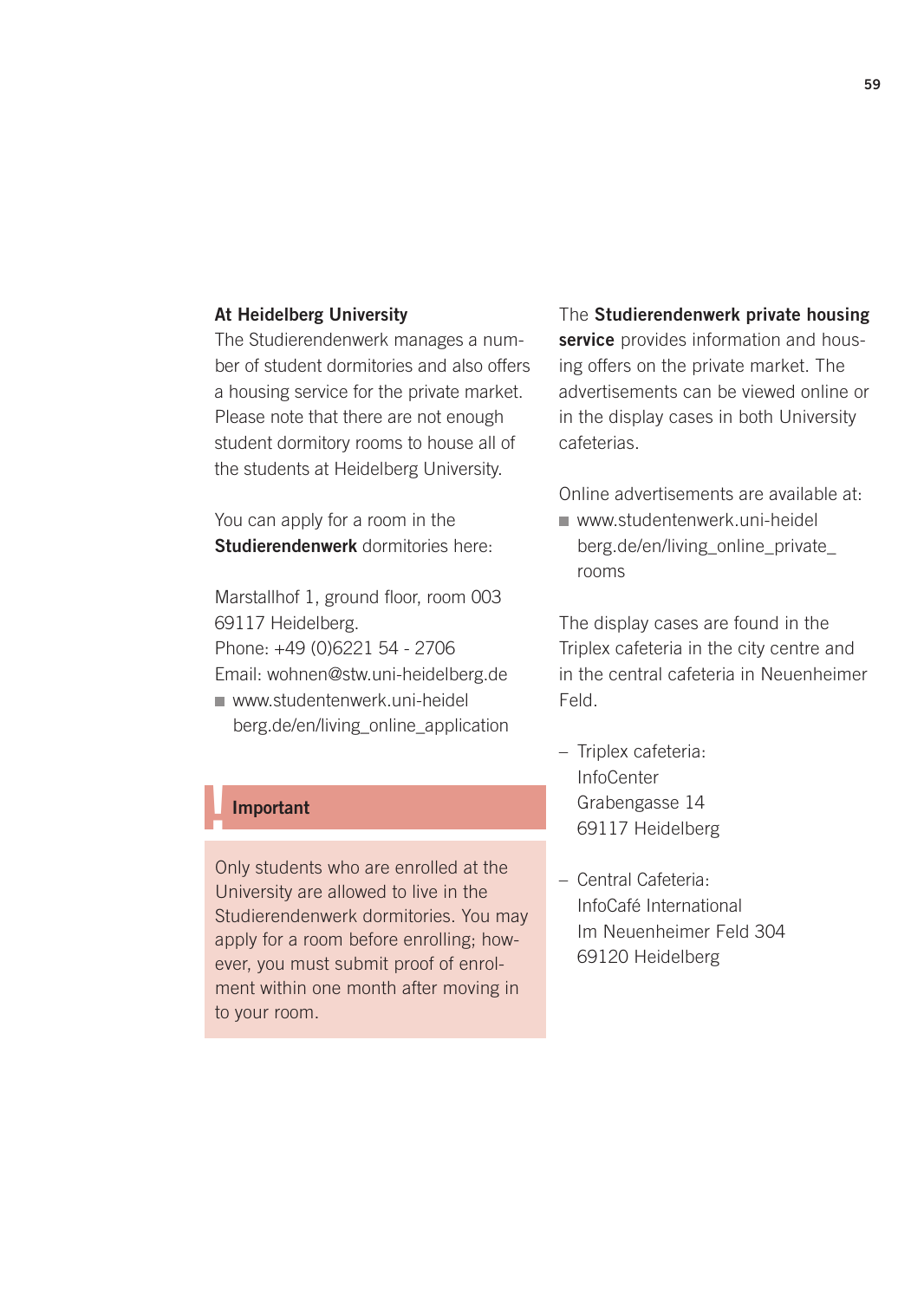#### Finding private housing step by step

- Check out the housing advertisements online or in the display cases,
- note the advertisement numbers,
- go to the housing service counter and show your student ID card,
- get a print-out of the address, telephone number and name of the landlord,
- contact the landlord and make an appointment to see the apartment.

### The International Relations Office private housing service also provides a

list of rooms and apartments available on the private housing market. You can visit the housing service at:

Zimmervermittlung des AAA Seminarstr. 2, room 032 69117 Heidelberg Phone: +49 (0)6221 54 - 2497 Email: aaazimmer@zuv.uni-heidelberg.de

#### Other sources of housing

There are also lists of privately run dormitories as well as other private housing providers on the websites of the Studierendenwerk and the Graduate Academy:

- www.studentenwerk.uni-heidel [berg.de/en/living\\_private\\_housing](http://www.studentenwerk.uni-heidelberg.de/en/living_private_housing)
- www.graduateacademy.uniheidelberg.de/leben/wohnen\_en.html
- i Hint: Bulletin Boards

You will often find notices of apartments or rooms to rent on the bulletin boards (Schwarze Bretter) in the institutes, libraries and sports centre.

#### Registering your place of residence

You must register your new address at the appropriate Residents' Registration Office (Bürgeramt) (see chapter 3) within two weeks of moving in. You must also do this if you change addresses while living in Heidelberg.

### License Fee for Public Broadcasting Services (formerly known as GEZ)

Every household in Germany must pay a license fee of 17.50 Euro per month to support public broadcasting services. This includes apartments, dormitory rooms, houses etc. The fee is independent of the number of inhabitants and

i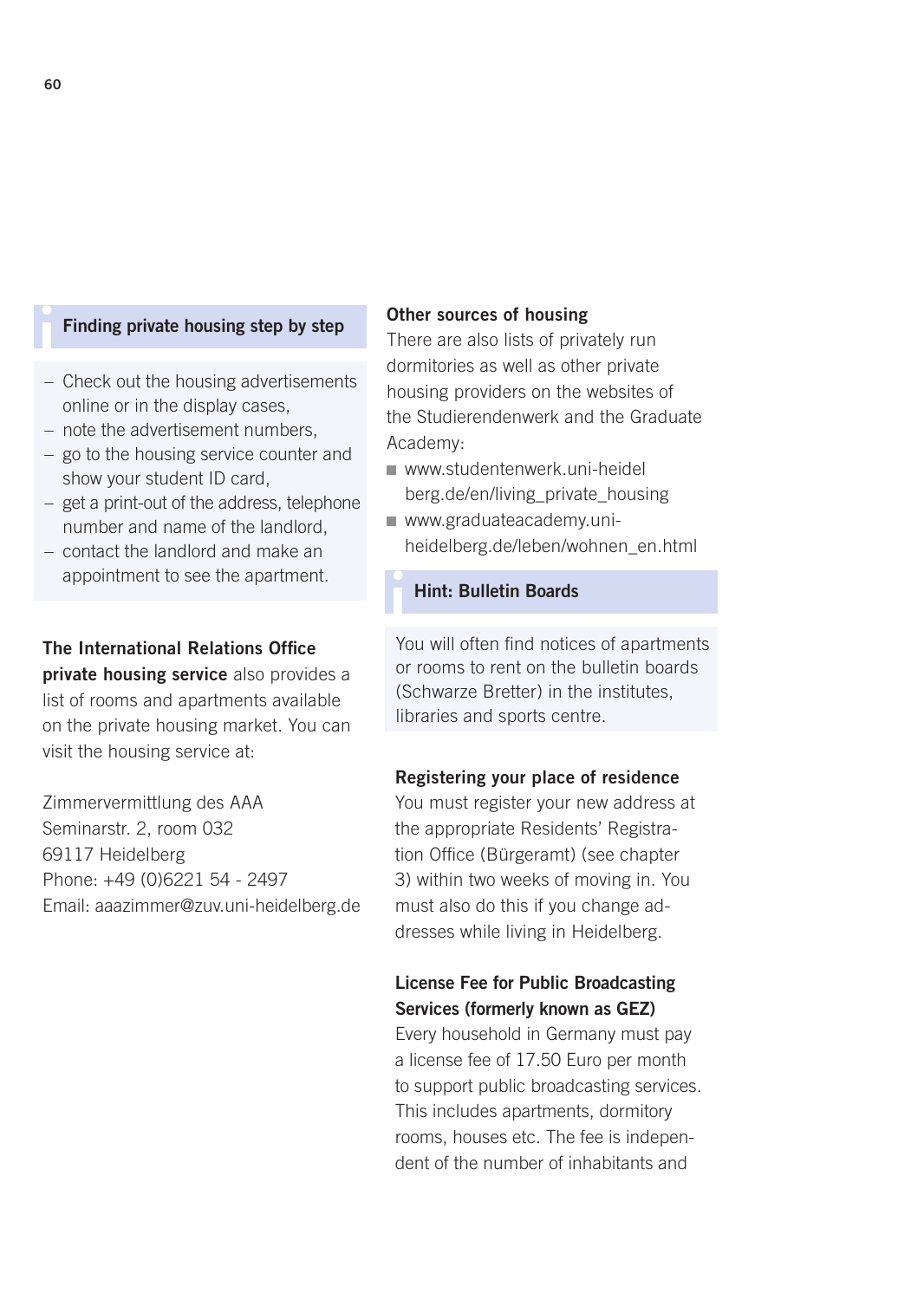broadcasting devices (radios, televisions, computers, tablets, smartphones etc.) in the household. Please make sure to register within one month of moving in to your new room or apartment; failure to register and pay the license fee will result in monetary fines and legal problems. Please make sure to respond to any correspondence you receive from the "Beitragsservice von ARD, ZDF und Deutschlandradio". If you need assistance with the correspondence, you are welcome to contact the Graduate Academy Service Point. You can find detailed information about the license fee here:

■ www.rundfunkbeitrag.de/e175/ [e198/Informationsflyer\\_Buergerinnen\\_](http://www.rundfunkbeitrag.de/e175/e198/Informationsflyer_Buergerinnen_ und_Buerger_englisch.pdf) und\_Buerger\_englisch.pdf

### The CampusCard: One Card, Many **Functions**

You can obtain a multifunctional CampusCard by enrolling at the University. The CampusCard can be used:

- as a student identification card,
- as a library card at the University library,
- to access services at the library and computer centre that require a login,
- to access and pay for services at the sports centre,
- as a payment card for student services such as the cafeterias, the photocopy

machines, the washing machines in student dormitories, at the central language laboratory etc.,

– as a free pass for the public transportation system (within a limited area) on weekdays after 7 pm and all day on weekends and holidays.

More information is available at:

www.uni-heidelberg.de/courses/ [undergraduates/onlineservice/stu](www.uni-heidelberg.de/courses/undergraduates/onlineservice/student_id.html) dent\_id.html

### **CampusCard**

Please note down the registration number of your CampusCard in a safe place. If you lose your card, you will need this number to apply for a replacement card.

Doctoral students who choose not to enrol at the University can obtain a guest card with limited functions. This card is available from the Studierendenwerk InfoCenter or InfoCafé International if you show your letter of admission from your faculty (Annahme als Doktorand) and pay a security deposit of 5 Euro. This limited guest card can be used only as a payment card.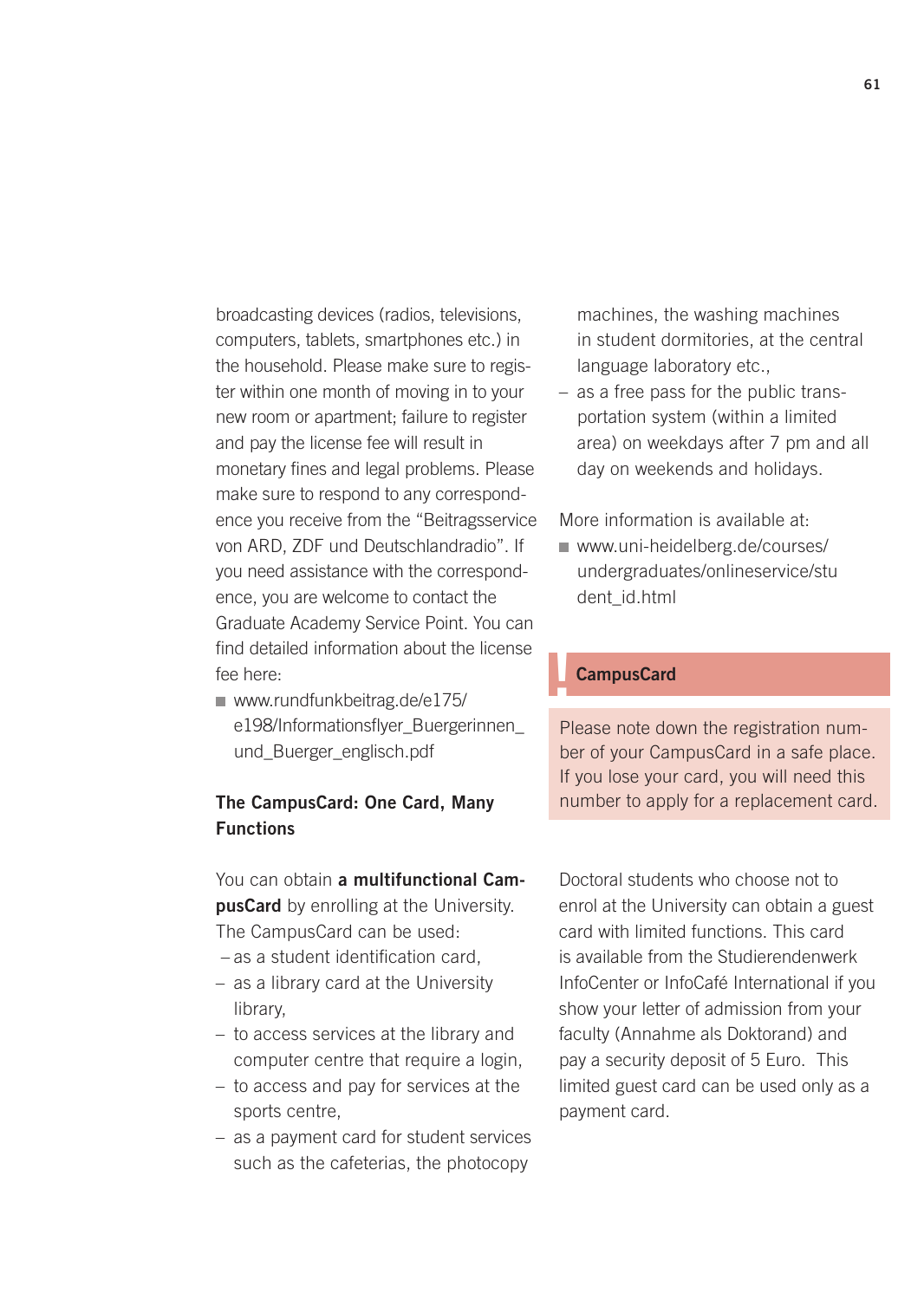### Food and Drink

The Studierendenwerk's four cafeterias and nine cafés provide a large variety of meals at reasonable prices. The addresses, opening hours and menus are available at:

[www.studentenwerk.uni-heidel](http://www.studentenwerk.uni-heidelberg.de/en/eat_drink) berg.de/en/eat\_drink

### Libraries

The University Library (Universitätsbibliothek – UB) consists of a main library in the city centre close to Universitätsplatz and a branch library in Neuenheimer Feld 368. The holdings of these two main libraries as well as the individual libraries in the institutes (books, journals, videos, electronic media) are catalogued in the online catalogue HEIDI. Doctoral students who are not enrolled can obtain a blue library card free of charge by showing their letter of admission from the faculty (Annahme als Doktorand) at the lending desk (Ausleihe). Doctoral students who are enrolled at the University must activate their CampusCard for use at the library online:

[www.ub.uni-heidelberg.de/Eng](http://www.ub.uni-heidelberg.de/Englisch/service/anmeldung.html) lisch/service/anmeldung.html

UB – main library Plöck 107-109 69117 Heidelberg Phone: +49 (0) 6221 54 - 2568, - 2586 UB – branch in Neuenheimer Feld Im Neuenheimer Feld 368 69120 Heidelberg Phone: +49 (0) 6221 54 - 4265, - 4263

More information is available at: [www.ub.uni-heidelberg.de/](http://www.ub.uni-heidelberg.de/Englisch/Welcome.html) Englisch/Welcome.html

### The bibliography management programmes Endnote and Citavi are

provided free of charge by the University Library to doctoral students who are enrolled at the University. The programmes can be used to manage references and images, to research directly in online databases and to automatically create bibliographies. The University Library regularly offers training workshops for both programmes.

You will need your University ID number or your HEIDI ID number in order to download the programmes. More information is available at:

- www.graduateacademy.uni[heidelberg.de/endnote/index\\_en.html](http://www.graduateacademy.uni-heidelberg.de/endnote/index_en.html)
- www.ub.uni-heidelberg.de/ [Englisch/schulung/literaturverwaltung/](http://www.ub.uni-heidelberg.de/Englisch/schulung/literaturverwaltung/)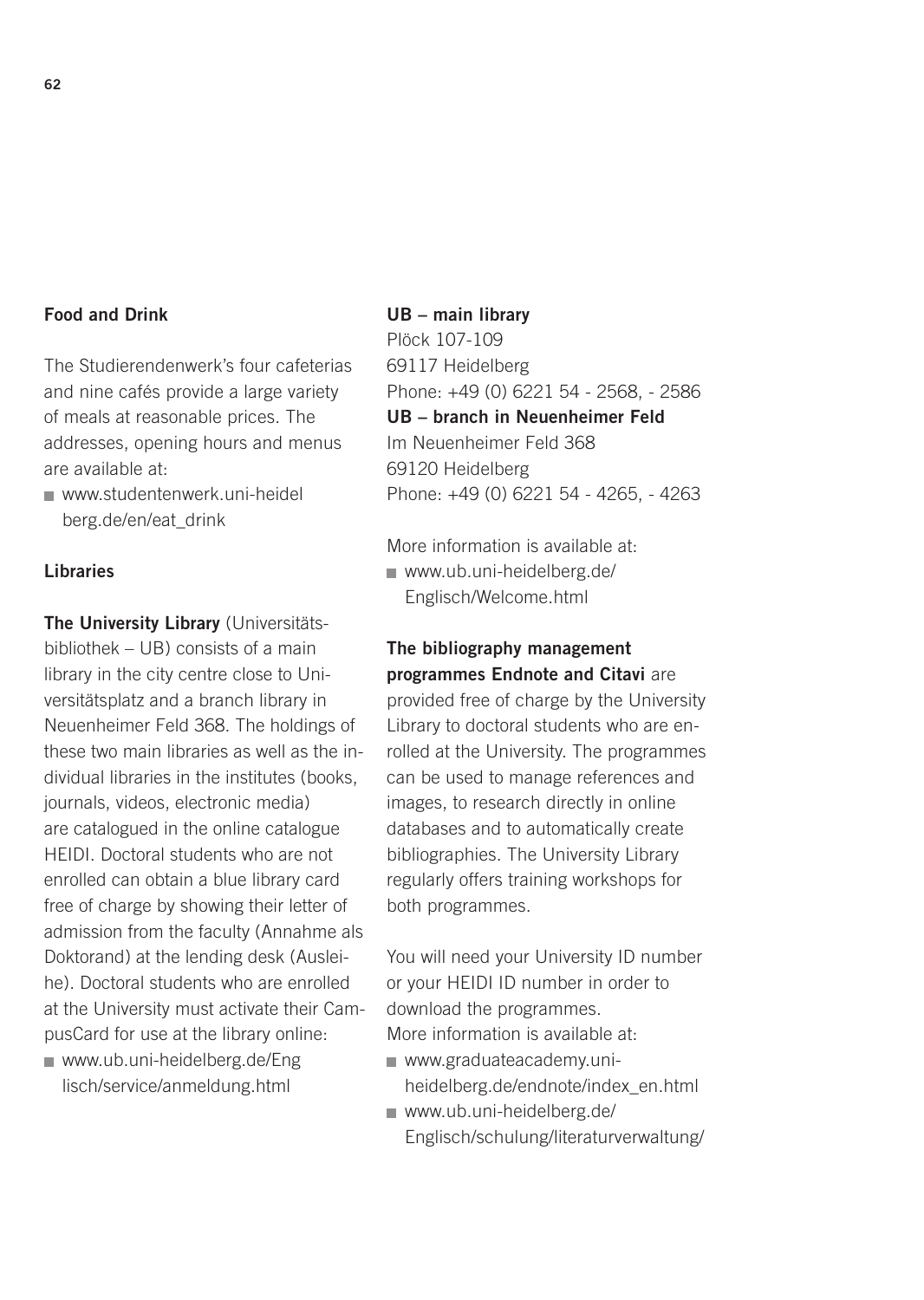#### Internet

#### The University Computer Centre

(Universitätsrechenzentrum – URZ) provides numerous services which you can access with your university email address and your university ID number (user identification number). All doctoral students who are enrolled at the University receive their ID number automatically when their ID cards are issued. The ID number is also found on the student ID card (CampusCard).

Doctoral students who are not enrolled at the University do not receive a user ID. Those who are only registered at their faculty can ask the staff member of their institute who is responsible for IT to apply to the Computer Centre for a project number on their behalf.

The services provided by the Computer Centre include access to the computer pool at the Computer Centre, on campus WiFi, software training workshops and software licenses at reduced prices. More information is available at: www.urz.uni-heidelberg.de/ (German)

**Eduroam** is a service that provides students and researchers at participating institutions with internet access on campus and while visiting other participating institutions worldwide.

More information is available at: www.urz.uni-heidelberg.de/

#### Mobility

The multifunctional CampusCard you obtain when you enroll at the University also serves as a free pass for the public transportation system (Verkehrsverbund Rhein-Neckar – VRN) within a limited area on weekdays after 7 pm and all day on weekends and holidays.

More information is available at:

www.uni-heidelberg.de/courses/ [undergraduates/onlineservice/stu](http://www.ub.uni-heidelberg.de/Englisch/schulung/literaturverwaltung/) dent\_id.html

For more information about the VRN transportation network, tickets and timetables please see: www.vrn.de

The VRN Semesterticket can be purchased by all doctoral students who are enrolled at the University. The Semesterticket is valid for six months as of the date of purchase in the entire region covered by the VRN with the exception of the Westpfalz. You can purchase the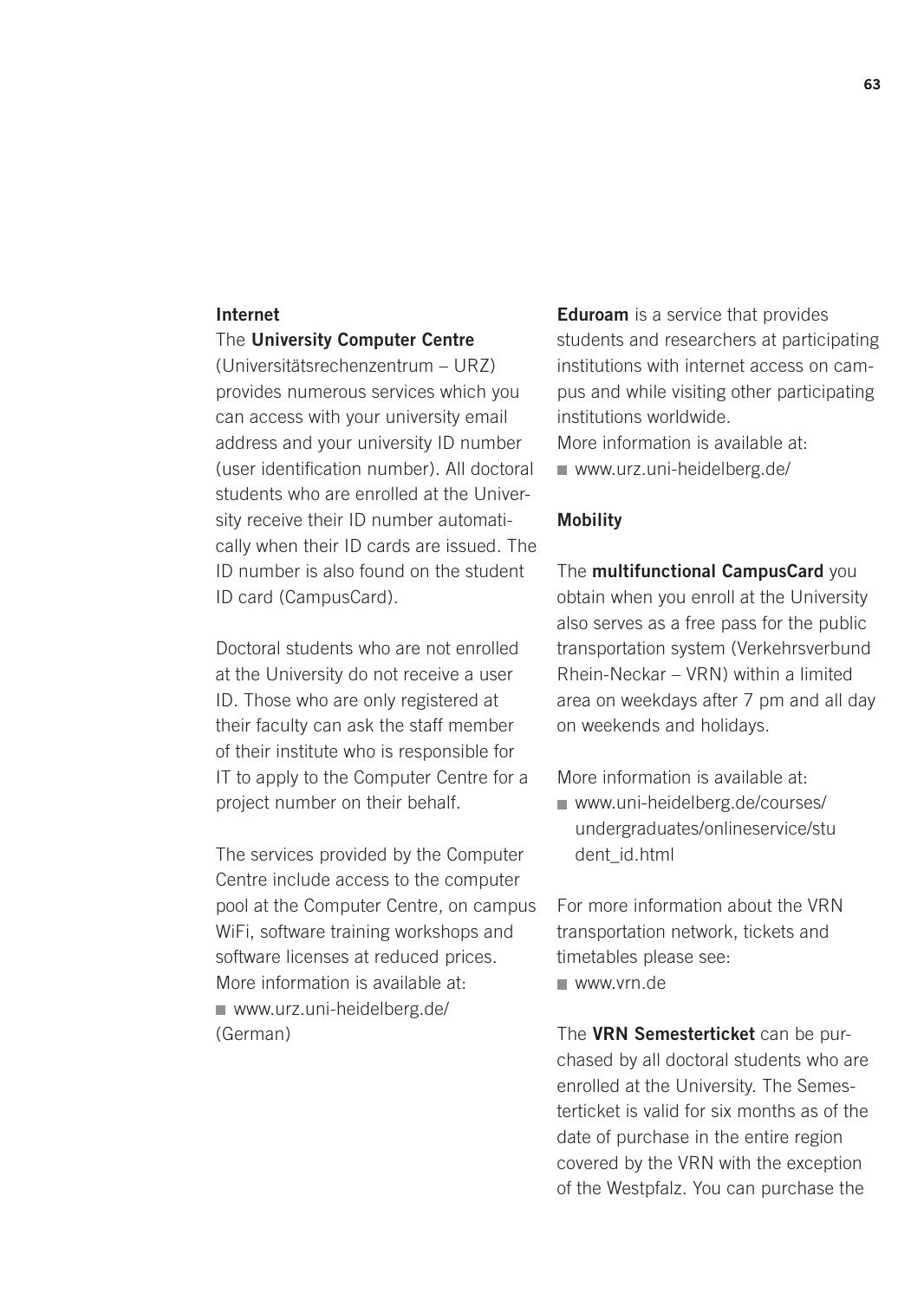Semesterticket at the VRN service centre across from the main train station, at the Studierendenwerk InfoCenter or InfoCafé International or online at: ■ https://tickets.rnv-online.de/

### **Important**

Please note that the Semesterticket is only valid in combination with your CampusCard and can be used only by the card owner.

The **Jobticket** can be obtained by almost all University employees, including doctoral students who have a contract with the University as a research associate (wissenschaftlicher Angestellter) or as an academic assistant (wissenschaftliche Hilfskraft). Because the Jobticket is valid for a year, the employment contract must also run for at least twelve months. The Jobticket can be used in the entire region covered by the VRN.

More information:

- www.zuv.uni-heidelberg.de/bau/ [parkraum/beschaeftigte.html \(German\)](http://www.zuv.uni-heidelberg.de/bau/parkraum/beschaeftigte.html)
- www.vrn.de/vrn/tickets/zeitkar [ten/berufstaetige/job-ticket/index.html](http://www.vrn.de/vrn/tickets/zeitkarten/berufstaetige/job-ticket/index.html)  (German).

**Carsharing** is available in Heidelberg through the Stadtmobil-Gruppe. The holders of anual or six-months passes from the VRN are eligible for a reduction in the registration fee and security deposit. More information:

[www.stadtmobil.de/english/](http://www.stadtmobil.de/english/) 

The **women's night taxi** allows women who live in Heidelberg to take a taxi between 11 pm and 6 am anywhere within the Heidelberg city limits for a flat rate of 9 Euro. Tickets must be obtained in advance from the Local Administration Office (Bürgeramt) and are valid for up to four eligible users travelling in the same direction.

- More information:
- www.heidelberg.de/frauennachttaxi (German)

**Bicycling** is a popular mode of transport in Heidelberg – you can reach practically any destination in the city, including all parts of the University, by bike. It is possible to take your bike free of charge on the bus or tram on weekdays after 9 am and on weekends all day.

Information about buying a second hand bicycle is available at:

- www.uni-heidelberg.de/research/ [international/heidelberg/downloads.html](www.uni-heidelberg.de/research/international/heidelberg/downloads.html)
- ▶ Second hand bicycles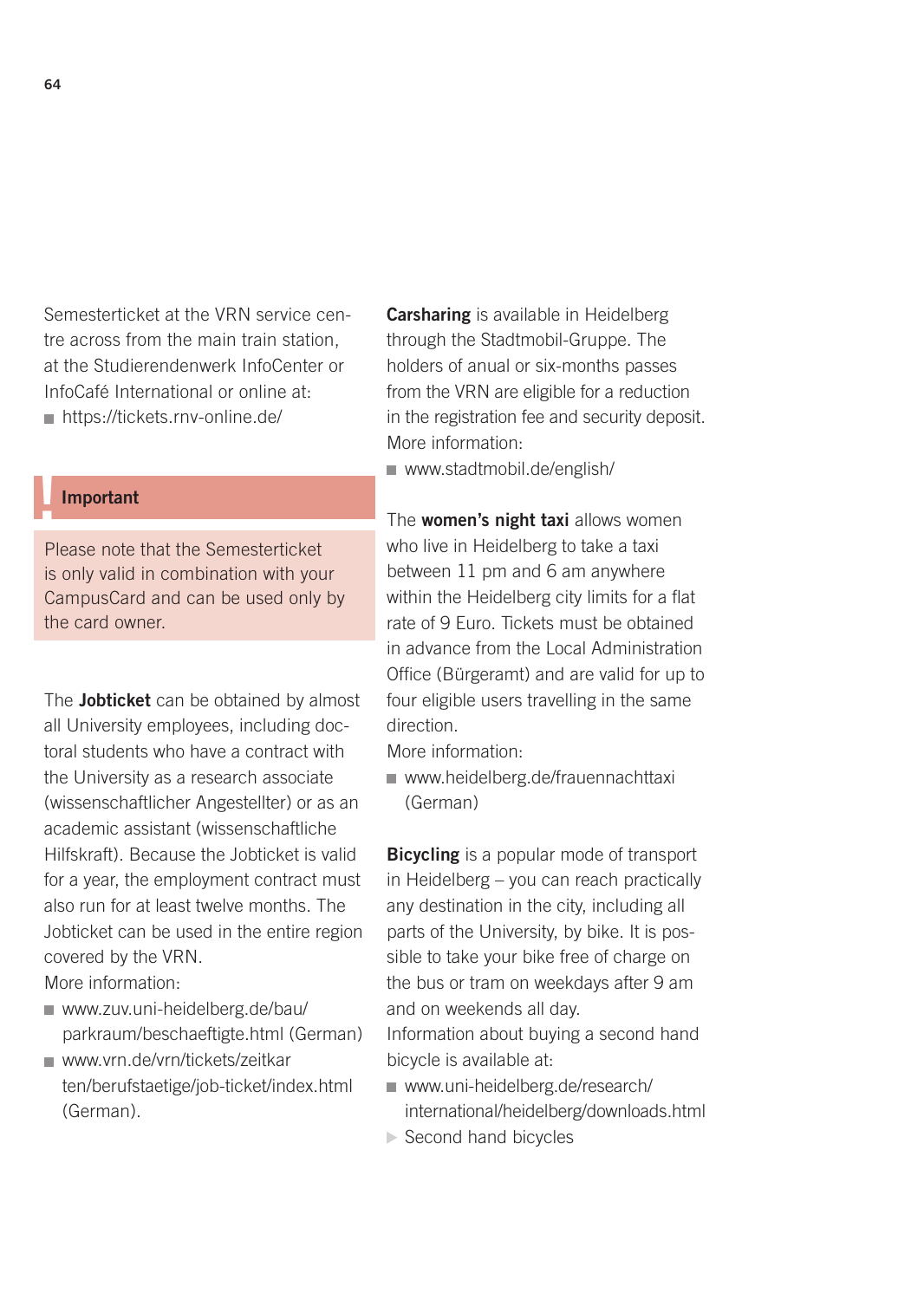### VRNnextbike

The public transportation company VRN offers bikes for rent in Heidelberg, Mannheim, Ludwigshafen und Speyer. There are many rental stations located throughout these cities, usually close to bus or tram stops. The rental bikes can be returned to any station within the area served by the VRN. There is more information about the VNRnextbike service at: www.vrnnextbike.de/en/

#### The self-help workshop URRmeL

provides tools and instructions to students who want to repair their bicycles themselves.

More information at:

www.urrmel.uni-hd.de (German)

#### Sports

#### The courses provided by the university

sports centre are open to all doctoral students. If you are enrolled at the University, you can access and pay for the courses with your CampusCard. Doctoral students who are registered at their faculty can obtain a pass for the sports centre by showing their letter of admission from the faculty (Annahme als Doktorand) and paying a fee of 5 Euro. More information:

■ www.hochschulsport.issw-hd.de/ (German)

#### Courses and training

There are many opportunities at the University for doctoral students to take courses and improve their qualifications. Below we outline some of the services that you can take advantage of.

#### Transferable Skills Programme

Every semester the Graduate Academy offers a course programme tailored to the needs of doctoral students covering a variety of key competencies and professional qualifications.

More information about the programme is available in chapter 11 of this brochure or online at:

www.graduateacademy.uni[heidelberg.de/workshops/index\\_](http://www.graduateacademy.uni-heidelberg.de/workshops/index_ en.html) en.html

#### Career Service

The Career Service advises students and doctoral students about career opportunities and helps them to discover their own professional competencies.

More information is available at:

www.uni-heidelberg.de/studium/ [imstudium/careerservice/](www.uni-heidelberg.de/studium/imstudium/careerservice/) 

### Tutorials and courses at the University library (UB)

The library offers both online and classroom courses in a variety of subjects. As a doctoral student you might be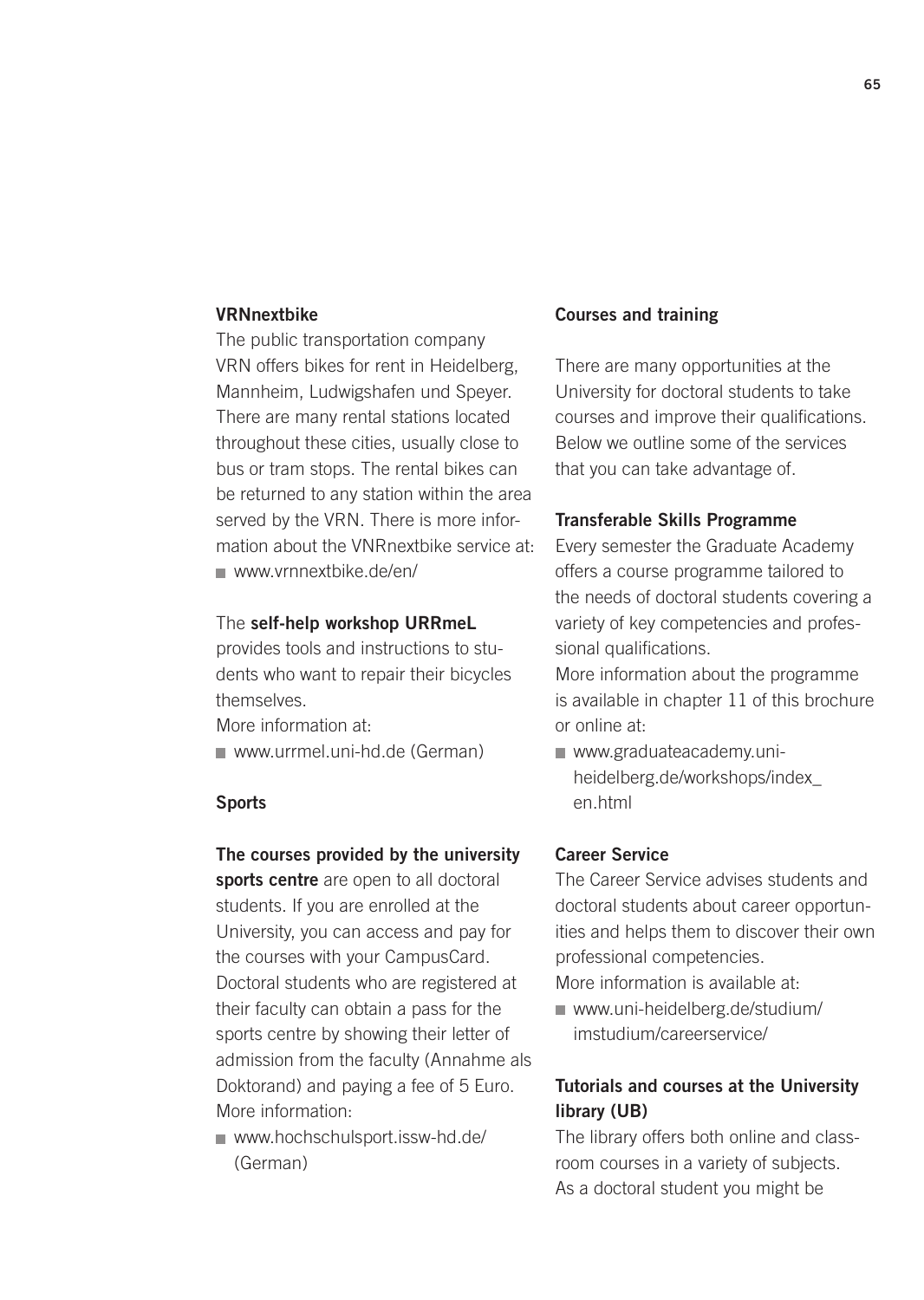interested in topics such as academic citing practices, literature management with Endnote or Citavi or copyright law. Information and online registration are available at:

- www.ub.uni-heidelberg.de/ [cgi-bin/kurse/schulungen.cgi?ak](http://www.ub.uni-heidelberg.de/cgi-bin/kurse/schulungen.cgi?ak tion=list;sprache=ENG) tion=list;sprache=ENG
- www.ub.uni-heidelberg.de/Eng [lisch/schulung/fortgeschrittene/Wel](http://www.ub.uni-heidelberg.de/Englisch/schulung/fortgeschrittene/Welcome.html) come.html

### Central Language Laboratory (Zentrales Sprachlabor)

Language courses provided by the Central Language Laboratory are open to doctoral students. Information about the courses, fees and deadlines are found at: www.uni-heidelberg.de/zsl/

#### Academic instruction

The department for academic instruction (Hochschuldidaktik) offers a series of courses aimed at helping young researchers to improve their teaching skills. The programme comprises a number of modules, taught in German, which lead to the certificate called "Baden-Württemberg-Zertifikat für Hochschuldidaktik". A fee is charged for the programme. More information is available at:

- [www.uni-heidelberg.de/slk/ange](http://www.uni-heidelberg.de/slk/angebot/lehre.html) bot/lehre.html (German)
- www.hdz-bawue.de/ (German)

### Professional development programme for University faculty and staff

The University provides professional development and continuing education courses to its staff free of charge. Doctoral students who are employed as research associates (wissenschaftliche Angestellte) or academic assistants (wissenschaftliche Hilfskraft) with a contract of at least 80 hours per month can take part in the programme with the support of their supervisor.

More information:

www.weiterbildung.uni-hd.de/

### Doctoral students with children

If you have children, you can take advantage of the child care services provided by the Studierendenwerk and by the city of Heidelberg. The Studierendenwerk also has some housing available especially for families and single parents. In order to use the Studierendenwerk services, doctoral students must either be enrolled at the University or have an employment contract with the University.

The Service for Families, part of the Office of Equal Opportunities, is the central advising office for questions regarding childcare, family issues and balancing a family and a career.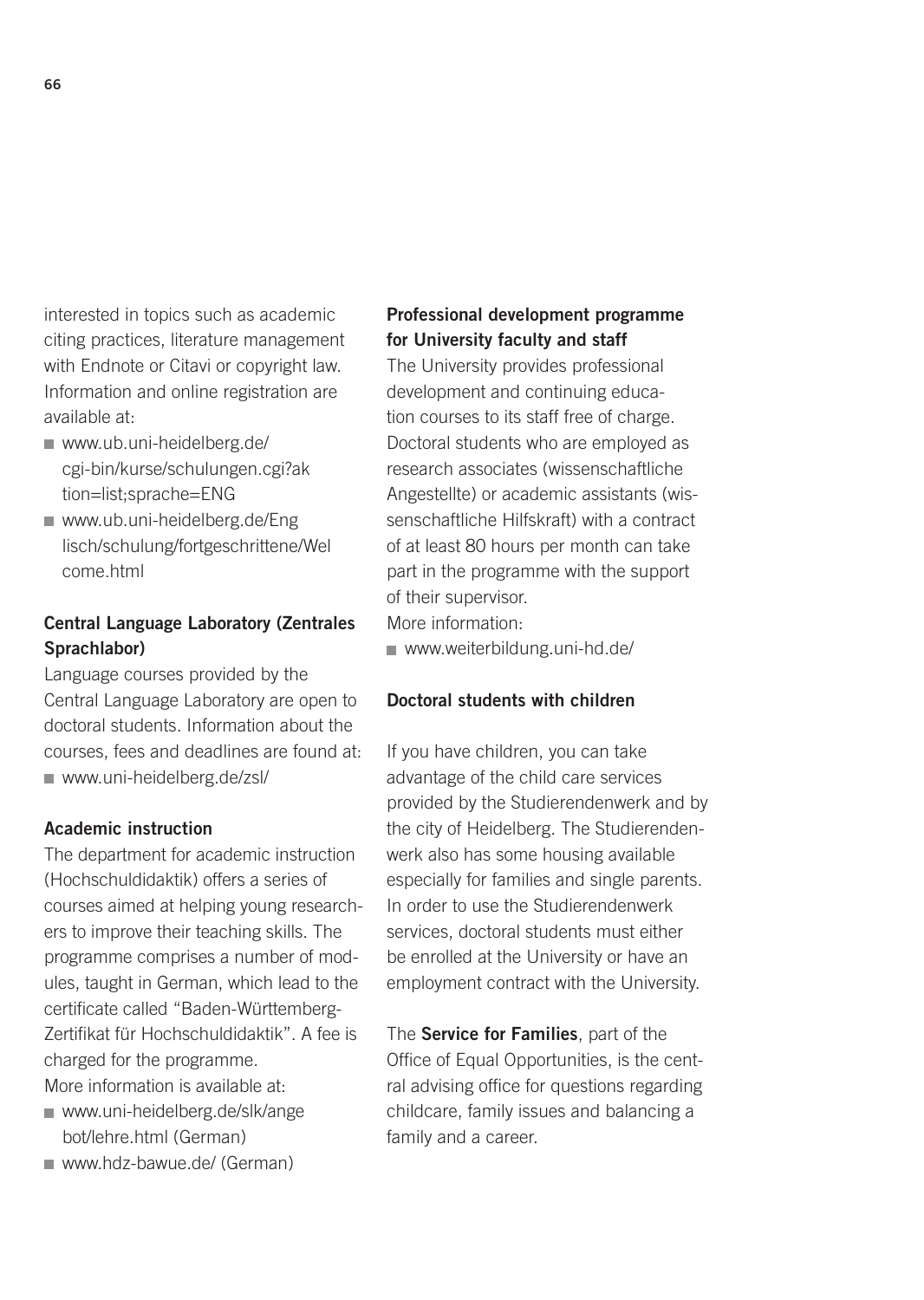Service for Families Hauptstr. 126 69117 Heidelberg Phone: +49 (0) 621 54 - 3923 Email: service-fuer-familien@uni-heidelberg.de

www.uni-heidelberg.de/einrich [tungen/kinderhaus/index\\_en.html](http://www.uni-heidelberg.de/einrichtungen/kinderhaus/index_en.html) 

### Children's Centre of Heidelberg University (Kinderhausbüro)

The Children's Centre offers childcare services covering a variety of ages and hours. Long-term, full-day childcare is available at the Crèche / Kinderkrippe 685, the Day Care Centre / Kindertagesstätte INF 159, and the Kids-Club INF 370. There is a separate holiday care programme to cover school vacations and holidays, a congress programme to assist visiting scholars attending a conference in Heidelberg and even a backup service for short-term emergencies.

The childcare services are all located on the campus in Neuenheimer Feld and have flexible hours that suit the working hours at the University. Further information is available either from the Children's Centre or from the childcare administration office of the Studierendenwerk:

### Children's Centre of Heidelberg University (Kinderhausbüro)

Hauptstr. 126 69117 Heidelberg

Phone: +49 (0) 621 54-3923

Email: kinderhaus@uni-heidelberg.de

[www.uni-heidelberg.de/einrichtungen/](http://www.uni-heidelberg.de/einrichtungen/kinderhaus/index_en.html) kinderhaus/index\_en.html

### **Important**

The Studierendenwerk offers particularly reasonable prices to doctoral students who are enrolled at the University.

### Childcare office (Kita-Verwaltung) of the Studierendenwerk

Marstallhof 1, EG, Zi. 004 69117 Heidelberg Phone: 06221 54 - 3498 Email: kitav@stw.uni-heidelberg.de [www.studentenwerk.uni-heidel](http://www.studentenwerk.uni-heidelberg.de/en/kids)

berg.de/en/kids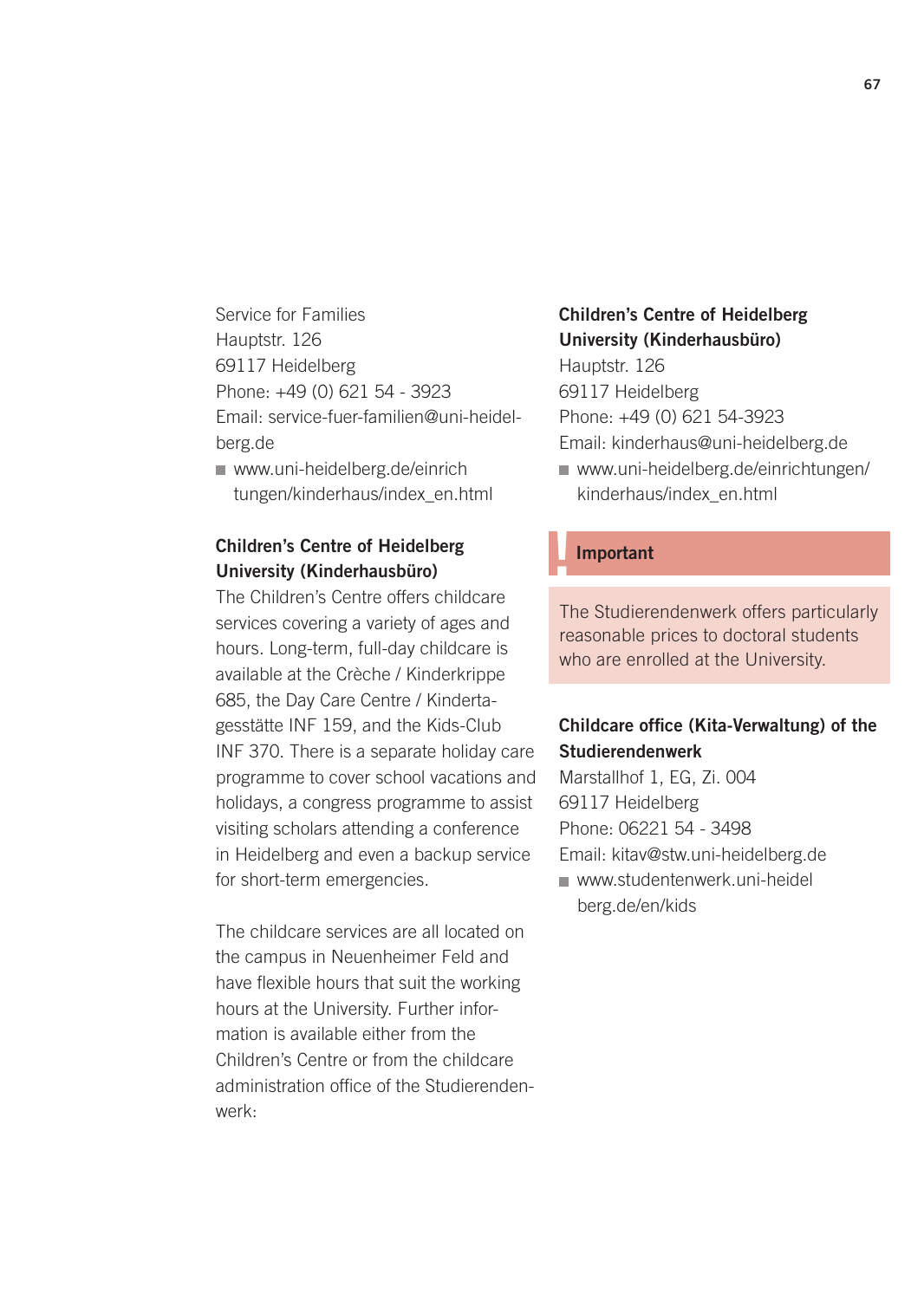### Childcare services by the city of Heidelberg

The city of Heidelberg also offers a wide range of childcare services.

Kinder- und Jugendamt Friedrich-Ebert-Platz 3 69117 Heidelberg Phone: +49 (0) 6221 58-31510 / -31520 Email: jugendamt@heidelberg.de

[www.heidelberg.de/english,Len/](http://www.heidelberg.de/english,Len/Home/Study+and+Research/Child+care.html) Home/Study+and+Research/ Child+care.html

### i Office for students with disabilities or chronic illness

Universität Heidelberg Seminarstraße 2 69117 Heidelberg Phone: +49 (0) 6221 54 - 2362 / - 3840 Email: handicap@zuv.uni-heidelberg.de [www.uni-heidelberg.de/studiummit](http://www.uni-heidelberg.de/studiummithandicap) handicap (German) Please make an appointment!

### Doctoral students with disabilities or chronic illness

The office for students with disabilities or chronic illness is happy to advise doctoral students about such issues as barrier-free access to campus buildings and access to technical aids and assistants. The office also provides information about barrier-free housing and living with a disability or chronic illness in general in Heidelberg.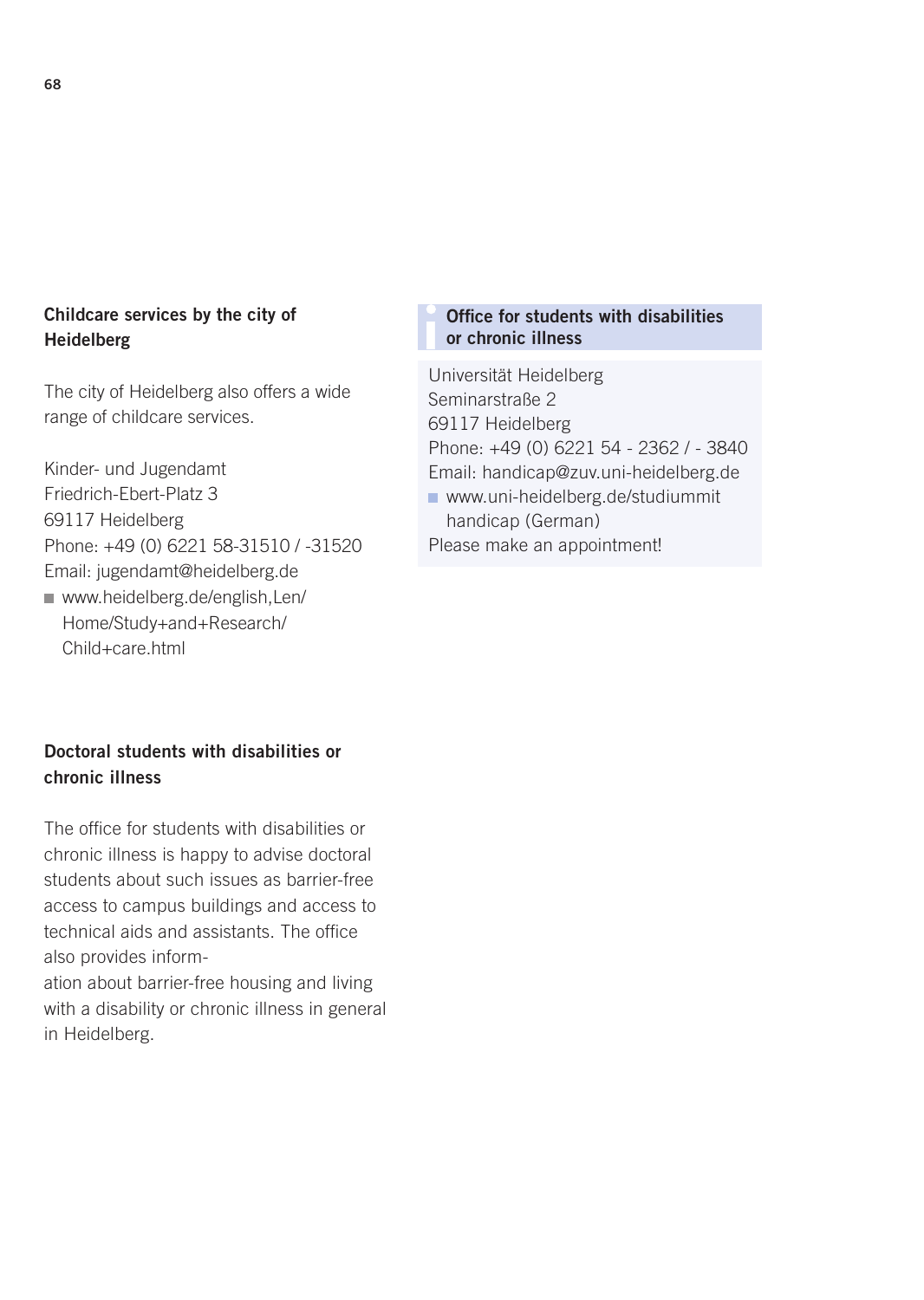# CHAPTER 10 NETWORKS AND PARTNERSHIPS

Heidelberg University strives to provide its young researchers with the best possible conditions for interdisciplinary networking and research collaborations. In this chapter, we will present some of these opportunities for interdisciplinary exchange.

### Heidelberg Graduate School for Humanities and Social Sciences (HGGS)

In the HGGS, several university faculties cooperate to offer doctoral students a structured and interdisciplinary doctoral programme. The graduate school welcomes doctoral students carrying out their training on an individual basis as well as those working in a research training group. The programme offered by the HGGS upholds the freedom traditionally enjoyed during a doctoral project in the humanities or social sciences and combines this with a structured framework.

Upon being accepted into the HGGS, you have access to fellowships, workshops and an interdisciplinary course programme that complements your training. The working languages of the graduate school are German and English.

More information:

[www.hggs.uni-heidelberg.de/](http://www.hggs.uni-heidelberg.de/index-eng.html) index-eng.html

### Marsilius Kolleg

The Marsilius Kolleg is a Center for Advanced Study for interdisciplinary basic research. It promotes exchange among various academic cultures and initiates and carries out interdisciplinary research projects.

You can complement your doctoral training by participating in the Marsilius Study Programme, which is open to all interested students, or you can apply to take part in the International Marsilius Academies. These international meetings for junior researchers focus on various aspects of an interdisciplinary topic and can be a good opportunity for networking. More information:

[www.marsilius-kolleg.uni-heidel](http://www.marsilius-kolleg.uni-heidelberg.de/index_en.html) berg.de/index\_en.html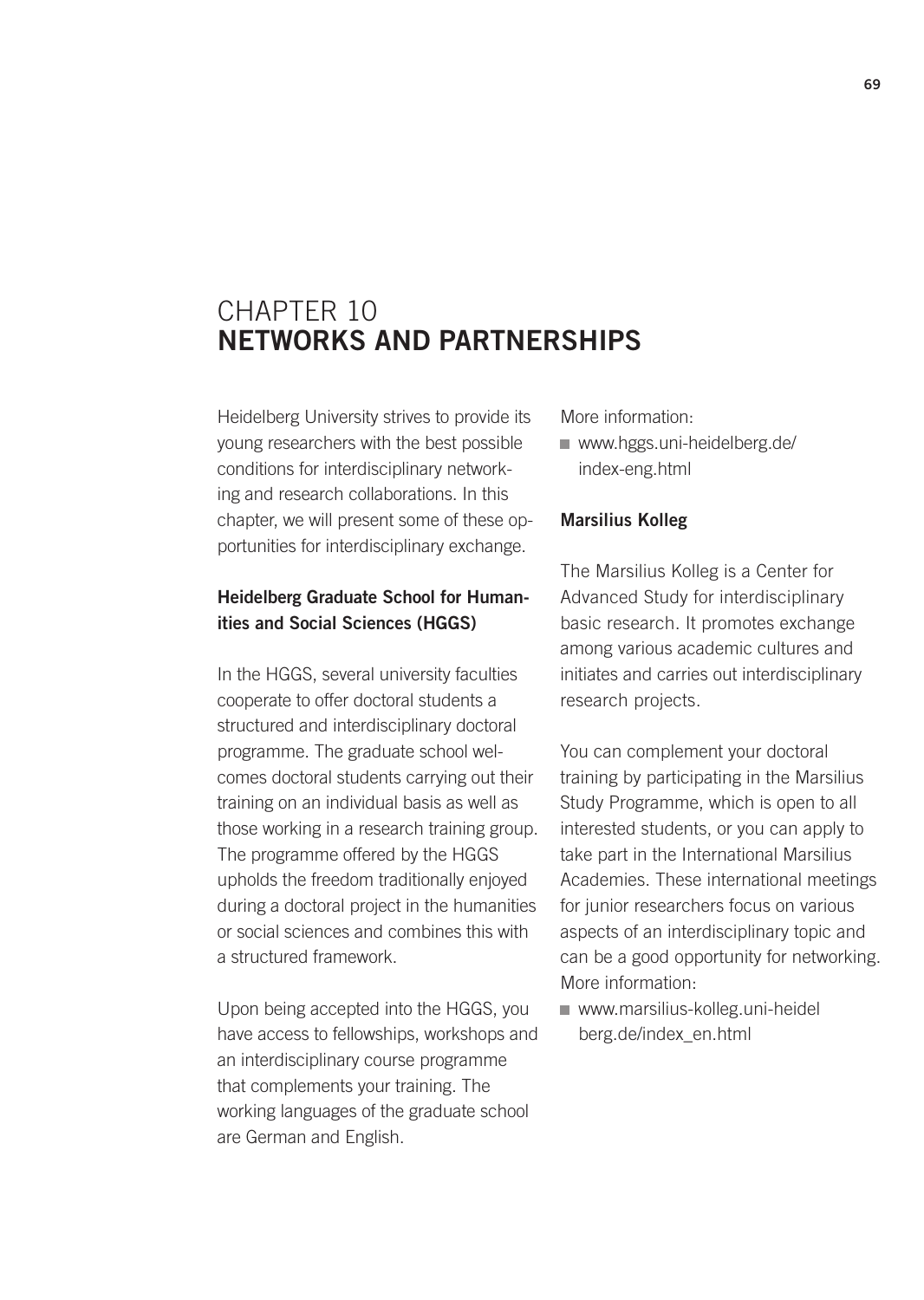### Interdisciplinary Doctoral Colloquium for Women (IDK)

The IDK is an open, interdisciplinary platform in the humanities and social sciences through which women can present and discuss their doctoral projects in various forms. The IDK also provides opportunities to discuss and exchange ideas about financing, publication options, work methods and other topics. External speakers are invited to give presentations on selected topics. The working languages of the IDK are German and English.

More information:

www.graduateacademy.uni[heidelberg.de/interdisz/idk\\_en.html](http://www.graduateacademy.uni-heidelberg.de/interdisz/idk_en.html) 

### **HAIsociety**

The Heidelberg Alumni Association is one of the oldest in the country and has been a forerunner for alumni work in the international arena. HAIsociety maintains both national and international alumni initiatives as well as alumni networks for specific research disciplines. More information:

[www.alumni.uni-heidelberg.de/](http://www.alumni.uni-heidelberg.de/en/index.html) en/index.html

#### The Heidelberg Media Network

Researchers and interested students at Heidelberg University have formed an interdisciplinary network to carry out research projects involving media, communication and culture. More information: http://hdmedia.hypotheses.org

### Network Art and Cultures

The Network Art and Cultures is a collaboration among Heidelberg University, the Centre for European History and Cultural Studies and external cultural institutions such as the regional office for cultural heritage preservation, the regional art association and various museums and archives in Heidelberg and the surrounding area. More information:

[www.uni-heidelberg.de/fakultae](http://www.uni-heidelberg.de/fakultaeten/philosophie/zegk/iek/nkk/) ten/philosophie/zegk/iek/nkk/

### Research Network Language and Knowledge

This research network is a collaboration of linguists and other scientists from various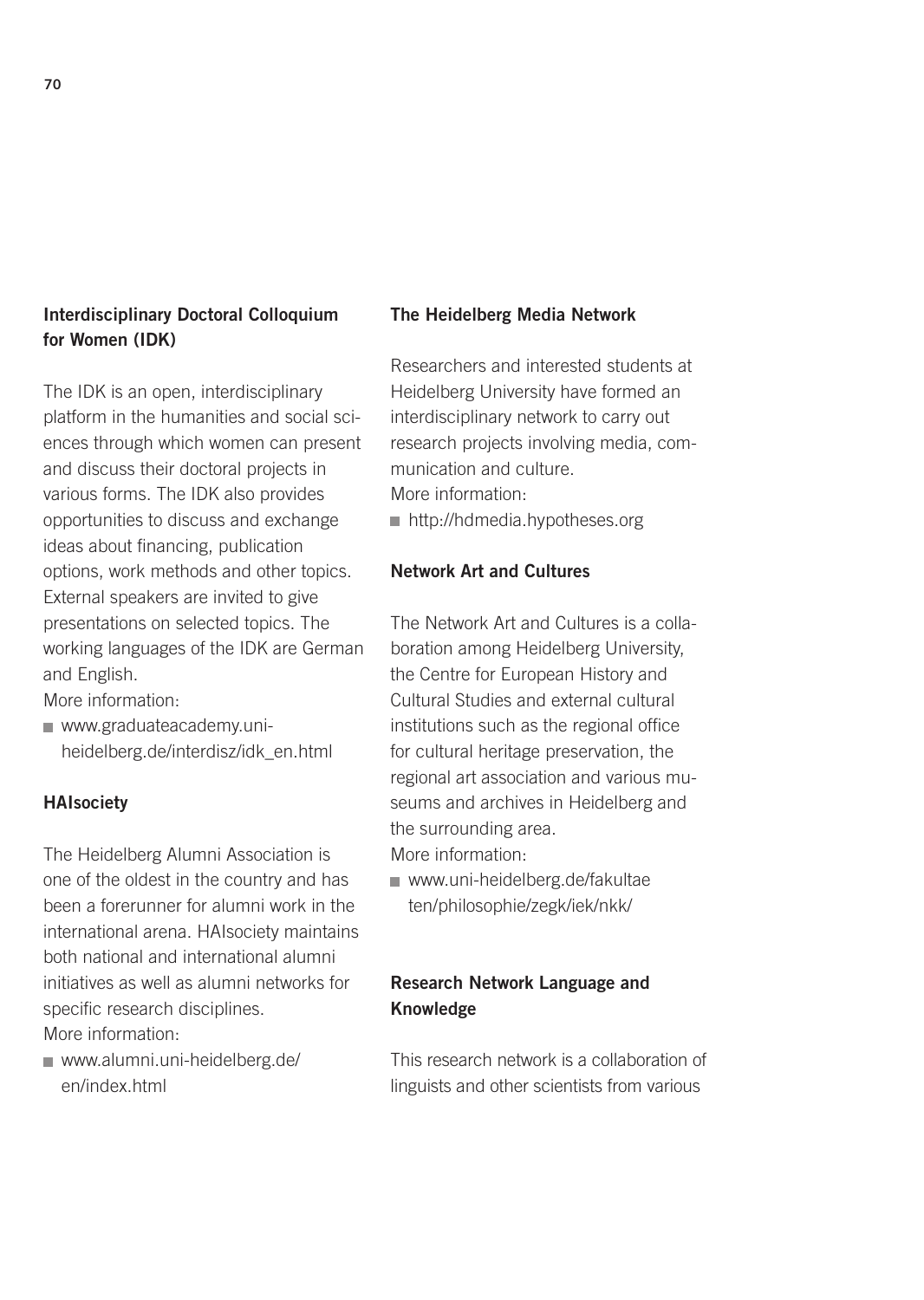countries whose goal it is to investigate the linguistic constitution of technical objects and facts from a specifically linguistic point of view.

More information:

http://en.sprache-und-wissen.de/

### Network for Geoinformation in the Rhein-Neckar Metropolitan Region (GeoNet.MRN)

GeoNet.MRN is an alliance of universities, research institutes, businesses and other organisations related to geoscience and geoinformation in the Rhein-Neckar region.

More information:

www.geog.uni-heidelberg.de/ [forschung/gis\\_geonetmrn\\_en.html](http://www.geog.uni-heidelberg.de/forschung/gis_geonetmrn_en.html) 

#### Networks in the field of astronomy

The Centre for Astronomy of Heidelberg University (ZAH) provides information about national and international networks in the field of astronomy. More information: https://zah.uni-heidelberg.de/zah-in[stitutes/ari/projects/national-and-interna](https://zah.uni-heidelberg.de/zah-institutes/ari/projects/national-and-international-networks)tional-networks

#### EMBO Young Investigators

young-investigators

This three-year programme gives young group leaders (Postdocs), who have been chosen by EMBO, the opportunity to benefit from a broad network of scientists and to make new contacts. EMBO Young Investigators receive a range of financial and practical benefits. More information: EMBO Meyerhofstraße 1 69117 Heidelberg Phone: 06221 889-1112 [www.embo.org/funding-awards/](http://www.embo.org/funding-awards/young-investigators)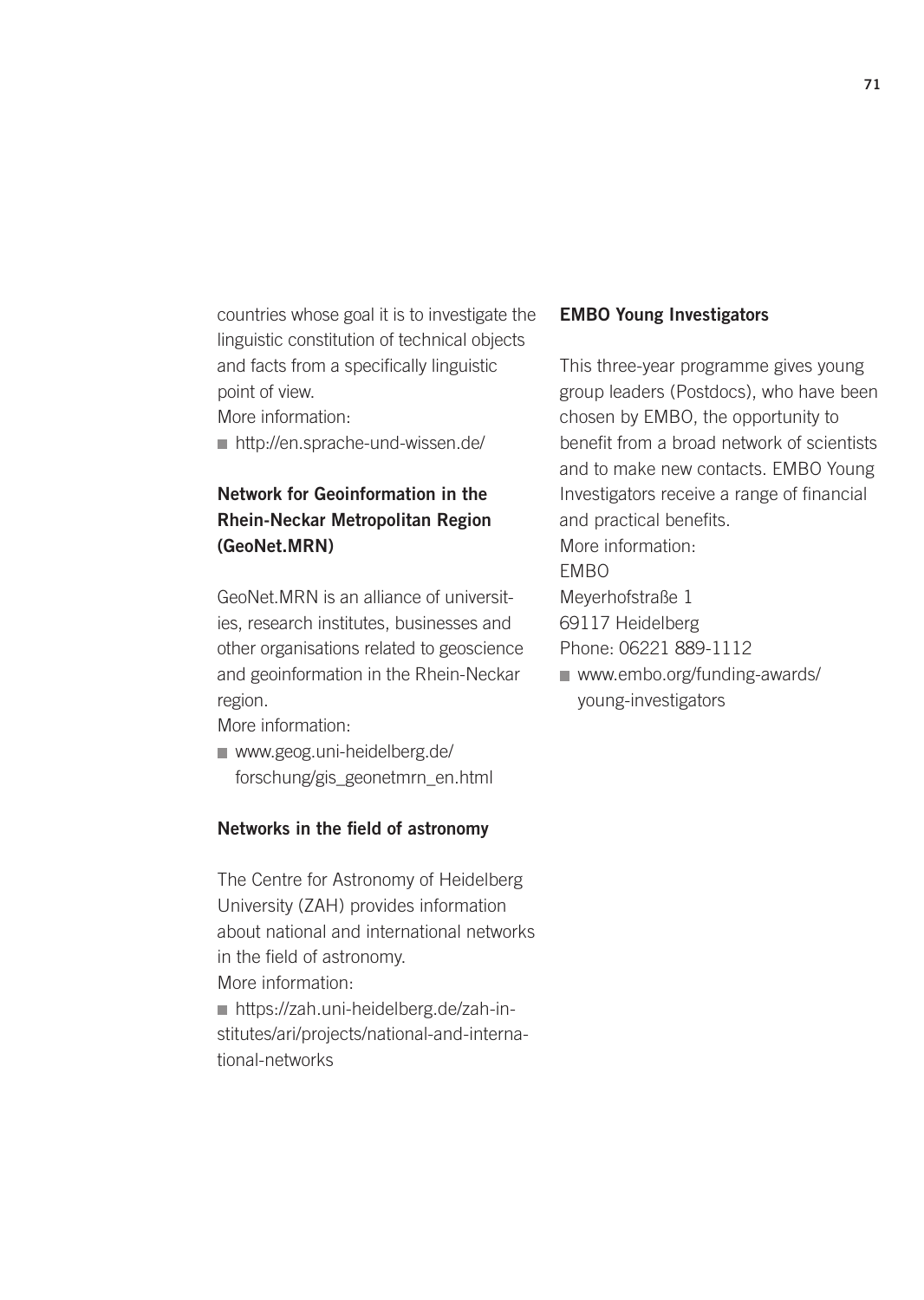# CHAPTER 11 SERVICES PROVIDED BY THE GRADUATE ACADEMY

#### The Graduate Academy

In cooperation with the faculties, graduate schools, research training groups and professors at the University, the Graduate Academy works towards ensuring the high quality of doctoral training in Heidelberg and increasing the attractiveness of the University to top-level, young international researchers. Therefore, we provide a number of services to doctoral students at Heidelberg University related to general advising, financial assistance and academic and professional development. These services are outlined here. More information:

www.graduateacademy.uni[heidelberg.de/index\\_en.html](http://www.graduateacademy.uni-heidelberg.de/index_en.html)

#### Advising and support

In our Service Centre we can assist you with all of the topics covered in this brochure as well as with other general questions about doctoral training in Heidelberg. Our contact information and office hours are listed at the end of this chapter and at:

www.graduateacademy.uni-hei [delberg.de/servicestelle/index\\_en.html](http://www.graduateacademy.uni-heidelberg.de/servicestelle/index_en.html) 

### Academic Writing Support

If you are writing your dissertation in English as a non-native speaker, you can submit a text of up to 3.000 words to our Academic Writing Support service. The staff will proofread your text and give you pointers about improving your writing skills.

More information:

www.graduateacademy.uni-heidel [berg.de/servicestelle/korrekturservice\\_eng](http://www.graduateacademy.uni-heidelberg.de/servicestelle/korrekturservice_eng lisch.html) lisch.html

#### Textkorrektur und Sprachberatung

If you are writing your dissertation in German as a non-native speaker, you can submit a text of up 3.000 words to our service Textkorrektur und Sprachberatung. The staff will proofread your text and give you pointers about improving your writing skills. More information:

www.graduateacademy.uni[heidelberg.de/servicestelle/korrektur](http://www.graduateacademy.uni-heidelberg.de/servicestelle/korrekturservice_englisch.html) service\_englisch.html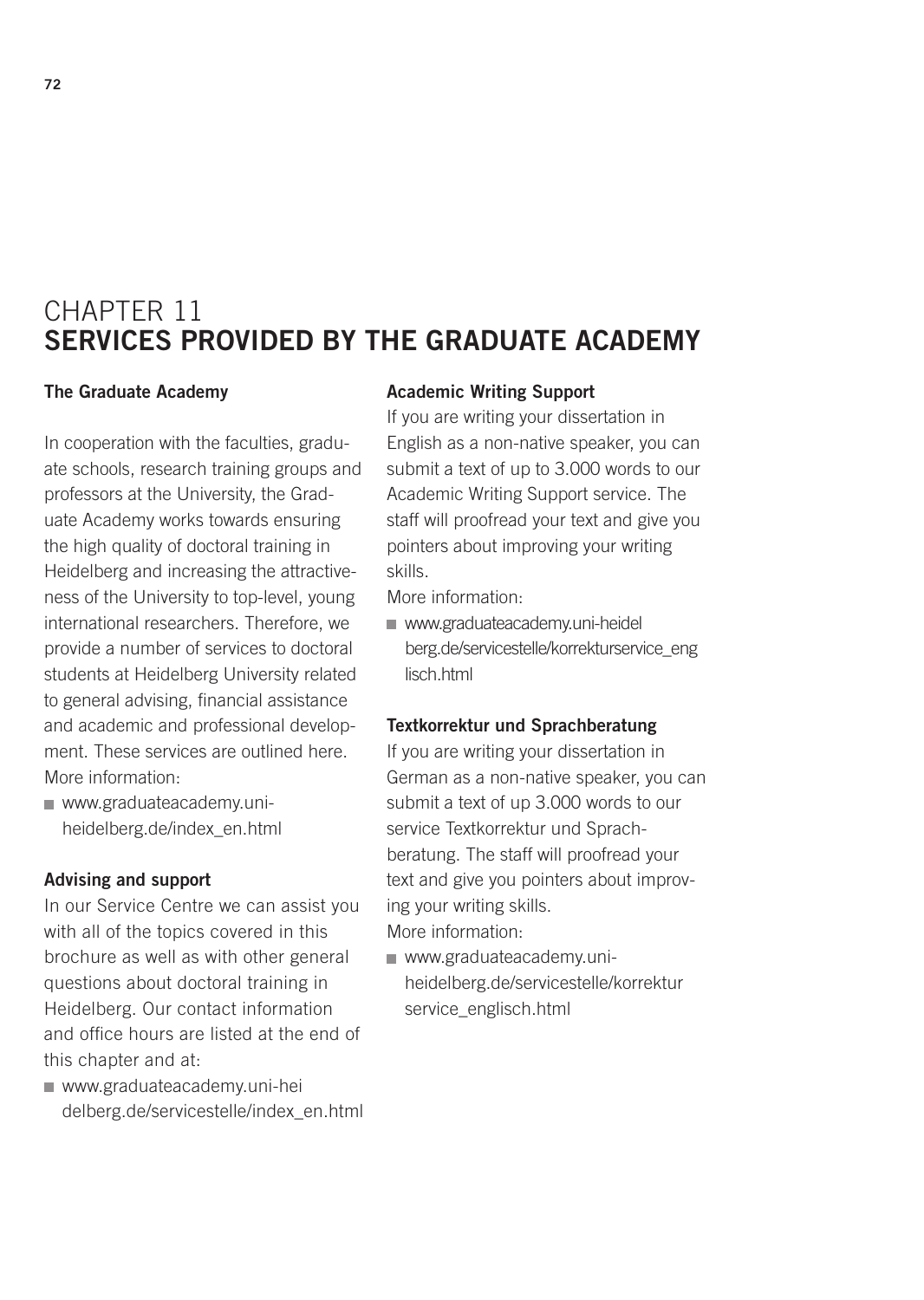#### Writing a Research Proposal

Your research proposal is an outline and plan for your doctoral project. You will need a research proposal in order to finalise the project with your supervisor, to apply for admission to the faculty and to apply for fellowships and grants. We would be happy to advise you about the standard specifications for writing such a proposal.

Please make an appointment with us: Email: graduiertenakademie@zuv. uni-heidelberg.de

#### Transferable Skills Programme

The Graduate Academy provides a course programme aimed at helping doctoral students to obtain key competencies and relevant professional skills. The courses are offered in cooperation with the Department of Key Competencies as well as with internal and external trainers. Our course programme is open to all doctoral students who have been officially admitted by a faculty at Heidelberg University. You can register online; a small fee is charged for most courses. You will find the current course programme at: [www.graduateacademy.uni-heidelberg.](http://www.graduateacademy.uni-heidelberg.de/workshops/ga/index_en.html) de/workshops/ga/index\_en.html

### **Newsletter**

The Graduate Academy newsletter provides information for doctoral students about current fellowships and prizes, about initiatives for and by doctoral students, about services offered by the Graduate Academy and other university facilities as well as about other news pertaining to doctoral training. You can subscribe to our newsletter on our website:

www.graduateacademy.uni[heidelberg.de/index\\_en.html](http://www.graduateacademy.uni-heidelberg.de/index_en.html)

#### **Ombudsperson**

The position of ombudsperson was created in order to provide confidential advising and mediation to doctoral students in cases of conflicts arising from their work on the doctoral project. The positions are filled by two professors emeriti at the University – one professor from the life and natural sciences and one from the humanities and social sciences. More information and contact details can be found at:

■ www.graduateacademy.uni[heidelberg.de/servicestelle/ombudsper](http://www.graduateacademy.uni-heidelberg.de/servicestelle/ombudsperson_en.html) son\_en.html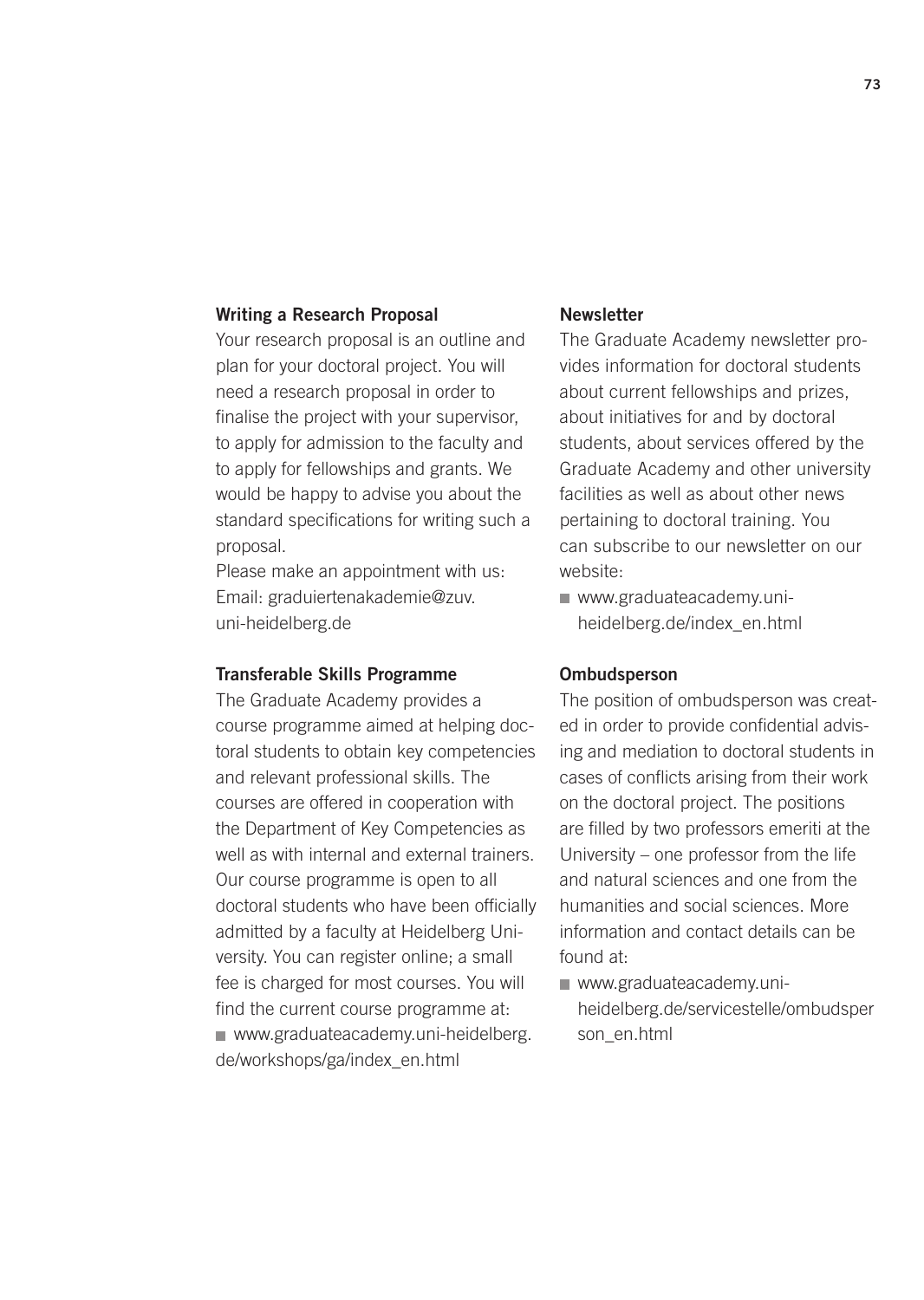#### Guidebooks for Doctoral Training

Doctoral training can be a challenging project. You need both excellent academic qualifications and good project and time management skills. In order to provide some assistance in managing this project, we have put together a list of German and English guidebooks to doctoral training and thesis-writing. We have a collection of some of these guidebooks at our office. Literature about financing your doctoral training can be found in chapter 8.

- Davis, Martha et al.: Scientific papers and presentations, Elsevier Academic Press, 2012.
- Gosling, Patricia / Noordam, Bart: Mastering your PhD: survival and success in the doctoral years and beyond, Springer, 2011.
- Gunzenhäuser, Randi / Haas, Erika: Promovieren mit Plan: Ihr individueller Weg: von der Themensuche zum Doktortitel, UTB, 2006.
- Knigge-Illner, Helga: Der Weg zum Doktortitel: Strategien für die erfolgreiche Promotion, Campus, 2009.
- Koepernik, Claudia et al. (ed.): GEW-Handbuch Promovieren mit Perspektive: Ein Ratgeber von und für DoktorandInnen, Bertelsmann, 2006.
- Murray, Rowena: How to write a thesis, Open University Press, 2006.
- Stock, Steffen et al. (ed.): Erfolgreich promovieren: Ein Ratgeber von Promovierten für Promovierende, Springer, 2009.